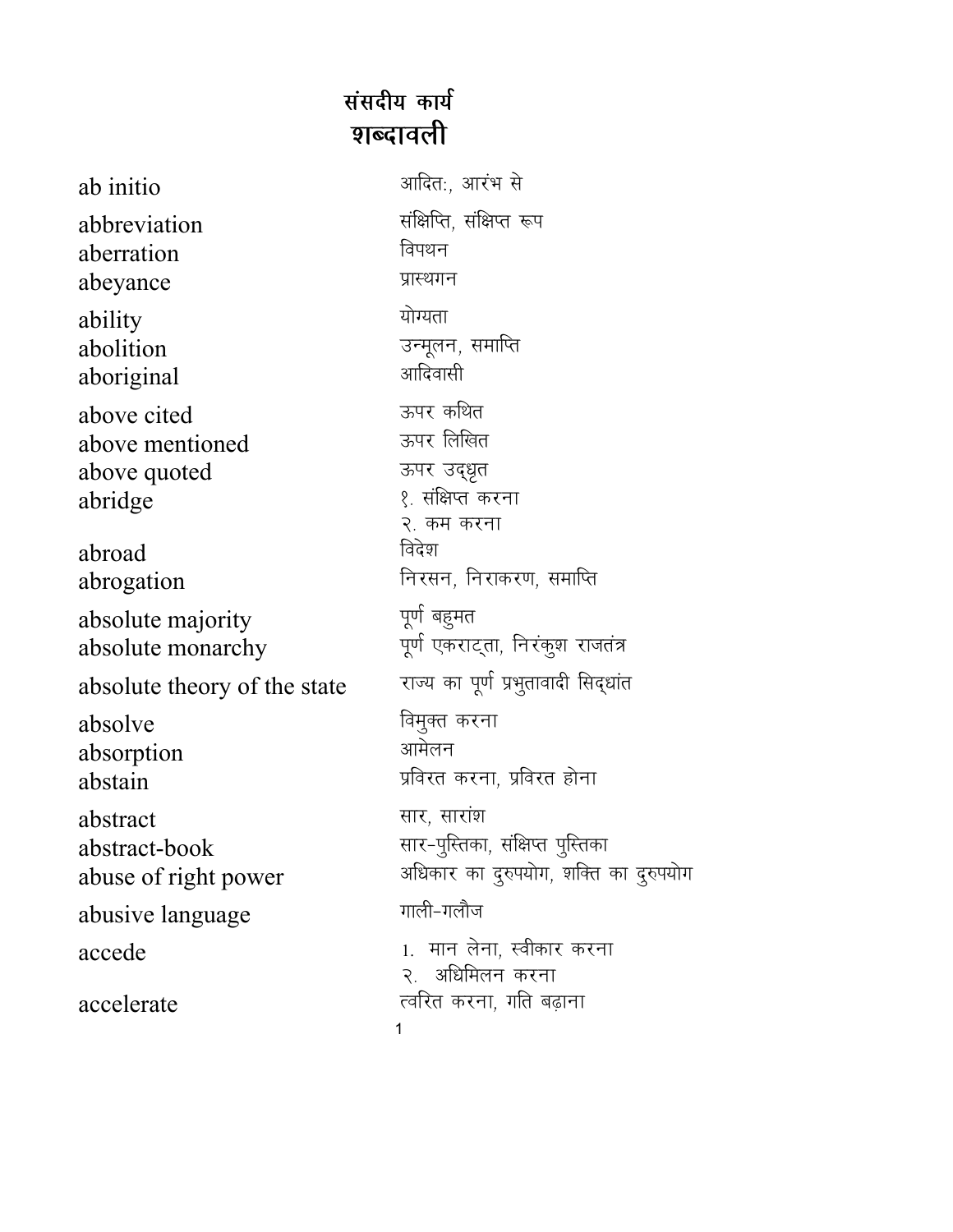acceleration त्वरण लहजा accent स्वीकार्य कारण acceptable reason स्वीकृति acceptance पद की स्वीकृति acceptance of office पहुंच access १. अधिमिलन २. राज्यारोहण accession ३. पदारोहण ४. परिग्रहण परिग्रहण संख्या accession number accommodation १. आवास २. निर्वाह साथ-साथ चलना, जोड़ना accompany १. समझौता accord २. प्रदान करना ३. अनुरूप होना, मेल खाना निदेशानुसार according to directions तदनुसार accordingly लेखाकार Accountant लेखा एवं क्रय अनुभाग **Accounts and Purchase** Section प्रत्यायित, अधिस्वीकृत accredited १. प्रत्यायन २. विश्वासपात्र accreditation क्षेत्र अभिवृद्धि, भूभाग अभिवृद्धि accretion of territory प्रोदभूत होना accrue to संचय, संचयन accumulation अभियोग. दोषारोपण accusation achieve 1. प्राप्त करना 2. उपलब्ध करना उपलब्धि achievement पावती देना, प्राप्ति स्वीकार करना acknowledge

 $\overline{2}$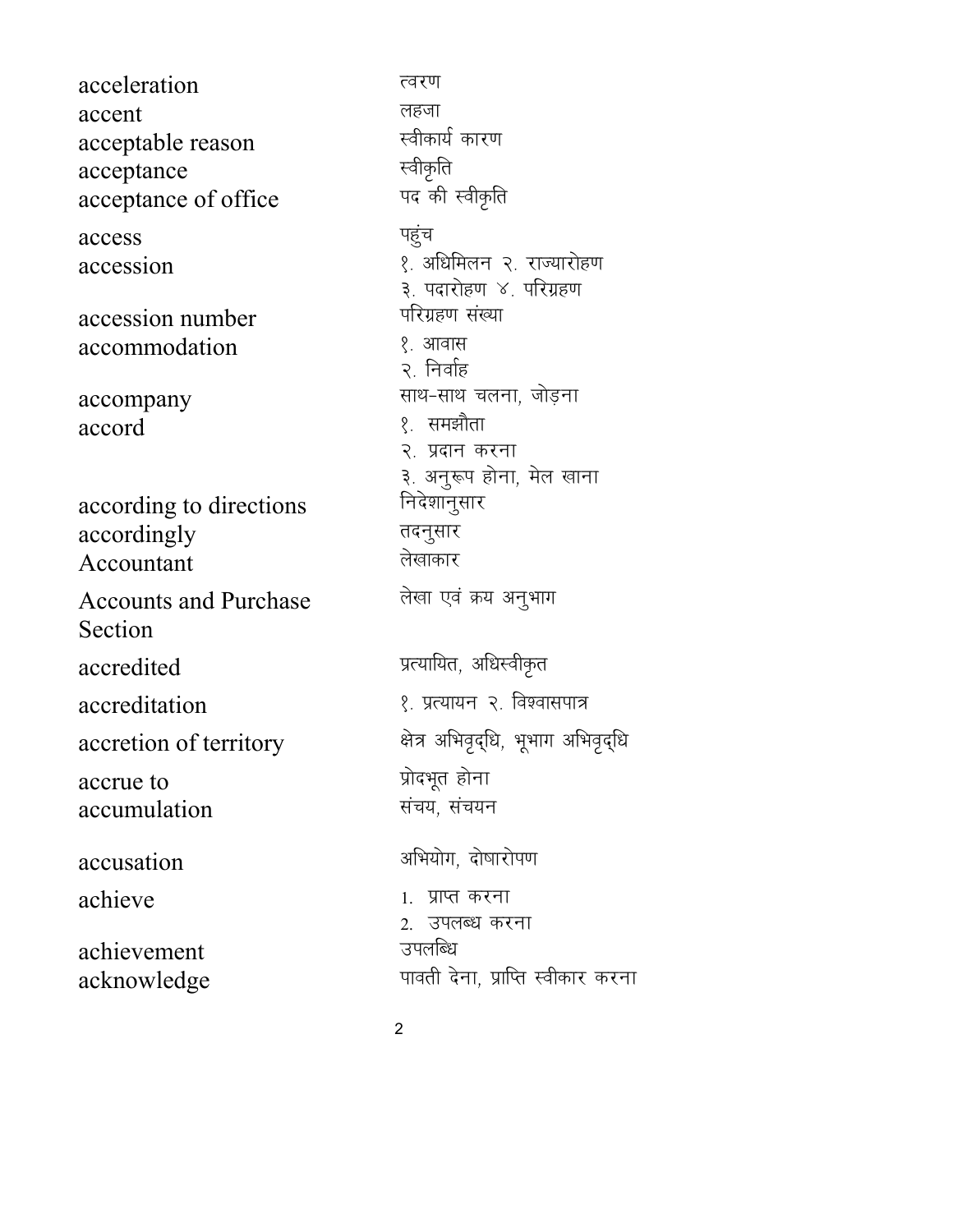acquaint ifjp; izkIr djuk acquiring state acquisition अर्जन acquisition of citizenship नागरिकता अर्जन  $\quad \text{act} \quad \text{2.} \quad \text{2.} \quad \text{3.} \quad \text{4.} \quad \text{4.} \quad \text{5.} \quad \text{5.} \quad \text{6.} \quad \text{6.} \quad \text{7.} \quad \text{8.} \quad \text{8.} \quad \text{8.} \quad \text{9.} \quad \text{10.} \quad \text{11.} \quad \text{12.} \quad \text{13.} \quad \text{14.} \quad \text{15.} \quad \text{16.} \quad \text{17.} \quad \text{18.} \quad \text{19.} \quad \text{19.} \$ २. अधिनियम<br>आक्रामक कार्य act of aggression act of hostility and ward was a set of hostility act of misconduct कदाचार Act of Parliament Fig. 2014 संसद का अधिनियम act of war ; in the consequence of war in the consequence of war and  $\overline{z}$ act of war against a nation verse के विरुद्ध युद्धात्मक कार्य acting agent decree and a material and a setting agent action committee **departments** कार्रवाई समिति action plan dk; कार्ययोजना action taken report कार्रवाई रिपोर्ट  $\begin{array}{ccc}\n \text{activity} & \text{approx}\n \end{array}$  activity actual actual ad hoc<br>ad hoc committee क्या तदर्थ समिति ad hoc committee ad infinitum **facture function** ad referendum अनुमोदनाधीन ADC (aide-de-camp) परिसहायक, ए डी सी addition हैं: योग, जोड़ २. परिवर्धन  $additional$  variable video  $\mathcal{A}$  and  $\mathcal{A}$  and  $\mathcal{A}$  via  $\mathcal{A}$  via  $\mathcal{A}$  and  $\mathcal{A}$  via  $\mathcal{A}$  via  $\mathcal{A}$  via  $\mathcal{A}$  via  $\mathcal{A}$  via  $\mathcal{A}$  via  $\mathcal{A}$  via  $\mathcal{A}$  via  $\mathcal{A}$  via  $\mathcal{A}$  via  $\mathcal{$ additional charge values के अतिरिक्त प्रभार

3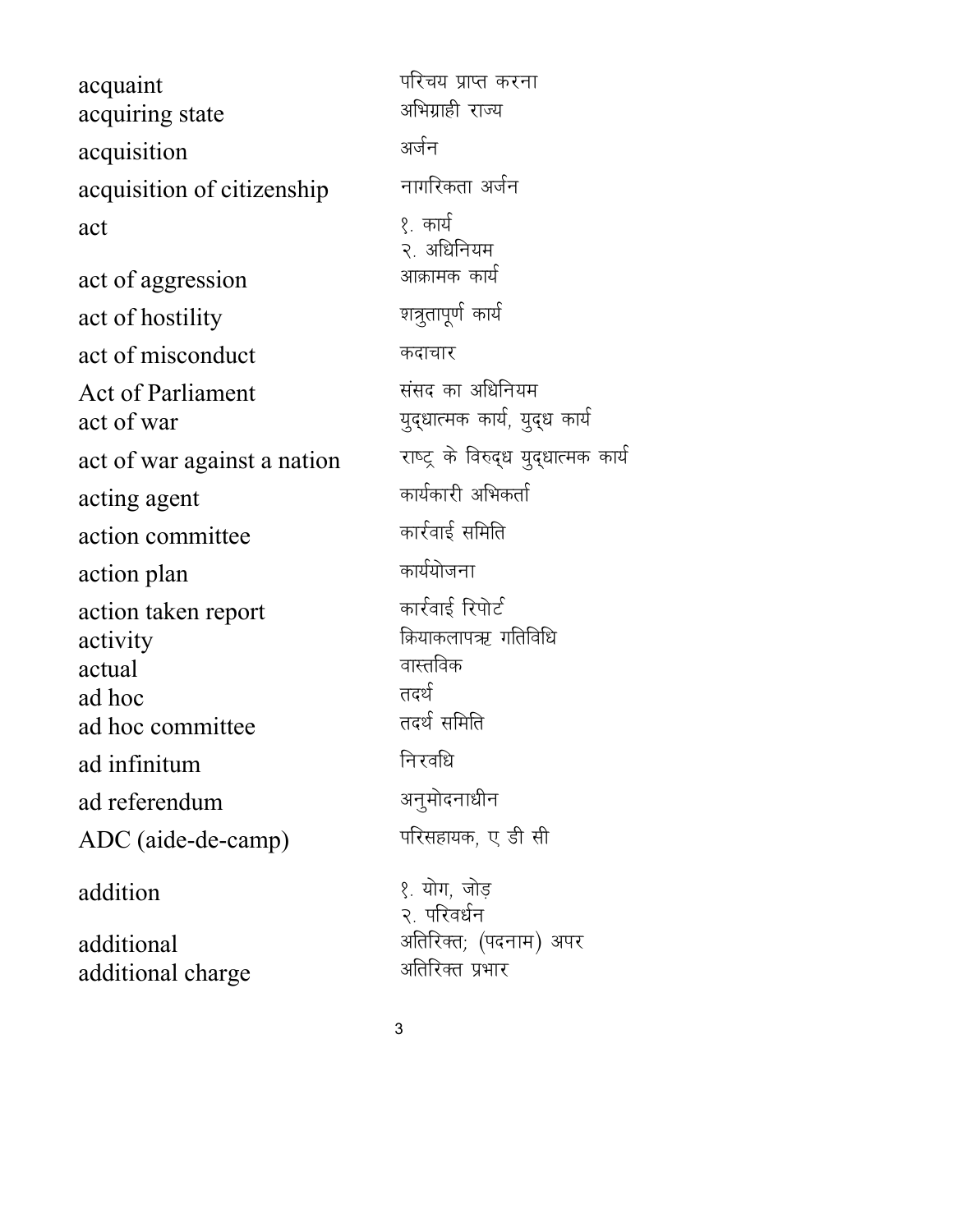Additional Director अपर निदेशक<br>Additional Secretary - अपर सचिव Additional Secretary adjacent and a line of the fundament of the fundament of the fundament of  $\mathbb{R}^n$ adjourn sine die van die verwystelling and die verwystelling and die verwystelling and die verwystelling and d adjourned स्थगित adjournment adjournment motion स्थगन प्रस्ताव, काम रोको प्रस्ताव adjudge 1- 2012 12 2014 12:30 12:41 2015 12:42 12:42 12:42 12:42 २. ठहराना adjustment समायोजन administer 3. प्रशासन करना २. देना, दिलाना ३. व्यवस्था करना<br>प्रशासनिक प्राधिकारी administrating authority administration प्रशासन<br>administrative convenience प्रशासनिक सुविधा administrative convenience administrative decision iz'kklfud fu.kZ; administrative expenses प्रशासनिक खर्च<br>administrative measures प्रशासनिक उपाय administrative measures administrative power प्रशासनिक शक्ति Administrative Section प्रशासन अनुभाग administratively concerned प्रशासनिक रूप से संबंधित<br>admissible : ग्राहय, स्वीकार्य admissible admitted and the set of the set of the set of the set of the set of the set of the set of the set of the set o २. स्वीकृत admonition भर्त्सना  $\text{adoption}$ <br>adult franchise  $\text{a}$  adult franchise adult franchise adult suffrage and all extends and a matches and all extends of the set of the set of the set of the set of th advance अग्रिम, पेशगी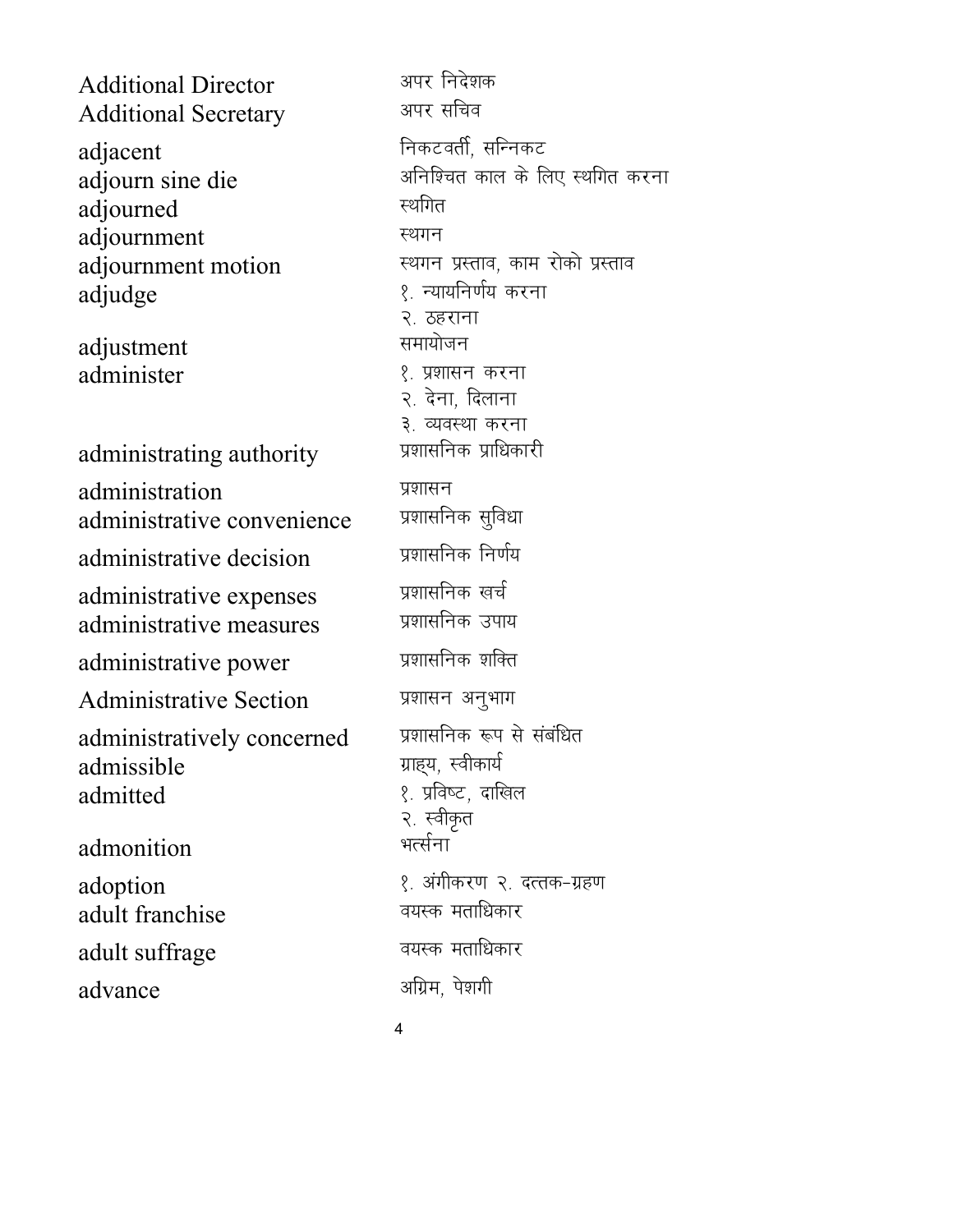advantage 1- ykHk] Qk;nk 2- vuqdwy fLFkfr adverse Manuel अतिकूल<br>adverse comments प्रतिकूल टिप्पणी adverse comments adverse note izfrae when when we have the set of the set of the set of the set of the set of the set of the se advertisement बिज्ञापन advisory<br>advisory committee सलाहकार समिति advisory committee advisory opinion in the settle with the settle and vision and vision and vision and vision and vision and visi advocate 1- 2002 ( अधिवक्ता, एडवोकेट aerial navigation **four four four** नालन  $\operatorname{affirmative}\nolimits$  action  $\operatorname{Hom}\nolimits$  $\text{affixed}$ <br>affranchise affranchis affranchise affranchise affranchise  $a$ foresaid mix $a$ aforesaid mix $a$  matrix  $\overline{a}$ against  $a$ gainst  $a$ gainst  $a$ genda agenda dk;Zlwph agenda committee agenda papers कार्यसूची कागजात<br>agent provocateur प्रोत्तेजक agent provocateur aggressor अजिलामक agreement <a>  $\ell$ , सहमति, रजामंदी aide memoire and the settlement of the settlement of the settlement of the settlement of the settlement of the aim y{; air jurisdiction values का अपकाशी क्षेत्राधिकार air pact values and the set of the state of the state and all of the state of the state of the state of the st

air passage and any starting and the starting of the starting and starting and starting and starting and start air route **of the case of the case of the case of the case of the case of the case of the case of the case of t** 

२. पक्षसमर्थन करना २. करार, अनुबंध

5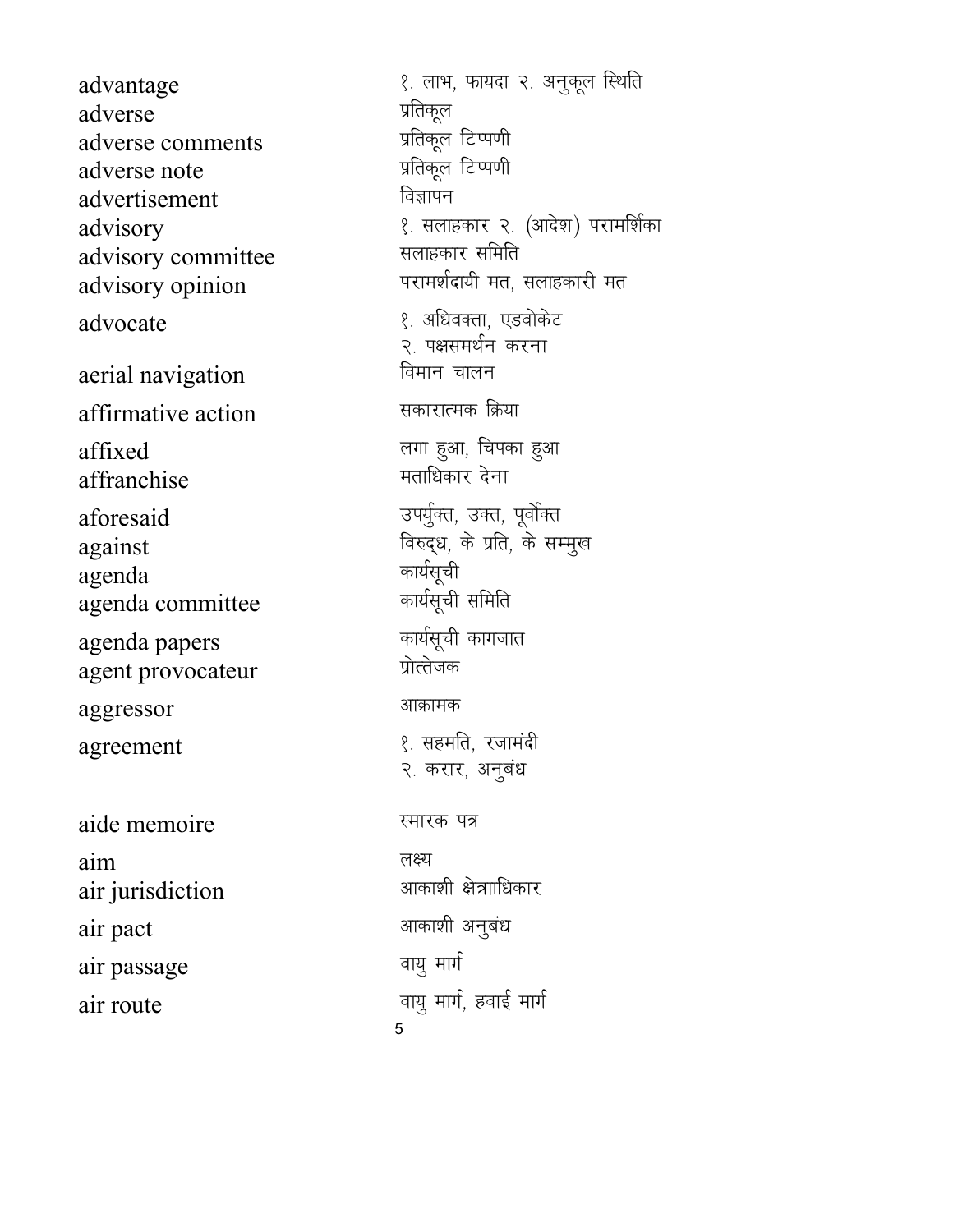| airlines<br>airport<br>airport tax<br>aisle                                                                   | एयरलाइंस<br>विमानपत्तन, एयरपोर्ट<br>विमानपत्तन कर<br>पार्श्व वीथी                                                 |
|---------------------------------------------------------------------------------------------------------------|-------------------------------------------------------------------------------------------------------------------|
| alarmist                                                                                                      | भय प्रसारक                                                                                                        |
| alderman                                                                                                      | पौर-मुख्य                                                                                                         |
| alien                                                                                                         | अन्यदेशी, विदेशी                                                                                                  |
| alien enemy                                                                                                   | अन्यदेशी शत्रु                                                                                                    |
| All India Whips Conference<br>alliance                                                                        | अखिल भारतीय सचेतक सम्मेलन<br>१. मैत्री<br>२. गठबंधन                                                               |
| allied forces                                                                                                 | मित्र सेनाएं                                                                                                      |
| allied nation                                                                                                 | मित्र राष्ट्र                                                                                                     |
| allied powers                                                                                                 | मित्र शक्तियां                                                                                                    |
| allocation<br>allocation of funds<br>allot<br>allotment<br>allow<br>allowance<br>allowed<br>ally<br>alongwith | नियतन<br>निधि नियतन<br>आबंटन करना<br>आबंटन<br>अनुमति देना<br>१. भत्ता, २. छूट<br>अनुमत<br>मित्र राष्ट्र<br>के साथ |
| alternate<br>alternate delegate                                                                               | १. एकांतर २. विकल्पी<br>एवजी प्रतिनिधि, विकल्पी प्रतिनिधि                                                         |
| amalgamation<br>ambassador extraordinary and<br>plenipotentiary                                               | समामेलन<br>असाधारण और पूर्णाधिकार राजदूत                                                                          |
| amended                                                                                                       | संशोधित                                                                                                           |

 $\overline{6}$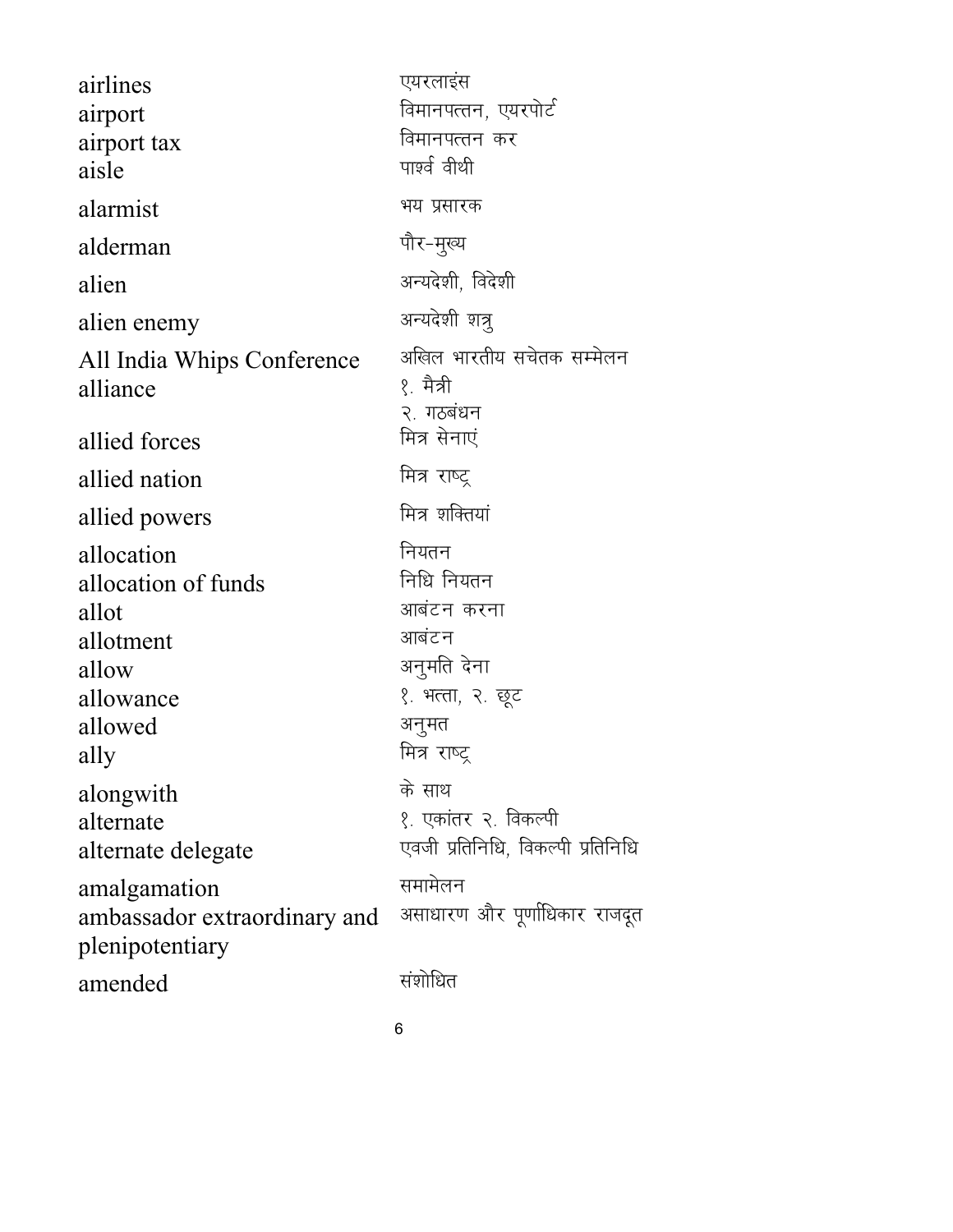amendment amenity amicable amnesty analyst anarchist anarchy animated suspension annex annexation annexe annexed territory annexure announcement annual maintenance contract annual report anomaly anonymous complaint ante chamber anticipation anti-national activities antinationalism anywhere in India apex apology

appeal

appeasement

वार्षिक रख-रखाव संविदा वार्षिक रिपोर्ट असंगति गूमनाम शिकायत, अनाम शिकायत उपकक्ष १. प्रत्याशा २. पूर्वानुमान राष्ट्रविरोधी गतिविधियां राष्ट्रवाद विरोध भारत में कहीं भी श्रीर्ष क्षमायाचना टपील, अपील करना तुष्टीकरण

संशोधन

विश्लेषक

अराजकता

सक्रिय निलंबन

सूख-सूविधा

सौहार्दपूर्ण, मैत्रीपूर्ण

सर्वक्षमा, सामूहिक क्षमादान

१. अराजकतावादी २. आतंकवादी

१. संलग्न करना, नत्थी करना

समामेलन, राज्य में मिला लेना

आल्यापन, ऐलान, उद्घोषणा

२ राज्य में मिला लेना

उपभवन, एनेक्सी, सौध

समामेलित भूभाग

संलग्नक

 $\overline{7}$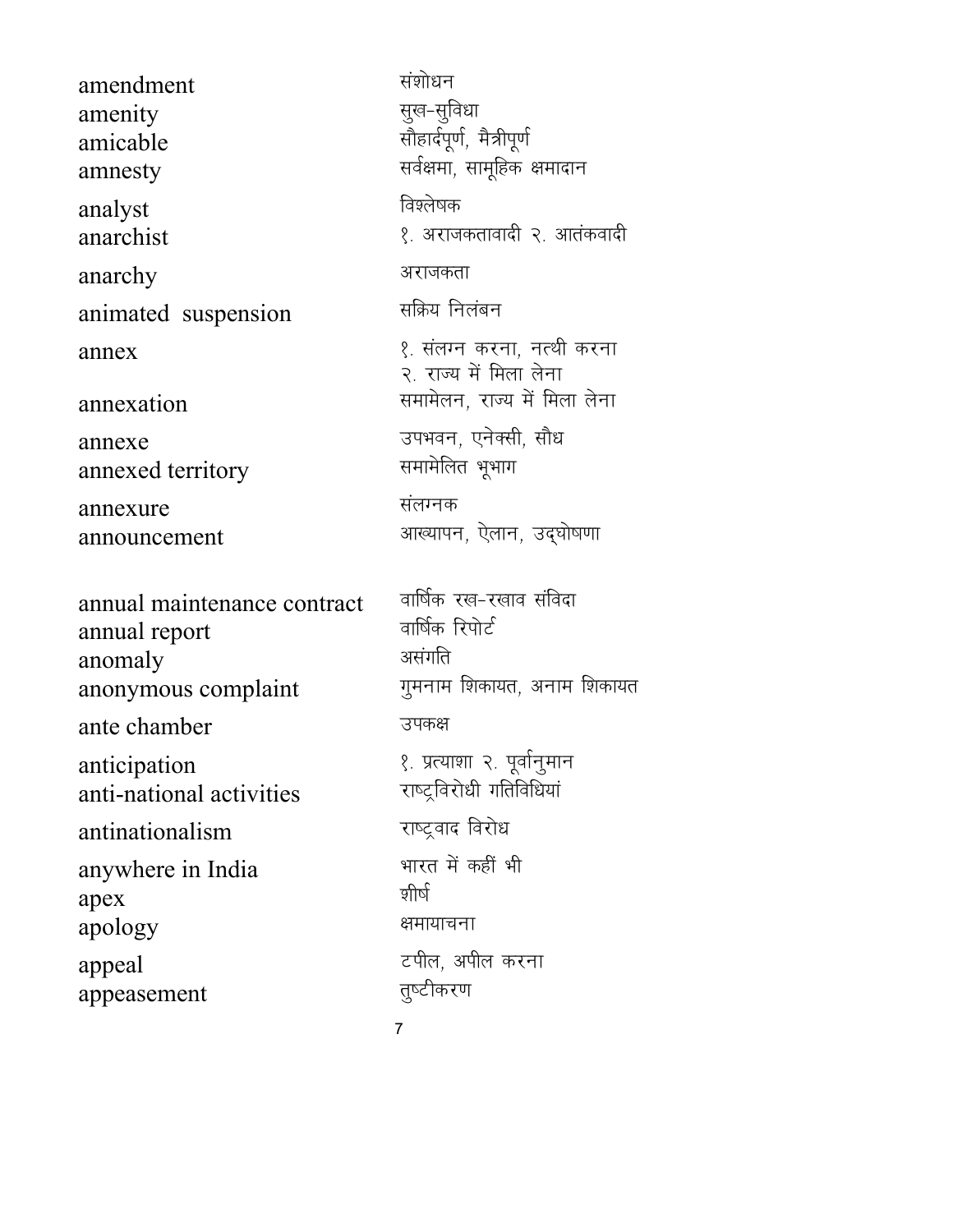appeasement policy Finder discussed appearance appearance of appellate powers victor with the suppellate powers with the support of the suppellate powers appendix परिशिष्ट<br>applicable अनुप्रयोज्य, लागू applicable applied अनुप्रयुक्त appoint appoint नियुक्त करना<br>appointment नियुक्ति appointment appraise extending the settlement of the settlement of the settlement of the settlement of the settlement of the settlement of the settlement of the settlement of the settlement of the settlement of the settlement of the appreciation 2- सराहना २. मूल्यवृद्धि approach 1- igqap 2- n`f"Vdks.k] mikxe appropriate 1- 10 appropriate 1- अप्रथम अप्युक्त २. विनियोजन करना<br>appropriate action appropriate action ज्यियुक्त कार्रवा<br>appropriate procedure ज्य्युक्त प्रक्रिया appropriate procedure ज्यप्युक्त प्रशिक्षक<br>appropriation विनियोजन appropriation fofu;kstu appropriation bill approval अनुमोदन approve अनुमोदन करना approximately लगभग aptitude अभिक्षमता, रुझान arduous arduous करिन  $area$   $\qquad$   $\qquad$   $\qquad$   $\qquad$   $\qquad$   $\qquad$   $\qquad$   $\qquad$   $\qquad$   $\qquad$   $\qquad$   $\qquad$   $\qquad$   $\qquad$   $\qquad$   $\qquad$   $\qquad$   $\qquad$   $\qquad$   $\qquad$   $\qquad$   $\qquad$   $\qquad$   $\qquad$   $\qquad$   $\qquad$   $\qquad$   $\qquad$   $\qquad$   $\qquad$   $\qquad$   $\qquad$   $\qquad$   $\qquad$   $\qquad$   $\qquad$  armament variation of the starting and the starting area and the starting of the starting and the starting and armed action and the settle state and the settle armed action armed forces बाला के सशस्त्र सेनाएँ armed neutrality स्थास्त्र तटस्थता armed peace when we are the set of the set of the set of the set of the set of the set of the set of the set o around 1- pking and the set of the set of the set of the set of the set of the set of the set of the set of th arrangement । अन्यास २. विन्यास

३. उपमार्ग २. लगभग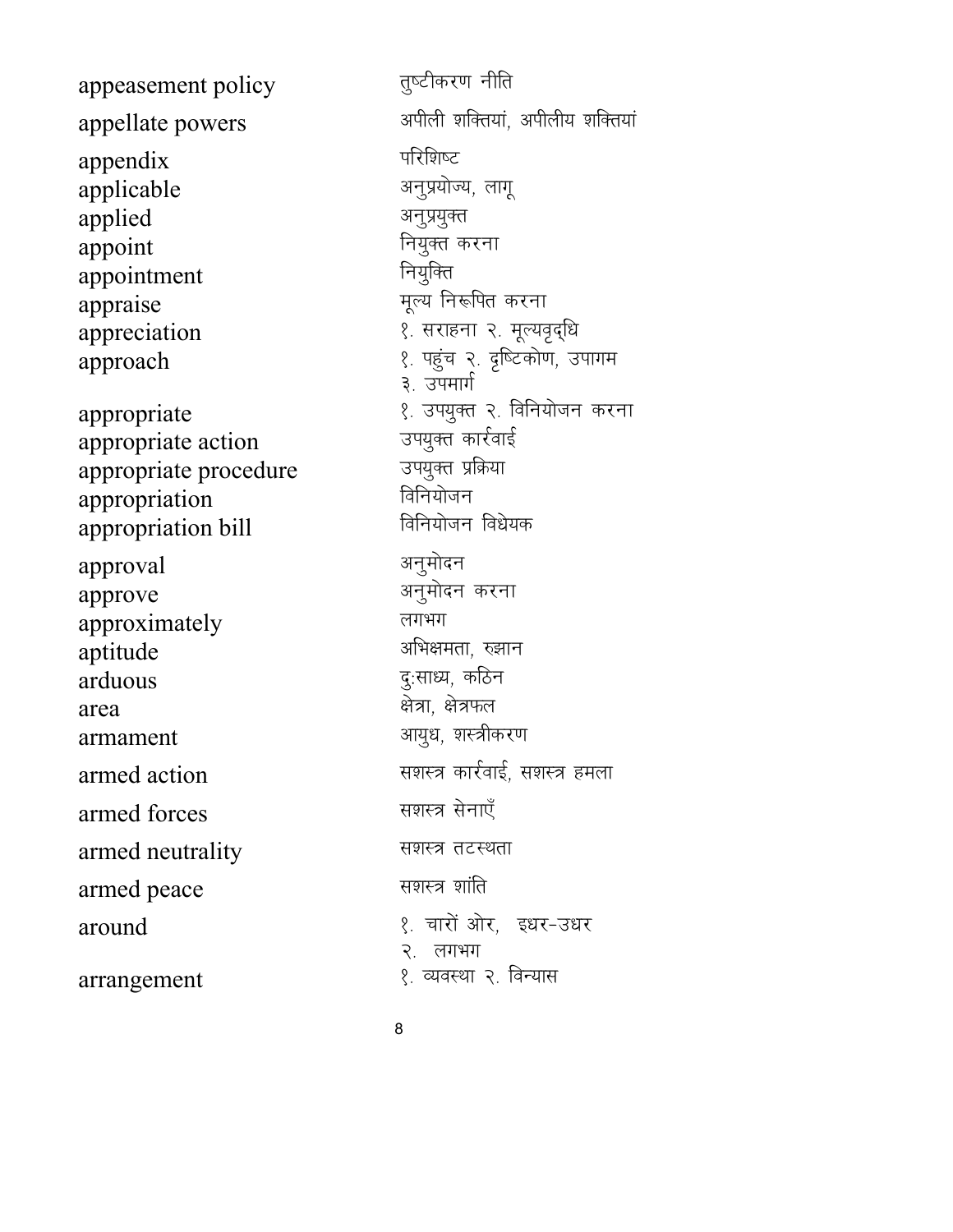article 1- vuqPNsn 2- ys[k 3- oLrq as far as possible **With a** यथासंभव as is where is<br>
as passed by Lok Sabha लोक सभा द्वारा पारित रूप में as passed by Lok Sabha लोक सभा द्वारा पारित रूप में<br>as passed by Raiva Sabha राज्य सभा द्वारा पारित रूप में as passed by Rajya Sabha aspect बार करने के बाद में बार करने के बाद में बार करने के बाद में बार करने के बाद में बार करने के बाद में बार<br>बार के बाद में बार करने के बाद में बार करने के बाद में बार करने के बाद में बार करने के बाद में बार करने के बाद aspersion लांछन assemble 1- tqVuk] ,d= gksuk  $\text{assembly}$  ? सभा assent बाहिए के बाद सहमति dial assessment<br>
assessment sheet<br>
assessment sheet<br>  $\frac{1}{2}$  frequency functions assessment sheet assessment sheet assignment lower than the settle state and the settle state and the settle state and assistance बाह्य सहायता, मदद assistant assistant assistant associate 1- 12 अक्षर अस्ति । अस्ति अस्ति । अस्ति अस्ति । अस्ति । अस्ति । अस्ति । अस्ति । अस्ति । अस्ति । अस्त association । अब १ संघ assurance assurance assurance assured career progression आश्वस्त कैरियर प्रगामिता<br>as unexcentional निरपवाद रूप से as unexceptional asylum 'kin.klf asylum 'kin.klf asylum 'kin.klf asylum 'kin.klf asiyang mangkalang asylum asylum asylum asylum attached संलग्न attend 1- attend 1- minimum was supported to the set of the set of the set of the set of the set of the set of attendance mifLFkfr] gkftjh attendance sheet

२. सम्मिलित करना, एकत्र करना २. जमावडा २. सम्मिलित करना २. संबंध, साहचर्य २. बीमा २. सेवा करना ३) ध्यान देना ४. भाग लेना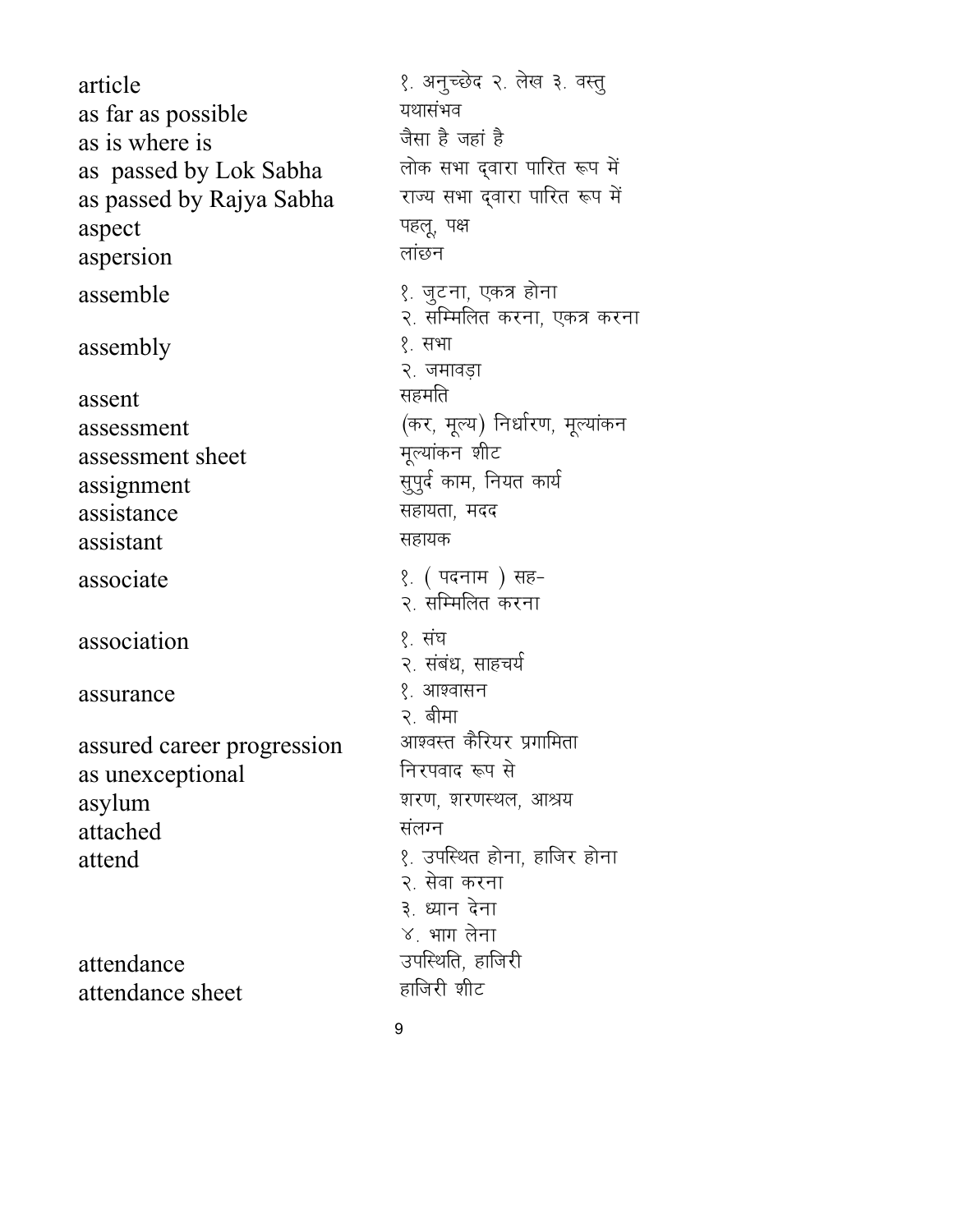attendance time attest attestation audience audit auditorium austerity measures authentic authentic translation authority

authorization authorized dealer autonomous autonomous body

avail availability available award

awareness

background background note baggage ban banner banquet

base

उपस्थिति समय अनुप्रमाणित करना अनुप्रमाणन १. श्रोतागण २. दर्शकगण ३. सुनवाई लेखापरीक्षा सभागार, सभाभवन मितोपभोग उपाय, सादगी के उपाय प्रामाणिक प्रामाणिक अनुवाद १. प्राधिकार २. प्राधिकारी ३. प्राधिकरण ४. आधिकारिक विद्वान प्राधिकरण, प्राधिकार प्राधिकृत व्यापारी, प्राधिकृत डीलर स्वायत्त स्वायत्त निकाय काम आना, लाभ उठाना, उपयोगी होना उपलब्धता उपलब्ध १. पंचाट, अधिनिर्णय २. पुरस्कार ३. प्रदान करना जागरूकता पृष्ठभूमि, पूर्वपीठिका आधारभूत टिप्पणी असबाब रोक, प्रतिबंध १. झंडा, ध्वज २. प्रदर्श पट्ट भोज, महाभोज

आधार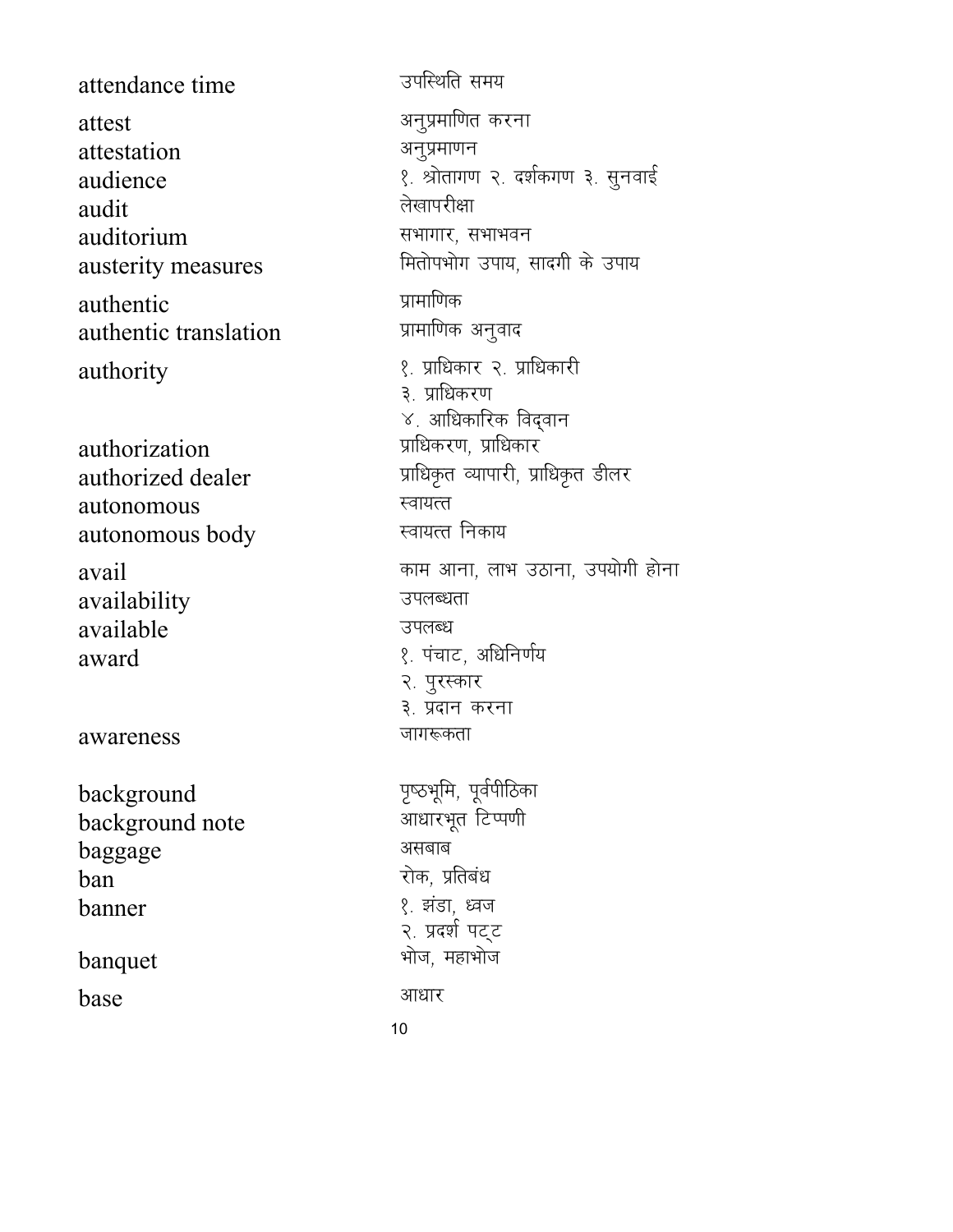१. मूल, बुनियादी basic २. आधारी beat २. गश्त करना beating the retreat अनुरोध, आदेश behest bench mark हितलाभ benefit हितकारिता benevolence besides bias ग्रंथसूचीकार bibliographer द्विवार्षिक biennial द्विभाजन bifurcation दुविपक्षीय bilateral दुविभाषी bilingual १. विधेयक hill २. बिल लंबित विधेयक bills pending १ जिल्द binding जीवनवृत्त bio-data द्विपक्षीय bipartite बोर्ड, मंडल board board of directors भोजनव्यवस्था boarding boarding and lodging १. बॉन्ड bond २. बंधपत्र खाता समायोजन book adjustment booking मतकेंद्र, बूथ booth उधार लेना borrow

१. मार, मारपीट समापन समारोह तल चिहन, निर्देश चिहन, बैंच मार्क के अतिरिक्त, के अलावा १. पूर्वाग्रह २. झुकाव २. बंधनकारी, बाध्यकारी निदेशक बोर्ड, निदेशक मंडल भोजन और आवास बुकिंग, बुक करना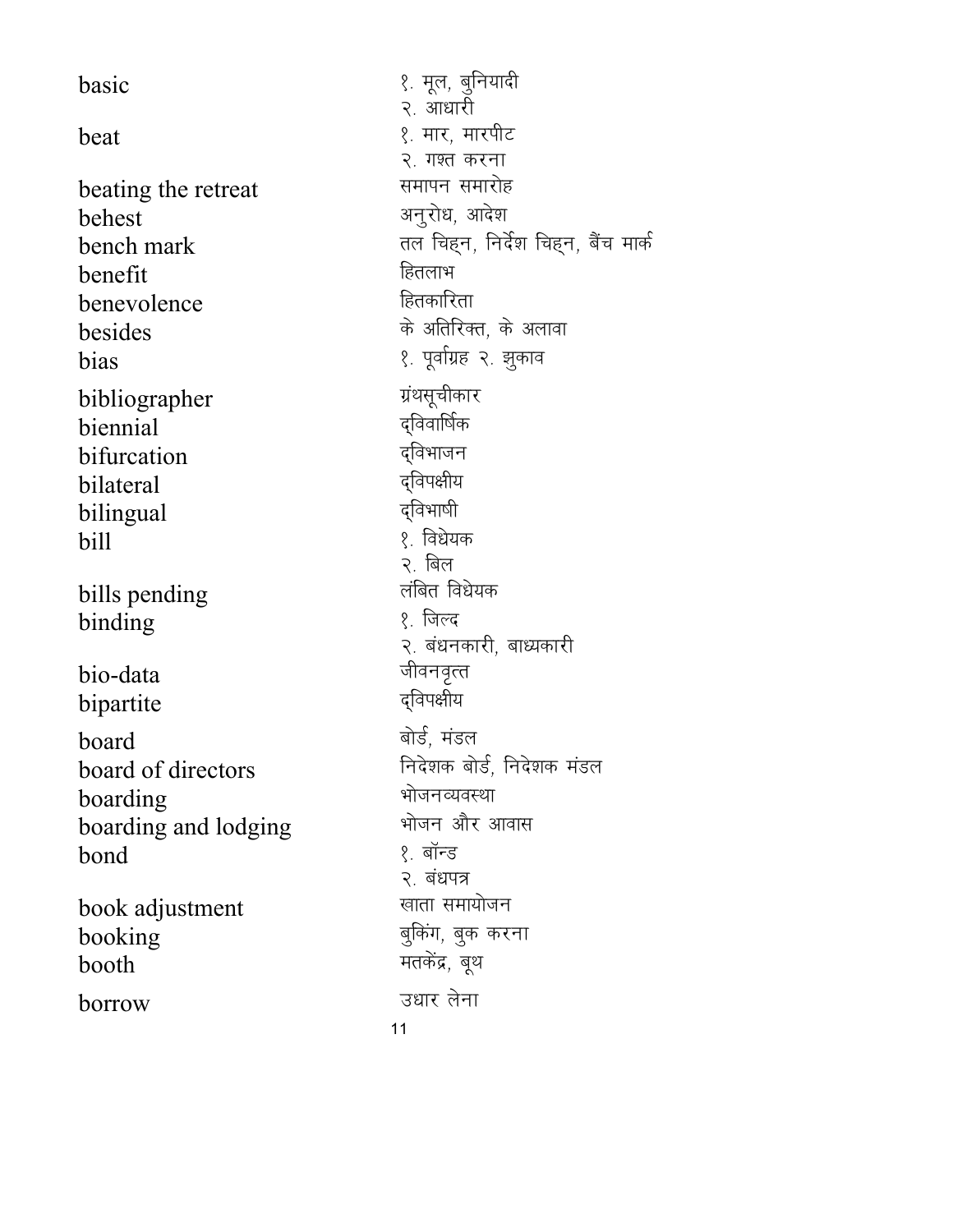12 borrower ज्ञायस्कर्ता bouquet xqynLrk] iq"ixqPN brain stroke efLr"d vk?kkr breach of confidence  $b$ reach of law  $\frac{1}{2}$  and  $\frac{1}{2}$  and  $\frac{1}{2}$  and  $\frac{1}{2}$  and  $\frac{1}{2}$  and  $\frac{1}{2}$  and  $\frac{1}{2}$  and  $\frac{1}{2}$  and  $\frac{1}{2}$  and  $\frac{1}{2}$  and  $\frac{1}{2}$  and  $\frac{1}{2}$  and  $\frac{1}{2}$  and  $\frac{1}{2}$  and  $\frac{1}{2}$ breach of law and order कानून और व्यवस्था भंग **breach of peace** अर्थांति-भंग breach of privilege बिशेषाधिकार-भंग breach of trust View Markan and Talkar and Talkar for the break of trust break-up ब्यौरा brevity संक्षिप्तता brief 2012 - 1999 Prief २. पक्षसार, ब्रीफ briefing is the set of the set of the set of the set of the set of the set of the set of the set of the set of brochure for footing and footing the footing of the footing of the footing of the footing  $\alpha$ brochure on transaction of business in Parliament संसद् की कार्य-संचालन विवरणिका brought forward values when when  $\mathbf{v}$  and  $\mathbf{v}$  and  $\mathbf{v}$  and  $\mathbf{v}$ budget allocation बजट नियतन budget estimates बजट प्राक्कलन, बजट अनुमान budget provision बजट प्रावधान budget session बजट सत्र budgetary control बजटीय नियंत्रण bulletin बुलेटिन bunch *गु*च्छ  $by a$ ir foeku na sama nadar ta'u na sama ta'u na sama ta'u na sama ta'u na sama ta'u na sama ta'u na sama ta'u na sa'u na sa'u na sa'u na sa'u na sa'u na sa'u na sa'u na sa'u na sa'u na sa'u na sa'u na sa'u na sa'u na sa'  $\overline{b}$ y election  $\overline{c}$  and  $\overline{c}$  and  $\overline{c}$ by law when we are the set of  $\mathbb{R}^n$  $\frac{1}{2}$  by name  $\frac{1}{2}$ by special messenger fan fotbalans and the second to by special messenger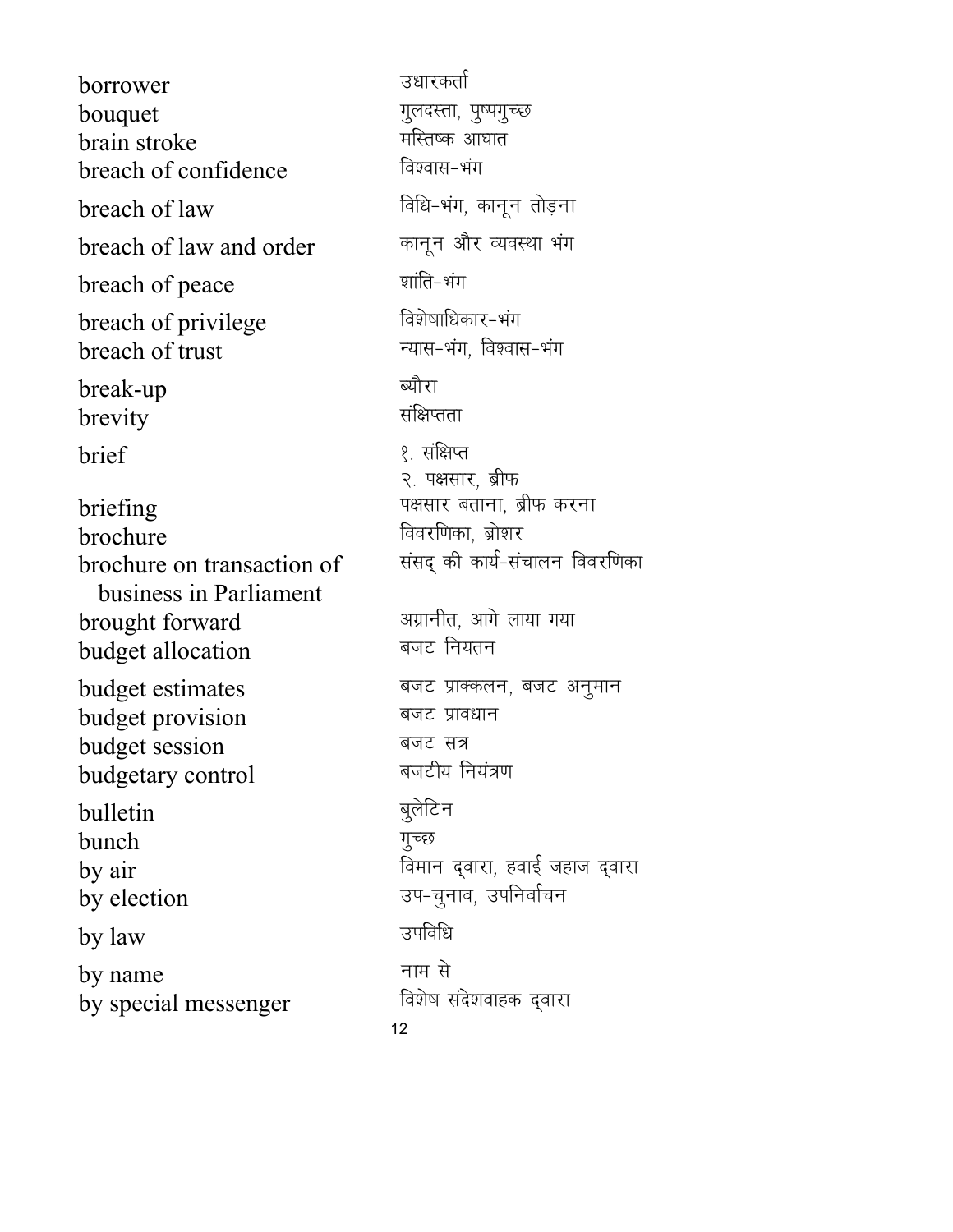$bycott$  ,  $a$  ,  $a$  ,  $bycott$  ,  $a$  ,  $c$  ,  $c$  ,  $c$  ,  $c$  ,  $c$  ,  $c$  ,  $c$  ,  $c$  ,  $c$  ,  $c$  ,  $c$  ,  $c$  ,  $c$  ,  $c$  ,  $c$  ,  $c$  ,  $c$  ,  $c$  ,  $c$  ,  $c$  ,  $c$  ,  $c$  ,  $c$  ,  $c$  ,  $c$  ,  $c$  ,  $c$  ,  $c$  ,  $c$  ,  $c$  ,  $c$  , bye law when  $\overline{3}$  ज्याति है

Cabinet Committee on Parliamentary Affairs cabinet government Figures = Elisabet government cabinet minister कैबिनेट मंत्री cabinet note that the state of the state of the first cabinet note cadre and the state of the state of the state of the state of the state of the state of the state of the state  $cal$ calculate iffdyu diuklika terminal fideology distribution  $\eta$ calculator ब्रिकलित्र, केल्कुलेटर calender year कैलेंडर वर्ष<br>call on भेंट करना call on HksaV djuk calling attention notice cancel  $\overline{c}$  and  $\overline{c}$ cancellation **in the set of the cancellation** candidature van available metal medidature capacity and the state of the state of the state of the state of the state of the state of the state of the st capitalism जूंजीवाद capitalist democracy पूंजीवादी लोकतंत्र capitalistic imperialism पूंजीवादी साम्राज्यवाद carbon copy कार्बन प्रति card कार्ड cardiac system हृद् तंत्र

bye election which we have a straight bye election  $cab$   $\qquad \qquad$   $\qquad \qquad$   $\qquad \qquad$   $\qquad \qquad$   $\qquad \qquad$   $\qquad \qquad$   $\qquad \qquad$   $\qquad \qquad$   $\qquad \qquad$   $\qquad \qquad$   $\qquad \qquad$   $\qquad \qquad$   $\qquad$   $\qquad \qquad$   $\qquad \qquad$   $\qquad$   $\qquad$   $\qquad$   $\qquad$   $\qquad$   $\qquad$   $\qquad$   $\qquad$   $\qquad$   $\qquad$   $\qquad$   $\qquad$   $\qquad$   $\qquad$  cabinet । अन्यान स्थान स्थान स्थान स्थान स्थान स्थान स्थान स्थान स्थान स्थान स्थान स्थान स्थान स्थान स्थान स्थ २ अलमारी, पेटिका cabinet committee each of the state of the state of the cabinet committee संसदीय कार्य मंत्रिमंडलीय समिति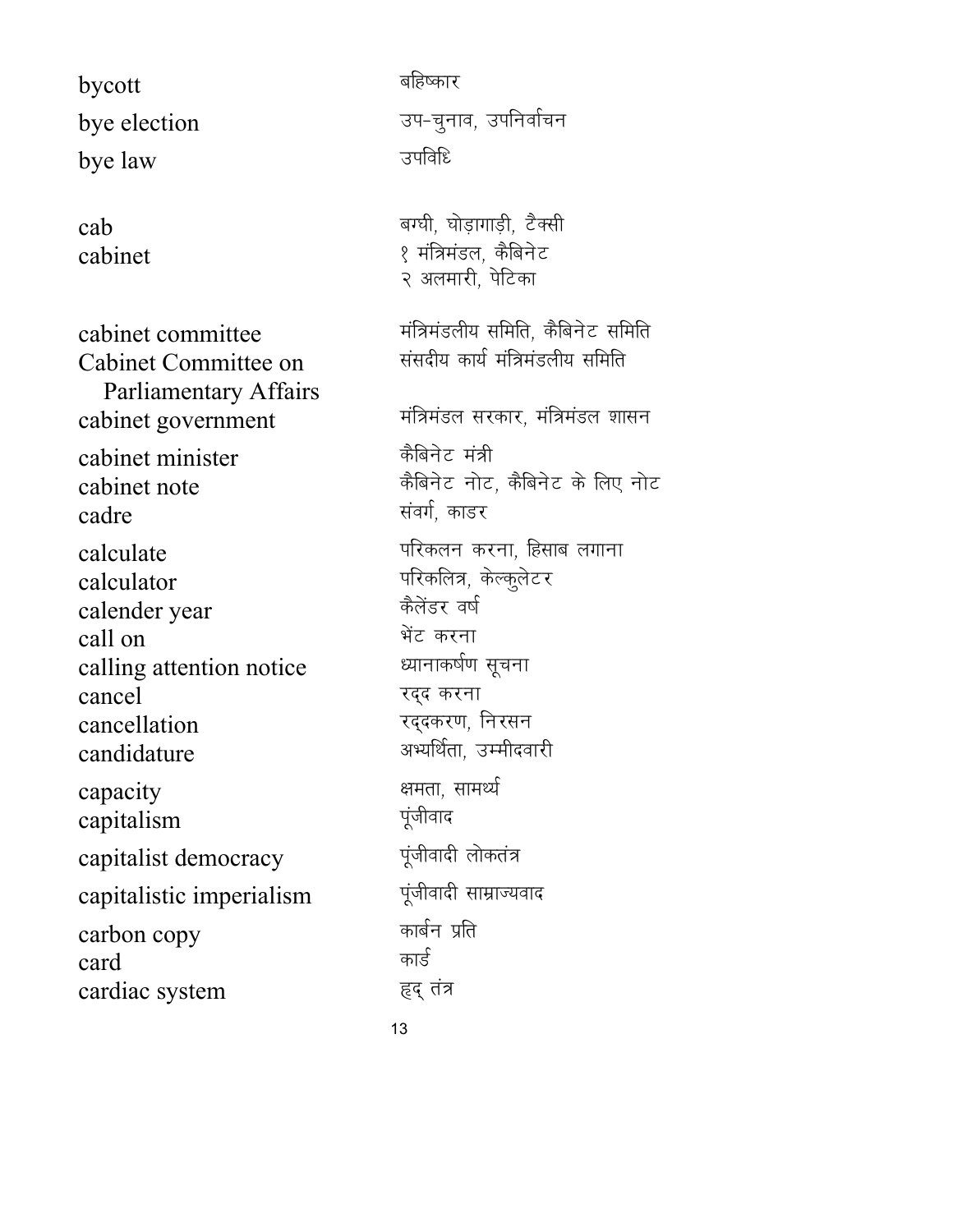| कामचलाऊ सरकार<br>caretaker government<br>पालन करना<br>carry out<br>गाड़ी भाड़ा, ढुलाई<br>cartage<br>रोकड़, नकदी, नकद<br>cash<br>कोषपाल<br>Cashier<br>निर्णायक मत<br>casting vote<br>अनियत मजदूर<br>casual labour<br>१. दुर्घटना<br>casualty<br>२. हताहत<br>वर्ग, श्रेणी<br>category<br>खान-पान सेवा<br>catering service<br>१. कारण<br>cause<br>२. मुकदमा, वाद<br>आपत्ति सूचना, अवरोध-सूचना<br>caveat<br>बंद होना, समाप्त हो जाना<br>cease<br>युद् विराम<br>ceasefire<br>उत्सव मनाना<br>celebrate<br>निन्दा प्रस्ताव<br>censure motion<br>केन्द्रीय सरकारी कर्मचारी<br><b>Central Government</b><br>समूह बीमा योजना<br><b>Employees Group Insurance</b><br>Scheme<br>समारोह विश्रांतिका, समारोह लाउंज<br>ceremonial lounge<br>१. समारोह २. धर्मानुष्ठान, संस्कार<br>ceremony<br>प्रमाणपत्र<br>certificate<br>प्रमाणित<br>certified<br>१. अध्यक्ष २. सभापति<br>chairman<br>१. अध्यक्ष<br>chairman/chairperson<br>२. सभापति (राज्यसभा )<br>अध्यक्षता<br>chairmanship<br>१. अध्यक्ष<br>chairperson/chairman | career diplomat | वृत्तिक राजनयिक, वृत्तिक कूटनीतिज्ञ |
|---------------------------------------------------------------------------------------------------------------------------------------------------------------------------------------------------------------------------------------------------------------------------------------------------------------------------------------------------------------------------------------------------------------------------------------------------------------------------------------------------------------------------------------------------------------------------------------------------------------------------------------------------------------------------------------------------------------------------------------------------------------------------------------------------------------------------------------------------------------------------------------------------------------------------------------------------------------------------------------------------------|-----------------|-------------------------------------|
|                                                                                                                                                                                                                                                                                                                                                                                                                                                                                                                                                                                                                                                                                                                                                                                                                                                                                                                                                                                                         |                 |                                     |
|                                                                                                                                                                                                                                                                                                                                                                                                                                                                                                                                                                                                                                                                                                                                                                                                                                                                                                                                                                                                         |                 |                                     |
|                                                                                                                                                                                                                                                                                                                                                                                                                                                                                                                                                                                                                                                                                                                                                                                                                                                                                                                                                                                                         |                 |                                     |
|                                                                                                                                                                                                                                                                                                                                                                                                                                                                                                                                                                                                                                                                                                                                                                                                                                                                                                                                                                                                         |                 |                                     |
|                                                                                                                                                                                                                                                                                                                                                                                                                                                                                                                                                                                                                                                                                                                                                                                                                                                                                                                                                                                                         |                 |                                     |
|                                                                                                                                                                                                                                                                                                                                                                                                                                                                                                                                                                                                                                                                                                                                                                                                                                                                                                                                                                                                         |                 |                                     |
|                                                                                                                                                                                                                                                                                                                                                                                                                                                                                                                                                                                                                                                                                                                                                                                                                                                                                                                                                                                                         |                 |                                     |
|                                                                                                                                                                                                                                                                                                                                                                                                                                                                                                                                                                                                                                                                                                                                                                                                                                                                                                                                                                                                         |                 |                                     |
|                                                                                                                                                                                                                                                                                                                                                                                                                                                                                                                                                                                                                                                                                                                                                                                                                                                                                                                                                                                                         |                 |                                     |
|                                                                                                                                                                                                                                                                                                                                                                                                                                                                                                                                                                                                                                                                                                                                                                                                                                                                                                                                                                                                         |                 |                                     |
|                                                                                                                                                                                                                                                                                                                                                                                                                                                                                                                                                                                                                                                                                                                                                                                                                                                                                                                                                                                                         |                 |                                     |
|                                                                                                                                                                                                                                                                                                                                                                                                                                                                                                                                                                                                                                                                                                                                                                                                                                                                                                                                                                                                         |                 |                                     |
|                                                                                                                                                                                                                                                                                                                                                                                                                                                                                                                                                                                                                                                                                                                                                                                                                                                                                                                                                                                                         |                 |                                     |
|                                                                                                                                                                                                                                                                                                                                                                                                                                                                                                                                                                                                                                                                                                                                                                                                                                                                                                                                                                                                         |                 | 14                                  |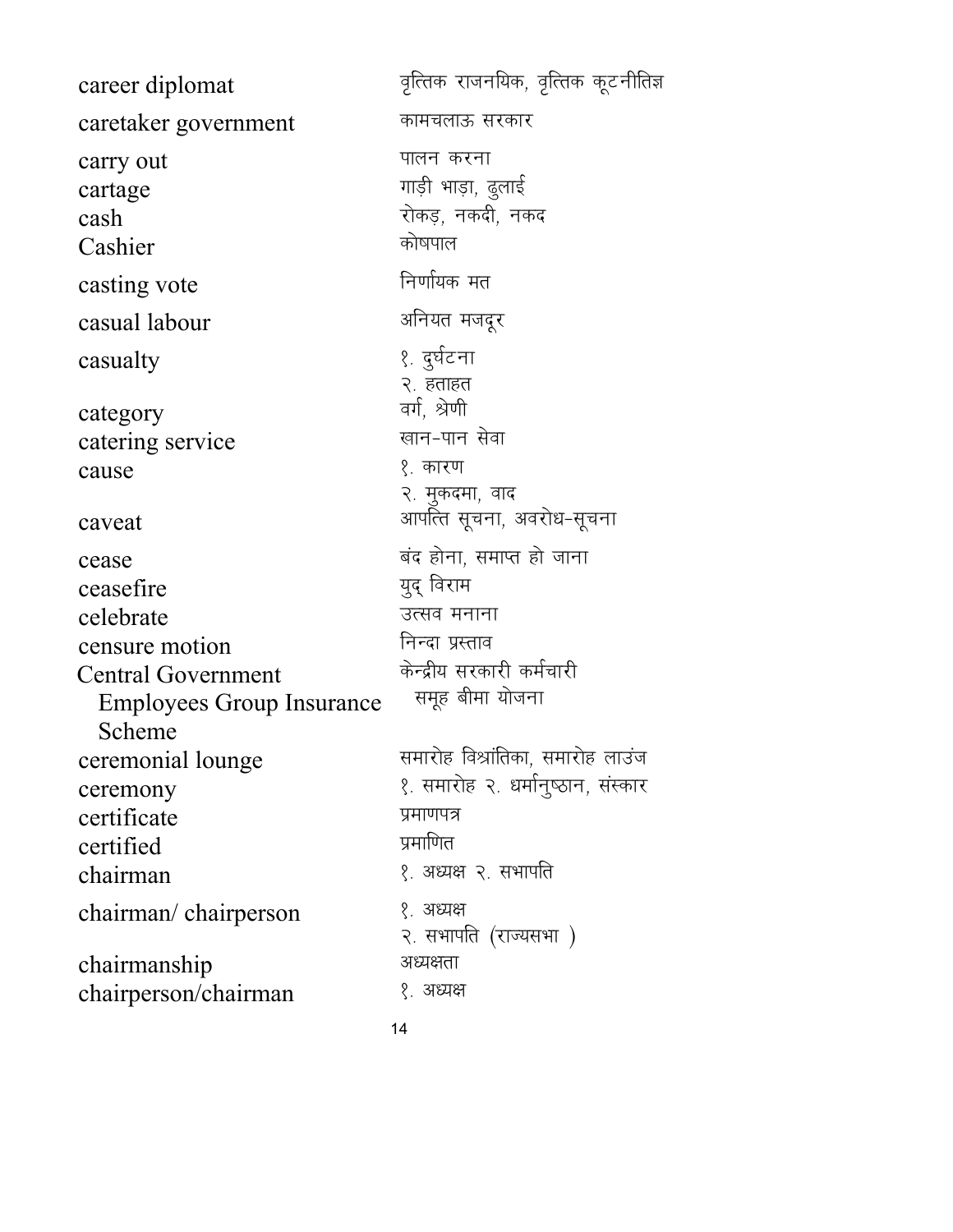२. सभापति (राज्यसभा)  $\mathbf{chaos}$   $\qquad \qquad \qquad$  अव्यवस्था, अस्तव्यस्तता chaotic condition अस्तव्यस्त स्थिति<br>
charge d' affaires कार्यदूत charge d'affaires charges । The settle of the settle and the settle set of the set of the set of the set of the set of the set o charter 1- HkkMs+ ij ysuk २. चार्टर<br>जांच बिंदू check point<br>check-list ज्ञांच नियु check-list<br>chief guest the state of the state of the state of the state of the state of the state of the state of the state<br> $\frac{1}{2}$  and  $\frac{1}{2}$  and  $\frac{1}{2}$  and  $\frac{1}{2}$  and  $\frac{1}{2}$  and  $\frac{1}{2}$  and  $\frac{1}{2}$  and chief guest eq[; vfrfFk Chief of Air Staff Chief of Army Staff सेनाध्यक्ष Chief of Naval Staff नौसेनाध्यक्ष chief whip which which we have the set of the set of the set of the set of the set of the set of the set of th chronic problem fatenthes metal fates and the chronic problem  $\alpha$ chronology (कालानुक्रम circuitous ?kqekonkj  $circular$   $\alpha$  and  $\beta$  are  $\beta$  are  $\beta$  and  $\gamma$  are  $\beta$ २. परिपत्र circulate **interest and the set of the set of the set of the set of the set of the set of the set of the set o<br>Extending the set of the set of the set of the set of the set of the set of the set of the set of the set of t** circulation circumstances परिस्थितियाँ  $\text{cite}$  and  $\text{G}$  and  $\text{G}$  and  $\text{G}$  and  $\text{G}$  and  $\text{G}$  are discrepance of  $\text{G}$  $\mathop{\text{claim}}$  and  $\mathop{\text{right}}$  and  $\mathop{\text{right}}$  and  $\mathop{\text{right}}$  $claimant$   $\qquad \qquad$   $\qquad$   $\qquad$   $\qquad$   $\qquad$   $\qquad$   $\qquad$   $\qquad$   $\qquad$   $\qquad$   $\qquad$   $\qquad$   $\qquad$   $\qquad$   $\qquad$   $\qquad$   $\qquad$   $\qquad$   $\qquad$   $\qquad$   $\qquad$   $\qquad$   $\qquad$   $\qquad$   $\qquad$   $\qquad$   $\qquad$   $\qquad$   $\qquad$   $\qquad$   $\qquad$   $\qquad$   $\qquad$   $\qquad$   $\qquad$   $\$ clandestine  $\frac{1}{2}$   $\frac{1}{2}$   $\frac{1}{2}$   $\frac{1}{2}$   $\frac{1}{2}$   $\frac{1}{2}$   $\frac{1}{2}$   $\frac{1}{2}$   $\frac{1}{2}$   $\frac{1}{2}$   $\frac{1}{2}$   $\frac{1}{2}$   $\frac{1}{2}$   $\frac{1}{2}$   $\frac{1}{2}$   $\frac{1}{2}$   $\frac{1}{2}$   $\frac{1}{2}$   $\frac{1}{2}$   $\frac{1}{2}$   $\frac{1}{2}$ class of travel ;k=k&Js.kh classification clause । अन्यान स्थान स्थान स्थान स्थान स्थान स्थान स्थान स्थान स्थान स्थान स्थान स्थान स्थान स्थान स्थान स्था २. वाक्यांश clearance 1- fudklh 2- vuqefr ३. समाशोधन

15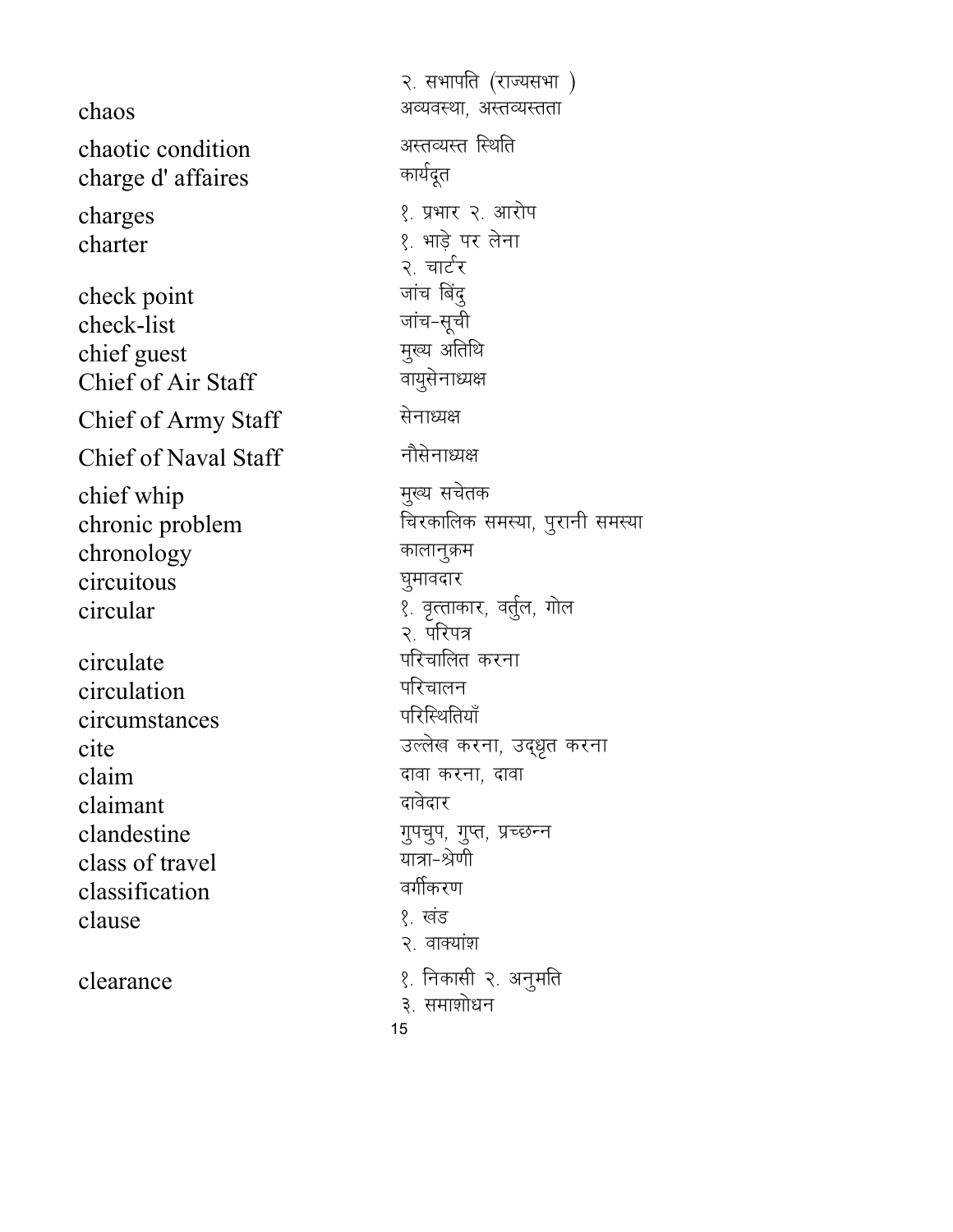16 coalition which we have the set of the set of the set of the set of the set of the set of the set of the set o coalition government Fedingen aren't, गठबंधन सरकार code of conduct vkpkj&lafgrk codification coercive action and the state of the set of the coercive action coffee board and which was not all the board coffin box and a read and the set of the set of the set of the set of the set of the set of the set of the set cold drink when the set of the set of the set of the set of the set of the set of the set of the set of the se collaboration सहयोग<br>collective सामूहिक collective बामूहिक<br>collectively कामूहिक रूप से collectively lkewfgd :i ls colloquial cksypky laca/kh colonialism commence izkajah diuklahk dikelahk dikelahkan pada tahun dikelahkan pada tahun dikelahkan pada tahun dikelahka<br>Hak di bahk di bahk di bahk di bahk di bahk di bahk di bahk di bahk di bahk di bahk di bahk di bahk di bahk di comments fVIi.kh commission २. आढ़त ३. दलाली commissioner अयुक्त commission of crime अपराध करना commission of enquiry Commission on Human Rights मानव अधिकार आयोग Committee Room The समिति कक्ष Committee Section समिति अनुभाग commonwealth countries राष्ट्रमंडल देश  $communalism$  and  $relax$  and  $relax$  and  $relax$ communicate 1- 1-12 (अर्था करना २. संप्रेषण करना communism साम्यवाद community समुदाय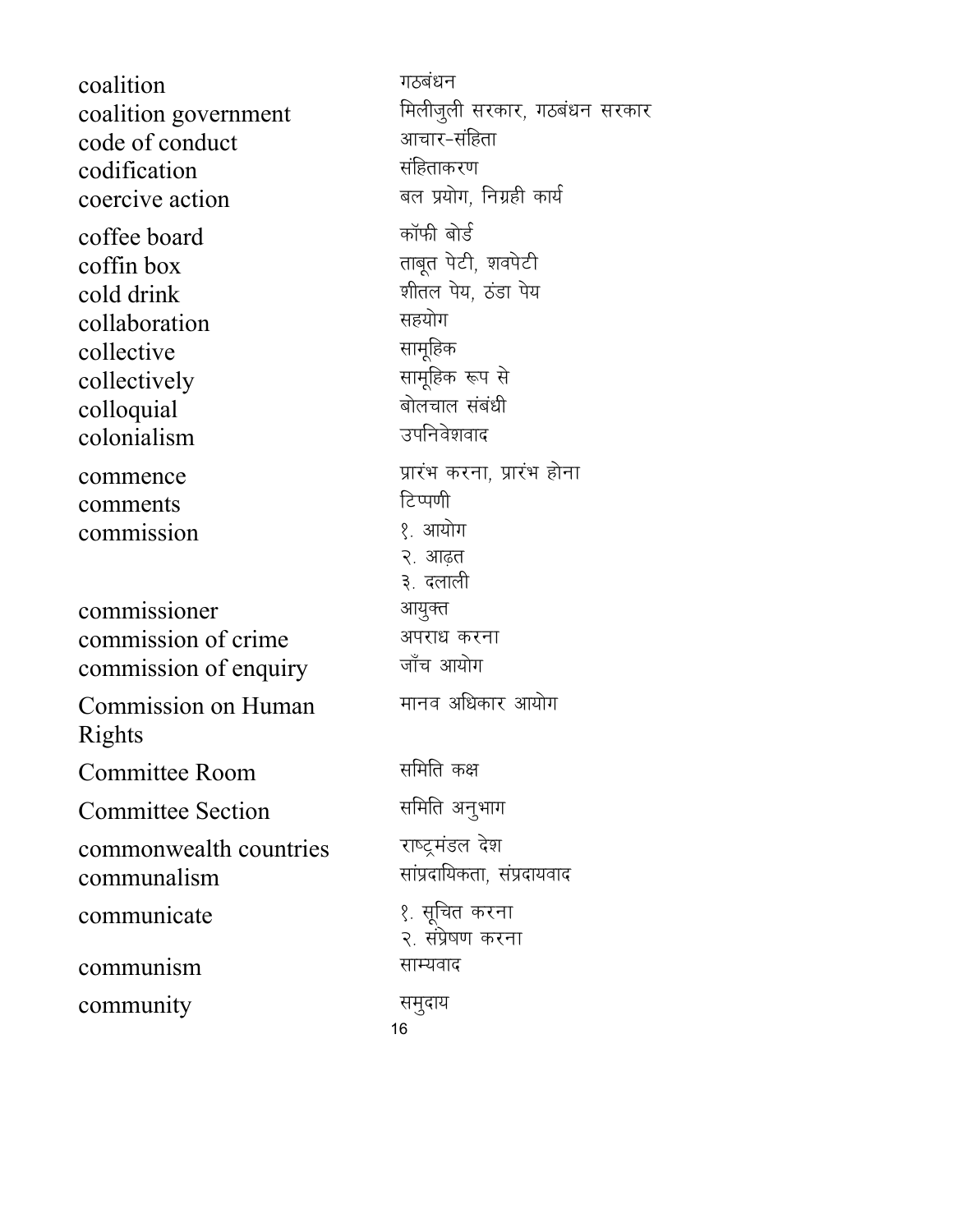commutation of pension <sup>पेशन</sup> का संराशी<br>commuted leave <sup>परिवर्तित छूट्टी</sup> commuted leave <sup>परिवर्तित</sup><br>companies <sup>कंपनियाँ</sup> companies कपानेयां<br>companion सहचर, साथी companion comparable <sub>तुलनीय, तुल्य</sub> comparative तुलनात्मक comparer Fewall and The Fewall and The Fewall and The Fewall and The Fewall and The Fewall and The Fewall and comparison मिलान<br>compassion अनुकंपा compassion<br>compassionate ground अनुकंपा आधार compassionate ground अनुकंपा आधा<br>compeer समकक्ष, साथी compeer compensation <sup>a</sup> अतिपूर्ति, प्रतिकर, मुआवजा<br>compensatory प्रतिपूरक, प्रतिकर compensatory izfriwjd] izfrdj competent authority competition which we have the settlement of the settlement of the settlement of the settlement of the settlement of the settlement of the settlement of the settlement of the settlement of the settlement of the settlement compilation Ladyu complainant complaint हिला के लिकायत complement पूरक complete version of the complete completion स्मापन completion certificate समापन प्रमाणपत्र compliance अनुपालन, पालन compliment iz'kalk] lEeku complimentary composite<br>
composite culture<br>
example and the set of the set of the set of the set of the set of the set of the set of the set of the set of the set of the set of the set of the set of the set of the set of the set of the composite culture composition 1- jpuk 2- feJ.k 3- la?kVu] xBu

comprehensive बृहत्, व्यापक

commutation । अन्यान्ध्रः परिवर्तन २. संराशीकरण ३. लघुकरण<br>पेंशन का संराशीकरण  $\times$  प्रशमन (ऋण का)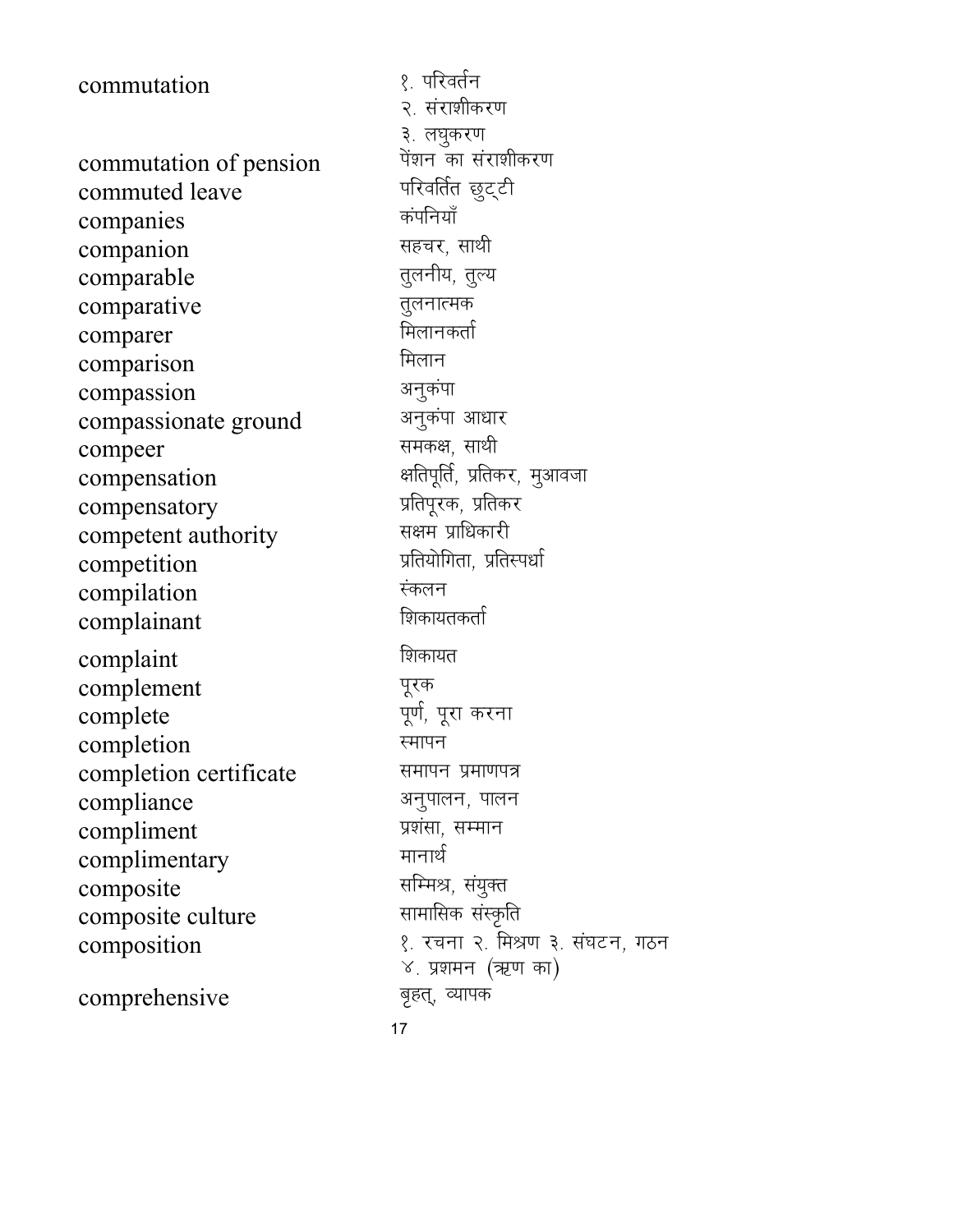comprise and the settlement of the settlement of the settlement of the settlement of the settlement of the set<br>  $\frac{1}{2}$  and  $\frac{1}{2}$  and  $\frac{1}{2}$  and  $\frac{1}{2}$  and  $\frac{1}{2}$  and  $\frac{1}{2}$  and  $\frac{1}{2}$  are settlement compromise Comptroller and Auditor General of India भारत के नियंत्रक तथा महालेखापरीक्षक compulsory अनिवार्य computer<br>
computerization कंप्यूटरीकरण<br>
कंप्यूटरीकरण computerization concept संकल्पना concerned<br>concerned authority<br>concerned authority concerned authority concerned ministry संबंधित मंत्रालय concession **R**यायत conciliation lqyg concluding remarks समापन टिप्प<br>conclusion निष्कर्ष, अंत conclusion निष्कर्षे<br>concurrence सहमति concurrence condition । अन्यान स्थान, प्रतिबंध २. दशा, स्थिति  $\mathsf{conduct} \qquad \qquad \{ \quad \text{and} \quad \quad \}$ २. संचालित करना confer 1- iznku djuk २. विचार-विमर्श करना, परामर्श करना  $\text{conference}$  । सम्मेलन conference hall and the state of the conference hall conference room सम्मेलन कक्ष confidence बिश्वास, भरोसा confidence motion विश्वास-प्रस्ताव<br>confidential nature गोपनीय प्रकृति confidential nature confirm<br>
confirmation । ज़रिट करना confirmation २. स्थायीकरण conflict and the settlement of the settlement of the settlement of the settlement of the settlement of the set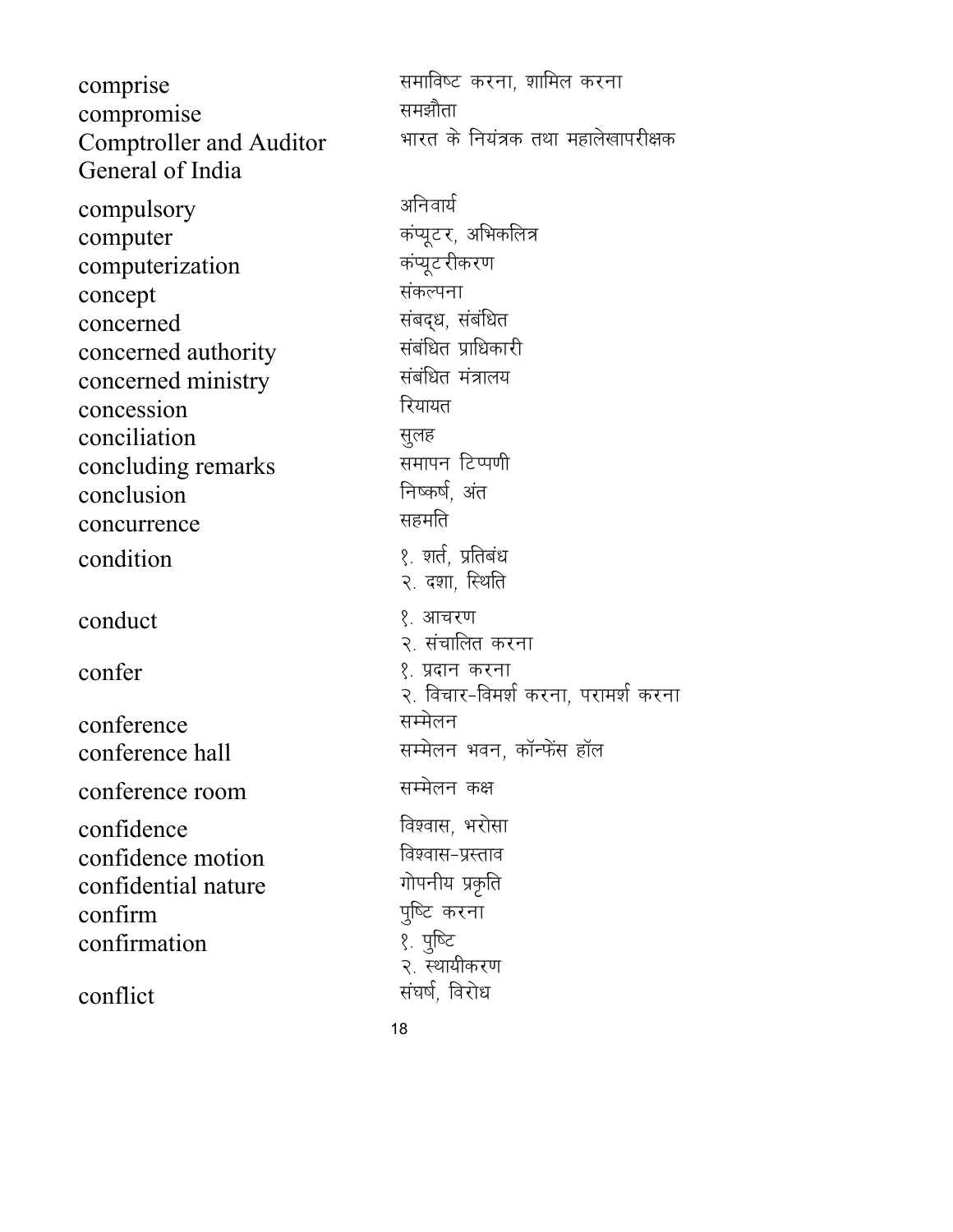connected संबद्ध connection संयोजन, संबंध, जोड़<br>connectivity संयोजकता, जुड़ाव connectivity connivance example and the settlement of the settlement of the settlement of the settlement of the settlement o consent सहमति<br>consequent १ परिणामी consequent consider fopkj djuk consideration consideration and passing formulation  $\frac{1}{2}$  in the following formulation on  $\frac{1}{2}$  in the following  $\frac{1}{2}$  in the following formulation  $\frac{1}{2}$  in the following formulation  $\frac{1}{2}$  in the following formulat considered and agreed to consistency संगति, एकरूपता  $\frac{1}{2}$  consistent and  $\frac{1}{2}$  and  $\frac{1}{2}$  and  $\frac{1}{2}$  and  $\frac{1}{2}$  and  $\frac{1}{2}$  and  $\frac{1}{2}$  and  $\frac{1}{2}$  and  $\frac{1}{2}$  and  $\frac{1}{2}$  and  $\frac{1}{2}$  and  $\frac{1}{2}$  and  $\frac{1}{2}$  and  $\frac{1}{2}$  and  $\frac{1}{2}$  and consolation सांत्वना, दिलासा<br>consolidation १. समेकन consolidation conspiracy "kM~;a= constituency constitute which we have the set of the set of the set of the set of the set of the set of the set of the set o constitution । अन्य प्रशासनिधान constitutional crisis | सांविधानिक संकट, संवैधानिक संकट constraint बाध्यता<br>construction रचना निर्माण construction consular agent delay the might between the consular agent consultation परामर्श<br>consultative committee परामर्शदात्री समिति consultative committee  $\frac{1}{2}$  consume  $\frac{1}{2}$  and  $\frac{1}{2}$  and  $\frac{1}{2}$  are  $\frac{1}{2}$  and  $\frac{1}{2}$  are  $\frac{1}{2}$  and  $\frac{1}{2}$  are  $\frac{1}{2}$  and  $\frac{1}{2}$  are  $\frac{1}{2}$  and  $\frac{1}{2}$  are  $\frac{1}{2}$  and  $\frac{1}{2}$  are  $\frac{1}{2}$  and  $\frac{1}{$ consumption ज्यभोग, खपत<br>consumption of petrol वेट्रोल की खपत consumption of petrol  $\frac{1}{\text{constant}}$  contain

२. अनुवर्ती २. प्रतिफल<br>विचार और पारित करना २. चकबंदी ३. सुदृढ़ीकरण २. संघटन, गठन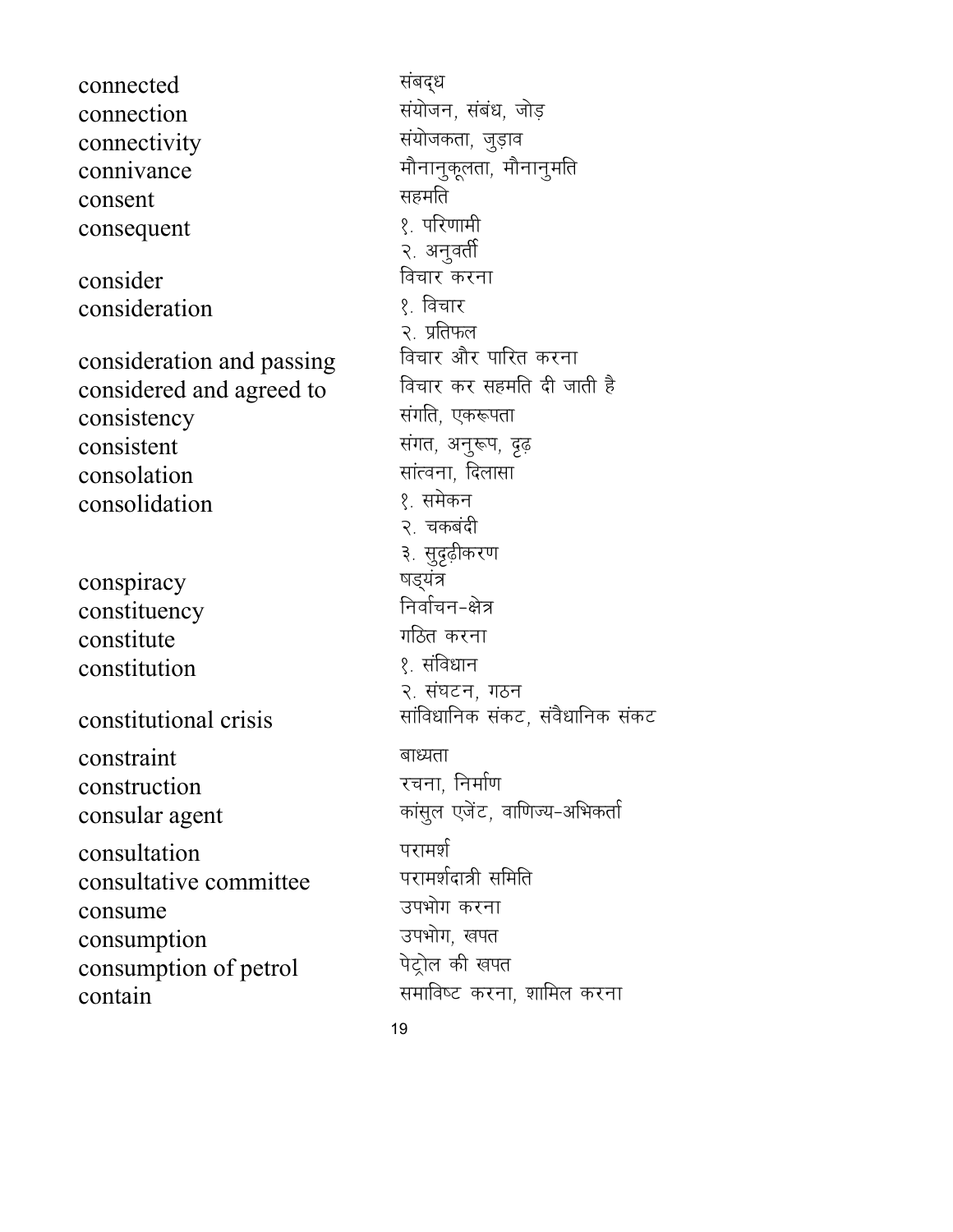contingency contingent contingent expenditure continuously contradiction contribution **Controller of Accounts** controversial convenient convenor convention conventional convey conveyance coordinate coordination coordinator corrected correction corresponding bill corrigendum council Council of States **Council of Ministers** counterpart course

१. आकस्मिकता, प्रासंगिकता २. संभाव्य स्थिति आकस्मिक, प्रासंगिक आकस्मिक व्यय निरंतर, लगातार खंडन, प्रतिवाद, विरोध १. अंशदान, चंदा २. योगदान लेखा नियंत्रक विवादास्पद सूविधाजनक संयोजक १. परिपाटी, रूढि २. अभिसमय ३. सम्मेलन रूढ़, रूढ़िगत १. सूचित करना २. पहुंचाना १. सवारी, वाहन २. हस्तांतरण पत्र समन्वित करना समन्वय, तालमेल समन्वयक संशोधित १. संशोधन २. दोष-सुधार तदनुरूप विधेयक शुद्धिपत्र परिषद राज्यसभा मंत्रिपरिषद् समकक्ष १. पथ, मार्ग, दिशा २ क्रम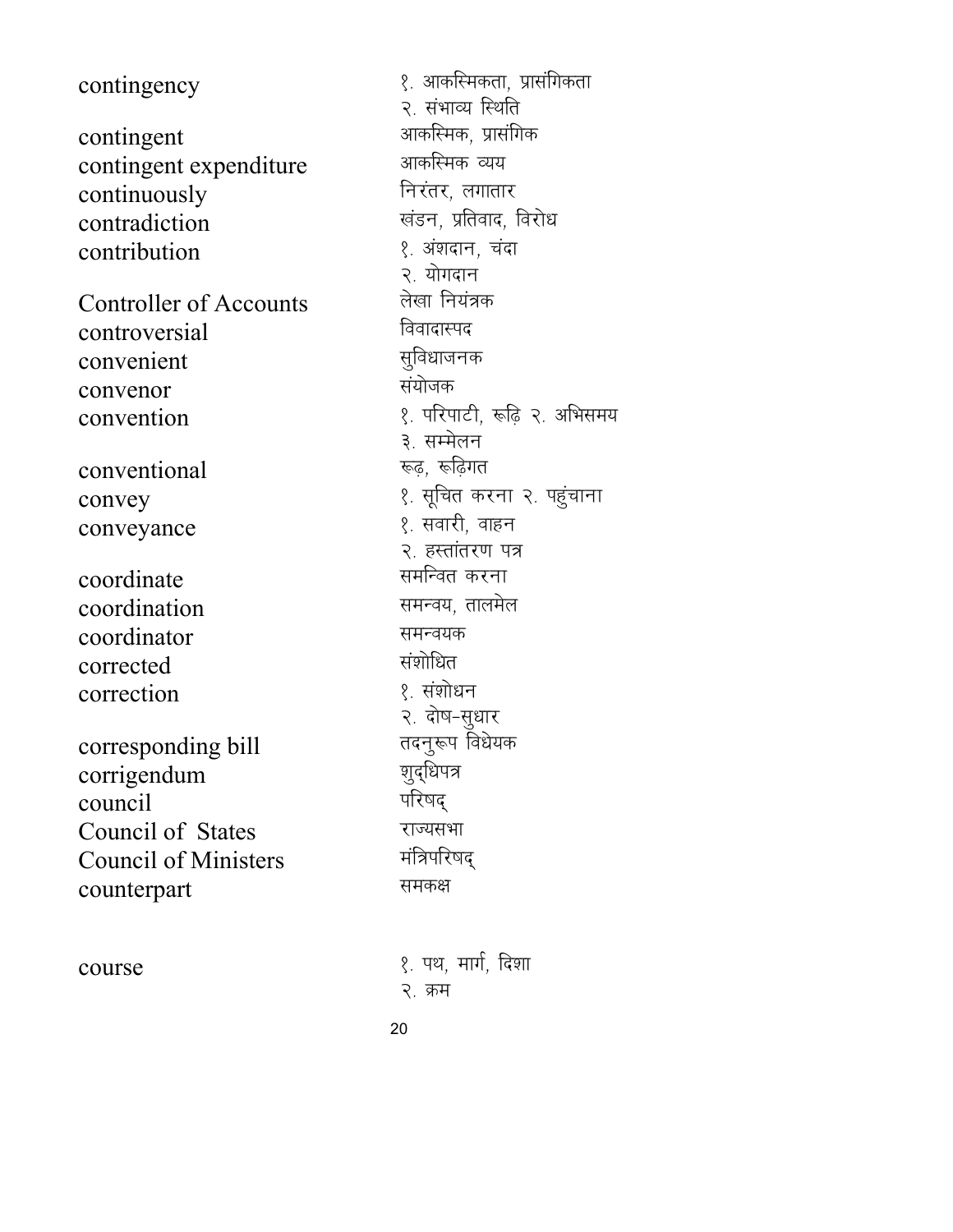court case Court of Appeal court of judicature courtesy covenant crafts credentials critical situation criticism crucial data crucial date cultural attache current custody customs duty cut down cut motion cyclostyle

## daftary

daily daily allowance daily report date day-to-day dead lock dealing hand dearness allowance

३. विधि ४. पाठ्यक्रम न्यायालयी मामला, न्यायालयी मुकदमा अपीली न्यायालय न्यायालय शिष्टता, सौजन्य प्रसंविदा शिल्प प्रत्ययपत्र, परिचयपत्र जटिल स्थिति आलोचना निर्णायक आंकडे निर्णायक तिथि सांस्कृतिक अताशे चालू, प्रचलित अभिरक्षा, हिरासत सीमा-शूल्क कम करना कटौती प्रस्ताव साइक्लोस्टाइल करना

## दफ्तरी

दैनिक; दैनिक पत्र दैनिक भत्ता दैनिक रिपोर्ट दिनांक, तिथि, तारीख दिन-प्रतिदिन गतिरोध संबंधित कर्मचारी महंगाई भत्ता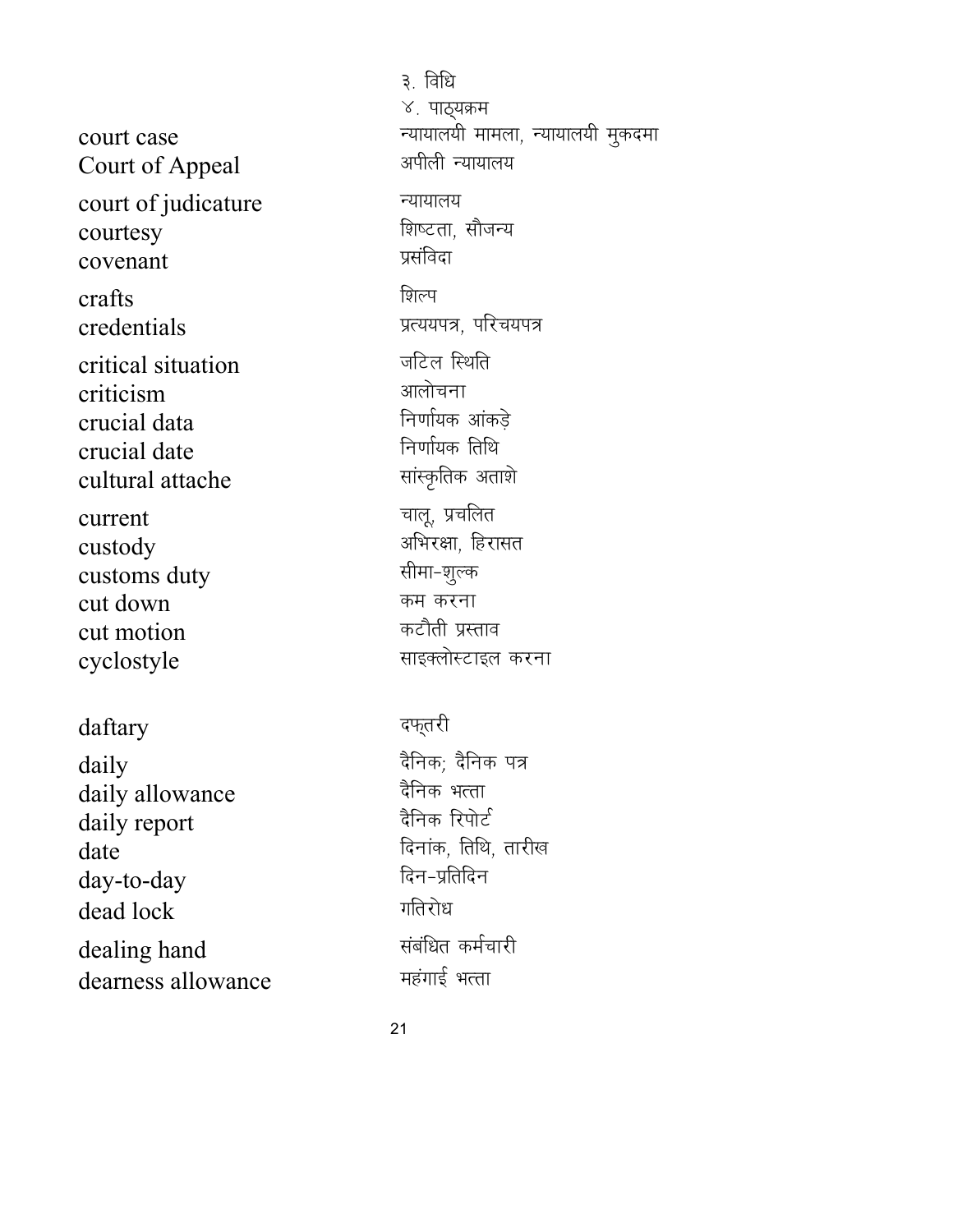| death certificate             | मृत्यु प्रमाणपत्र                         |
|-------------------------------|-------------------------------------------|
| death-cum-retirement gratuity | मृत्यु-सह-सेवा निवृत्ति उपदान             |
| debar                         | रोकना, वर्जन करना                         |
| debate                        | वाद-विवाद, बहस                            |
| debit                         | नामे, नामे डालना, डेबिट                   |
| decade                        | दशक                                       |
| deceased                      | मृतक, मृत                                 |
| decision                      | निर्णय, फैसला                             |
| declaration                   | घोषणा                                     |
| deduction                     | कटौती, घटाव                               |
| deemed to have been passed    | पारित मान लिया जाए                        |
| de facto recognition          | तथ्यतः मान्यता                            |
| default                       | १. चूक<br>२. बकाया<br>३. चूकना            |
| defaulter                     | बाकीदार, चूककर्ता                         |
| defeat                        | पराजय, असफलता                             |
| defection                     | दलबदल                                     |
| defence                       | रक्षा, बचाव, प्रतिवाद (विधि)              |
| defensive alliance            | रक्षात्मक संधि                            |
| defer                         | आस्थगित करना, विलंब करना                  |
| deficient                     | न्यून, अपर्याप्त                          |
| definite period               | निश्चित अवधि                              |
| definite timetable            | निश्चित समयसारणी                          |
| defray                        | चूकाना                                    |
| dejure recognition            | विधितः मान्यता                            |
| delay                         | देर, विलंब                                |
| delegate                      | १ प्रतिनिधि २ प्रत्यायोजित करना, दे देना, |
|                               | सौंपना                                    |
| delegated                     | १. सौंपा, प्रत्यायोजित                    |
|                               | 22                                        |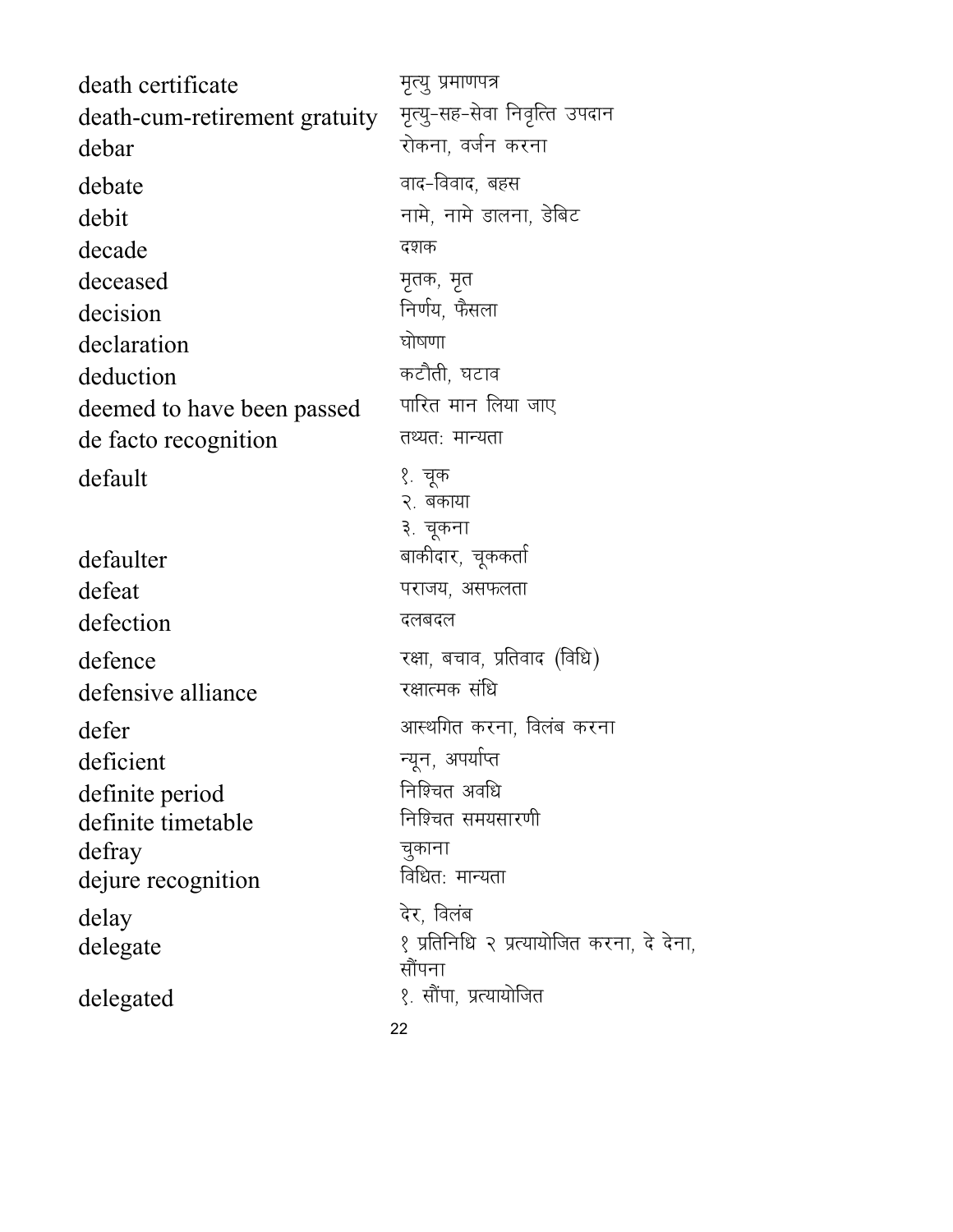delegated legislation delegation delegation of powers delete deletion deliberation delinquent state deliver demand for grant demarche demi-offical letter demise demit demolition demonstration denovo **Departmental Promotion** Committee departure dependent deprive deputation deputation abroad deputation allowance depute **Deputy Secretary Deputy Speaker** 

designate

designation

२. प्रदत्त प्रत्यायोजित विधान १. प्रतिनिधि-मंडल २. प्रत्यायोजन शक्तियों का प्रत्यायोजन हटाना, निकाल देना विलोप, विलोपन, हटा दिया जाना विचार-विमर्श अपचारी राज्य देना, सौंपना, वितरण करना अनुदान मांग डेमार्श. नीति-परिवर्तन अर्ध-शासकीय पत्र निधन, देहान्त पद त्यागना. इस्तीफा देना विध्वंस, ढहाना निदर्शन, प्रदर्शन नए सिरे से विभागीय पदोन्नति समिति प्रस्थान आश्रित वंचित करना १. प्रतिनियुक्ति २. शिष्टमंडल विदेश प्रतिनियुक्ति प्रतिनियुक्ति भत्ता प्रतिनियुक्त करना उप सचिव उपाध्यक्ष १. पदनाम देना २. मनोनीत करना पदनाम, पद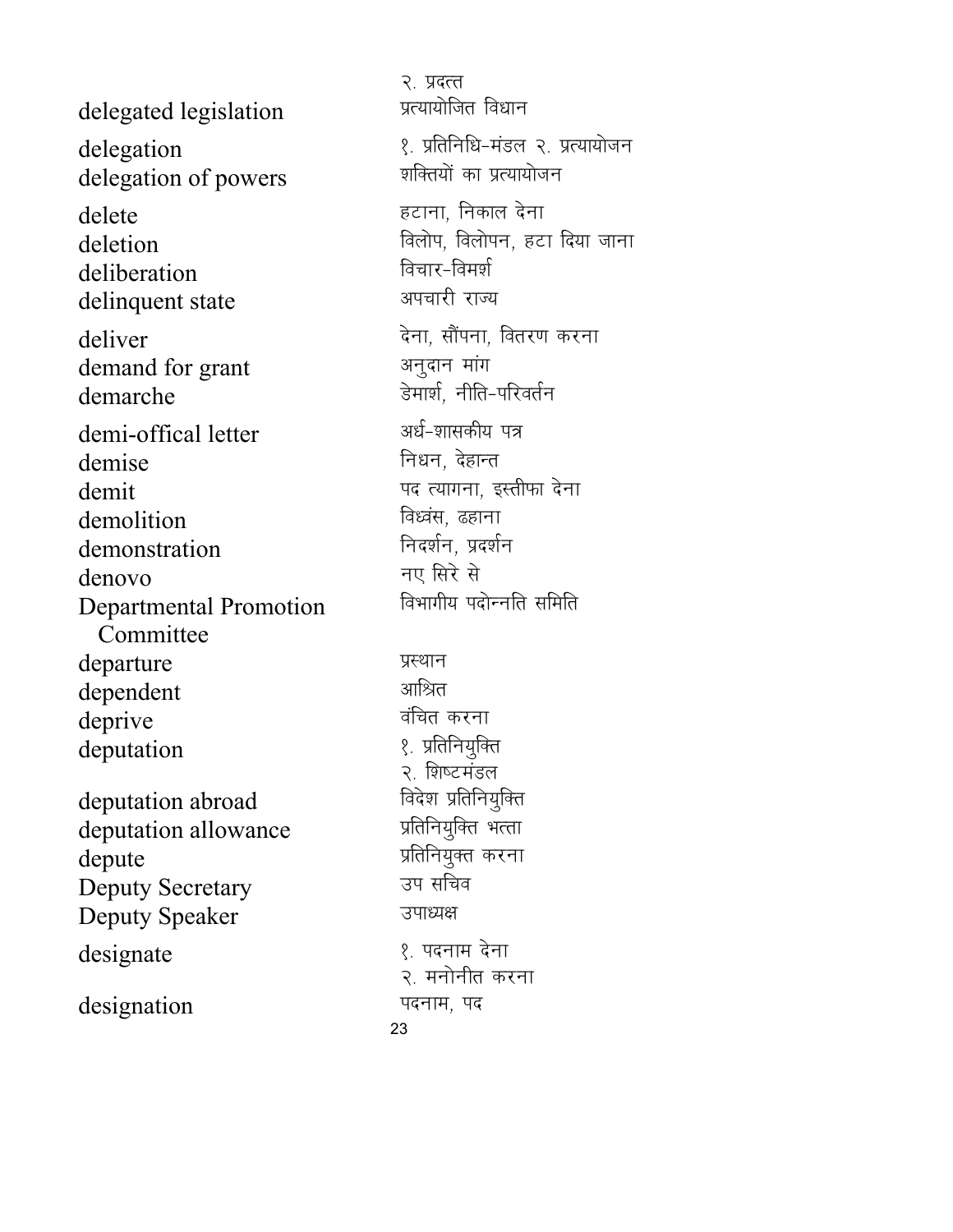desired despotism destination details determination determine develop development devolution diary and despatch diet list dietary habit dignitary dignity dignity of citizen dinner diplomatic diplomatic bag diplomatic corps diplomatic courier diplomatic envoy diplomatic immunity diplomatic passport diplomatic privilege diplomatic protection diplomatic service diplomatic status diplomats

वांछित स्वेच्छाचारिता गंतव्य, लक्ष्य १ ब्योरा २. काम सौंपना निर्धारण निर्धारित करना विकसित करना विकास, वृद्धि हस्तांतरण; प्रत्यायोजन डायरी और प्रेषण आहार-सूची आहार आदत गण्यमान्य व्यक्ति, प्रतिष्ठित व्यक्ति गरिमा, प्रतिष्ठा नागरिक की गरिमा रात्रिभोजन, रात्रिभोज राजनयिक, कूटनीतिक राजनयिक डाकथैला राजनयिक दूतवर्ग राजनयिक संदेशवाहक राजयनिक दूत राजनयिक उन्मुक्ति राजनयिक पासपोर्ट राजनयिक विशेषाधिकार राजनयिक रक्षण राजनयिक सेवा राजनयिक हैसियत राजनयिक, कूटनीतिज्ञ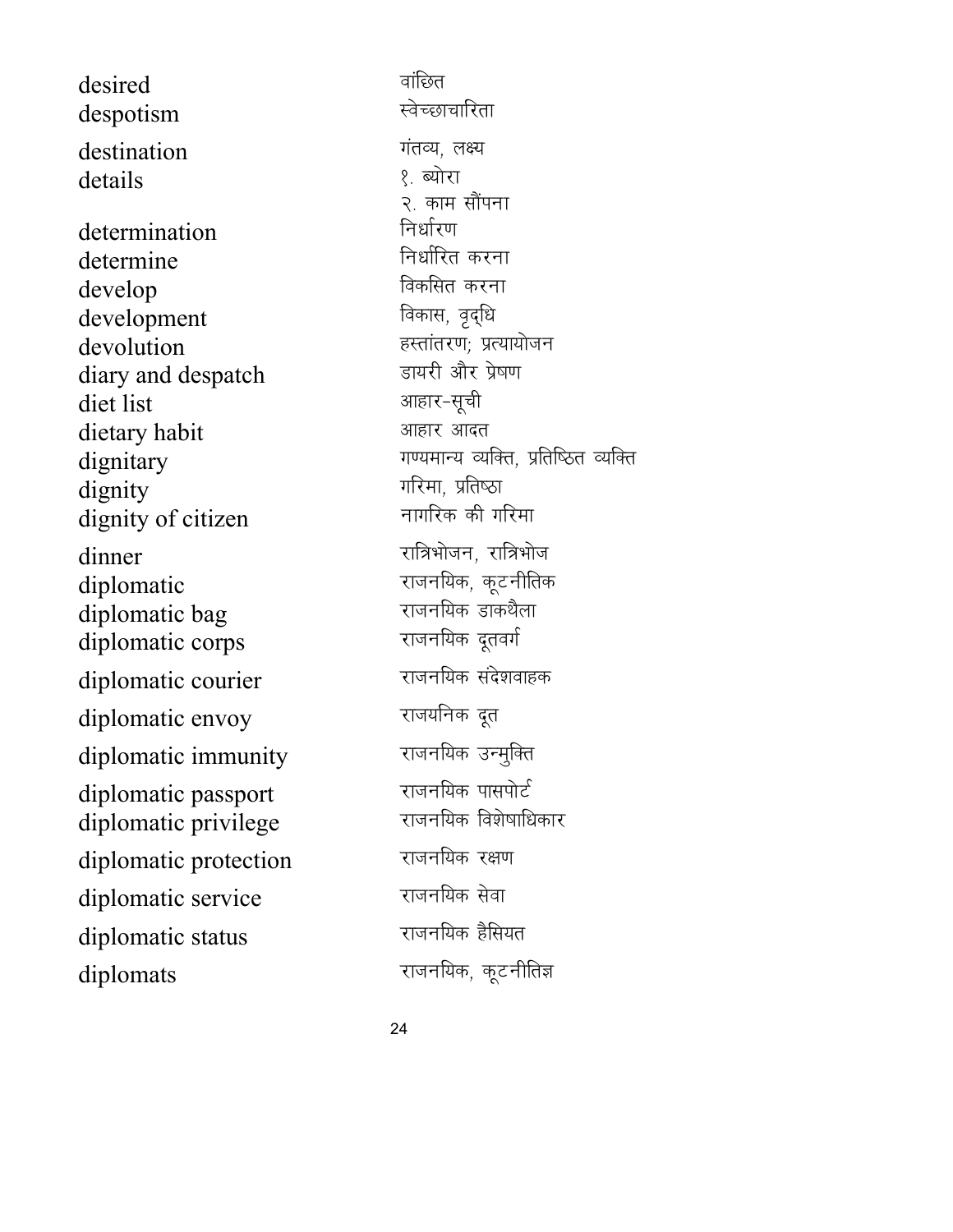direct legislation direct taxes directed direction of the speaker directive principles Director Directorate disapproval disburse discharge disciplinary action disclose discourtesy discrepancy discretion discussion disdain disentitle disinvestment dismissal disobey disorder disorderly scenes dispersal disperse display disposal dissent dissenting note dissolution

प्रत्यक्ष विधिनिर्माण, प्रत्यक्ष विधान प्रत्यक्ष कर निर्दिष्ट, दिष्ट; निदेशित अध्यक्ष के निदेश/निदेशन निदेशात्मक सिद्धांत १. निदेशक २. निर्देशक निदेशालय अननुमोदन संवितरण करना १. निर्वहन, पालन २. उन्मोचन ३. सेवा मुक्ति ४. छुट्टी अनुशासनिक कार्रवाई प्रकट करना, बताना अशिष्टता विसंगति विवेक, स्वेच्छानिर्णय चर्चा, विचार-विमर्श तिरस्कार अधिकार से वंचित करना विनिवेश पदच्युति, बरखास्तगी अवज्ञा करना, आज्ञा न मानना १. गड़बड़ी, अव्यवस्था २. शांतिभंग अव्यवस्था पूर्ण दृश्य विसर्जन विसर्जित होना, तितर-बितर करना प्रदर्श; प्रदर्शित करना; सजावट निपटान; व्ययन असहमति असहमति टिप्पणी विघटन, भंग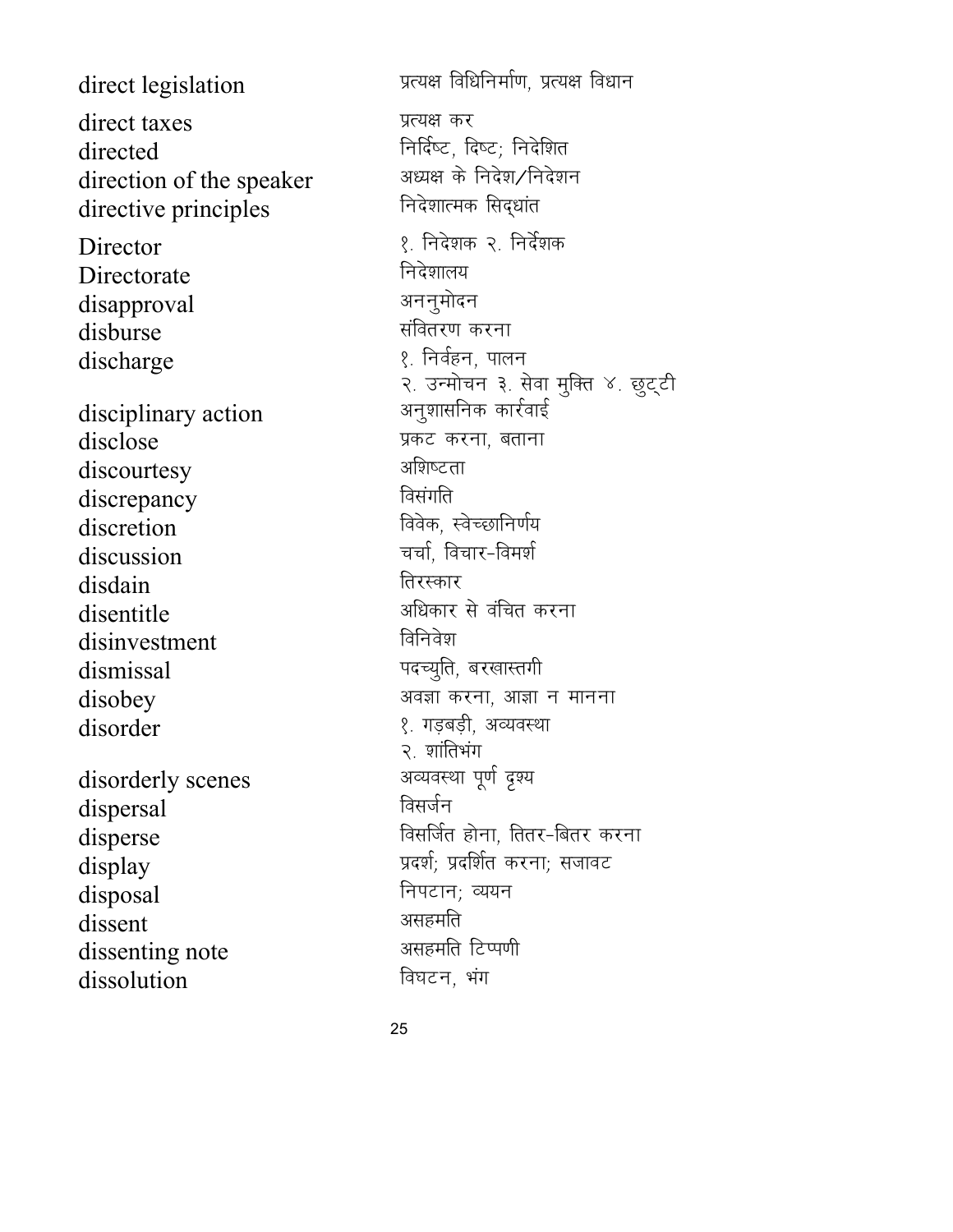dissolve dissolved distinguished distribution district disturbance dividend division division of votes document domestic domestic travel expenses domicile dominion dos' and don'ts downgrade draft draft for approval draft reply drafting drastic measure drought area due due date duly approved duly filled-in

विघटित करना, भंग करना विघटित, भंग विशिष्ट, प्रतिष्ठित वितरण जिला, जनपद उपद्रव लाभांश १. प्रभाग २. विभाजन ३. श्रेणी ४ डिवीजन मत विभाजन प्रलेख, दस्तावेज १. घरेलू, पारिवारिक २. आंतरिक; देशीय देशीय यात्रा-खर्च अधिवास १ आधिपत्य २. राज्य करें न करें कोटि घटाना, ग्रेड घटाना १. प्रारूप, मसौदा २. ड्राफ्ट अनुमोदनार्थ प्रारूप, अनुमोदनार्थ मसौदा उत्तर का मसौदा प्रारूपण कठोर कार्रवाई; कठोर उपाय सूखाग्रस्त क्षेत्र १. देय: प्राप्य २. नियत नियत तिथि, नियत तारीख विधिवत् अनूमोदित विधिवत् भरा हुआ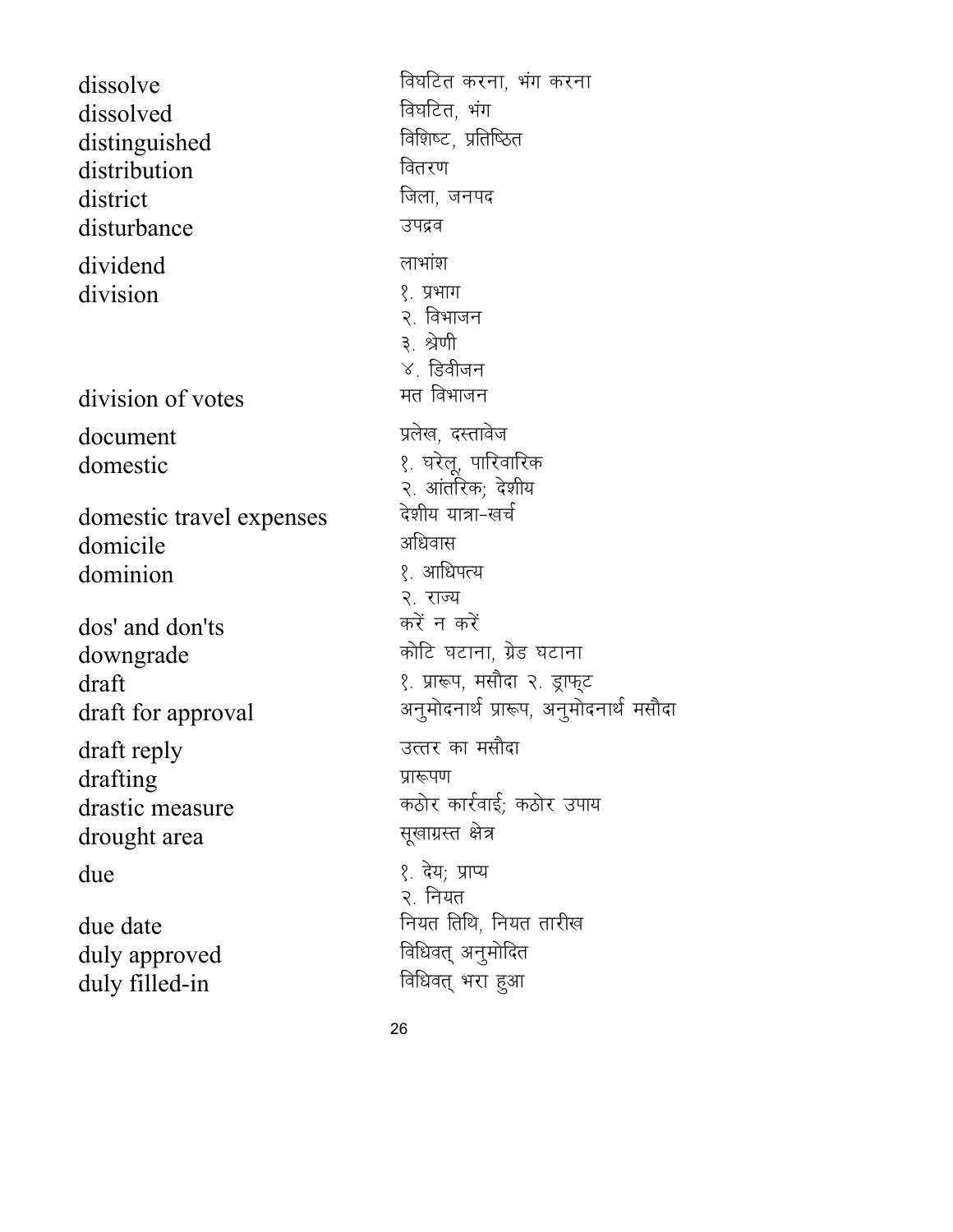duplicating अनुलिपिकरण duplication 2. अनुलिपिकरण २. दविगूणन duration vofèk] fe;kn during the ensuing session duty<br>
duty allowance<br>
duty allowance<br>
Entity allowance<br>
Entity allowance duty allowance duty free '' अल्क-मुक्त dynamic variation of the strategy of the strategy of the strategy of the strategy of the strategy of the strategy of the strategy of the strategy of the strategy of the strategy of the strategy of the strategy of the stra earmark matter matter was died to the search of the search of the search of the search of the search of the se  $\begin{array}{ccc}\n \text{earmarked} & \text{or} & \text{neg} & \text{neg} \\
 \text{exponent} & \text{exponent} & \text{exponent} & \text{exponent} \\
 \text{exponent} & \text{exponent} & \text{exponent} & \text{exponent} \\
 \end{array}$ economy २. मितव्ययिता edifice बाद करना रहमारत, भवन edition संस्करण<br>educational ज्ञीक्षिक educational effective unit of the settle in the settle of the settle settle in the settle settle in the settle set of the s<br>Here is a set of the settle settle set of the settle set of the set of the set of the set of the set of the s effective date efficient बक्ष effort प्रयत्न, प्रयास<br>elected निर्वाचित elected election fuokZpu( ernku Election Commission fuokZpu vk;ksx election duty fuokZpu M~;wVh elective government electoral college Fundation Fundation and The Fundational College  $\text{electorate}$   $\text{R}$  frate  $\text{R}$   $\text{R}$  function  $\text{R}$   $\text{R}$  function  $\text{R}$   $\text{R}$   $\text{R}$   $\text{R}$   $\text{R}$   $\text{R}$   $\text{R}$   $\text{R}$   $\text{R}$   $\text{R}$   $\text{R}$   $\text{R}$   $\text{R}$   $\text{R}$   $\text{R}$   $\text{R}$   $\text{R}$   $\text{R}$   $\$ elementary प्रारंभिक eligibility **THE SERVIS TENSO TENSOR**  $e$ -mail  $\overline{\epsilon}$ -मेल embalm 'ko ya shekarar wa shekarar wasan a shekarar wasan a shekarar wasan da a shekarar wasan a shekarar wasa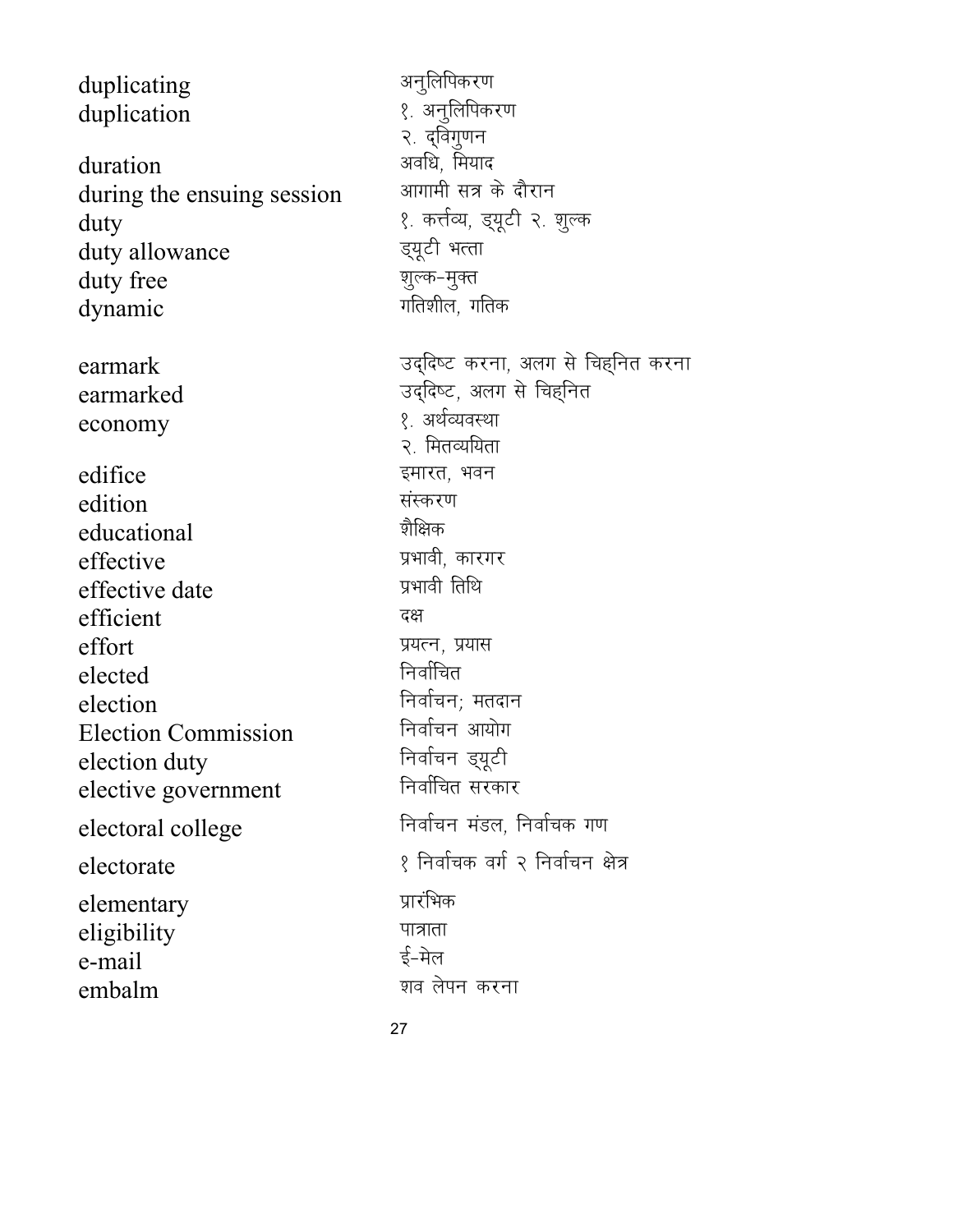embalming embarrassment embassy embody emergency emergency powers emerging trend eminent emoluments empathy employment empower empowerment en route enact enclose enclosure encourage endeavour endorse endorsement enforce enforced enfranchise enhance enquire enquiry enquiry authority enrolment

शव लेपन उलझन, परेशानी राजदूतावास, दूतावास १. मूर्त रूप देना २. सम्मिलित करना, मिला लेना आपात. आपात स्थिति आपात शक्तियां, आपात अधिकार उभरती प्रवृत्ति विख्यात परिलब्धियां परानुभूति, हमदर्दी रोजगार; नौकरी, नियोजन शक्ति देना, अधिकार देना सशक्तीकरण मार्ग में, रास्ते में अधिनियम बनाना, अधिनियमित करना बंद करना; अनुलग्न करना १. अनुलग्नक २. बाड़ा, अहाता उत्साहित करना प्रयत्न, प्रयास, कोशिश १. पृष्ठांकन करना २. समर्थन करना १. पृष्ठांकन २. समर्थन प्रवर्तित करना, लागू करना प्रवर्तित, लागू मताधिकार देना बढाना जांच-पड़ताल करना, पूछ-ताछ करना पूछताछ, जांच-पड़ताल जांच प्राधिकरण. जांच प्राधिकारी नामांकन 28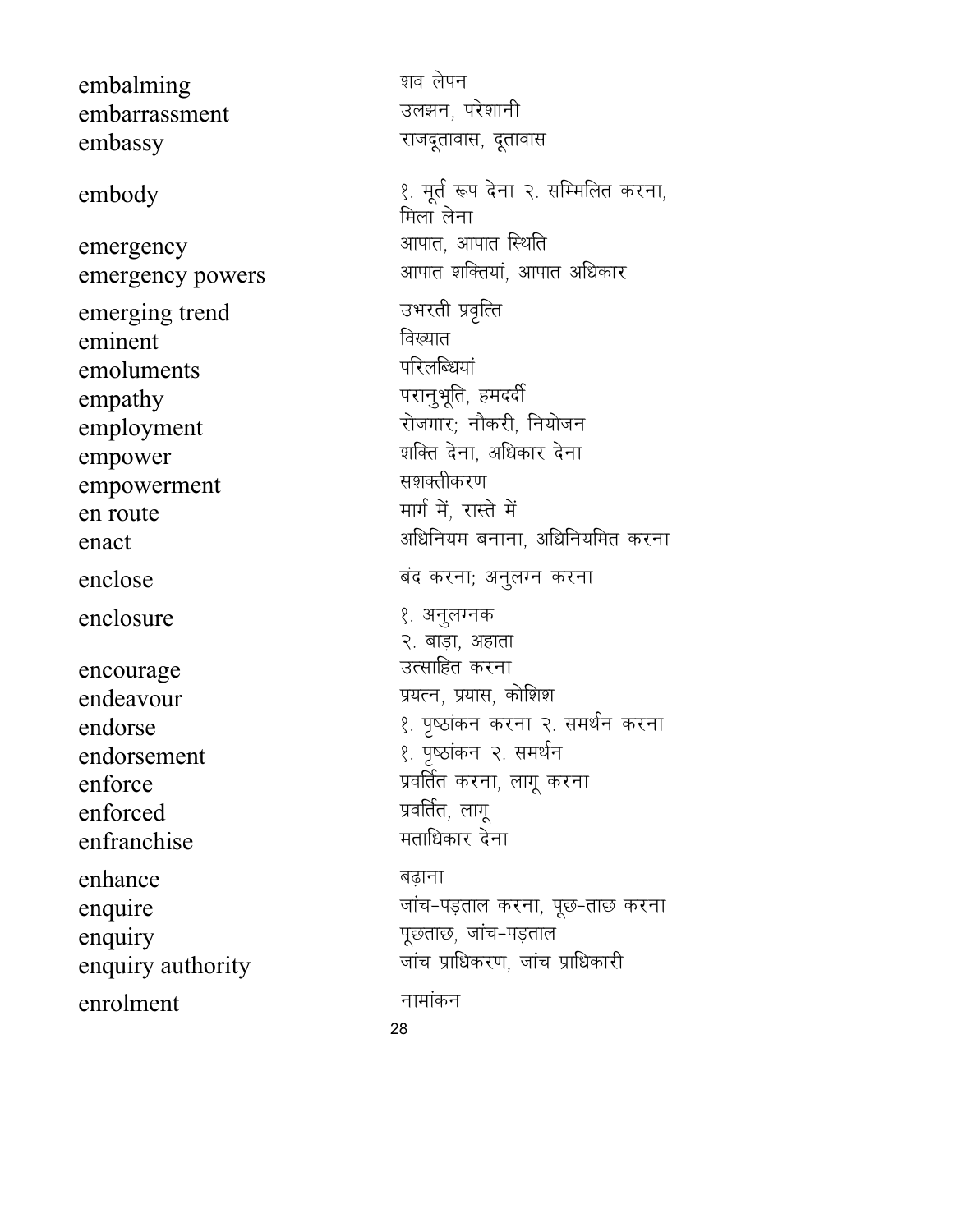enrolment number ensure enterprise entertain entertainment entire cost entitle entitled entitlement entrance entry environment envisage equality equitable equity equivalent eradicate escort especially essentiality establish established practice ethics committee evacuation evaluate event ex cadre ex gratia ex gratia grant

नामांकन संख्या सुनिश्चित करना उद्यम १. मनोरंजन करना २. विचार करना मनोरंजन; आतिथ्य-सत्कार पुरी लागत १. पात्र बनाना, हकदार बनाना २. शीर्षक रखना ३. उपाधि देना हकदार, अधिकारी हकदारी, पात्रता प्रवेश. प्रवेश द्वार इंदराज, प्रविष्टि १. पर्यावरण २. वातावरण विचार करना समानता, समता न्यायसंगत, साम्ययूक्त, उचित १. ईक्विटी २. साम्या तूल्य, समानक उन्मूलन करना अनुरक्षक विशेषकर, विशेष रूप से तात्विकता; तत्व, अनिवार्यता सिद्ध करना, स्थापित करना स्थापित प्रथा आचारनीति समिति निष्क्रमण, रिक्तीकरण, खाली करना मूल्यांकन करना घटना संवर्गबाह्य अनुग्रहपूर्वक अनुग्रह अनुदान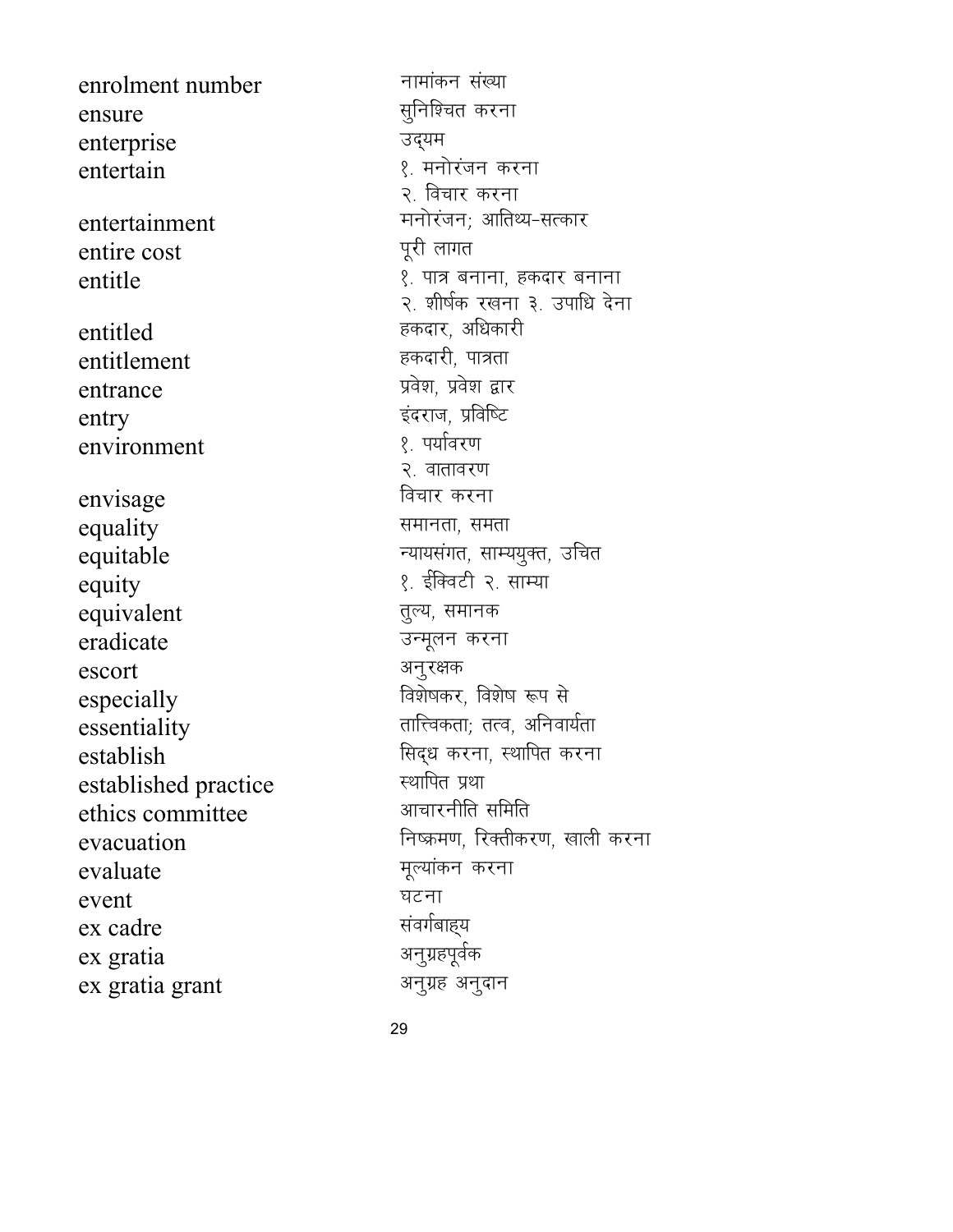ex gratia payment ex officio member ex post facto ex post facto approval examine examined excellent exception exceptional excess exchange exchange voucher excluded execute execution executive executive exemption exercise exhaustive information exigency existing  $ex-MP$ expand expectation expedite expeditious action expenditure expenditure involved expense

अनुग्रही अदायगी पदेन सदस्य कार्योत्तर कार्योत्तर अनुमोदन १. परीक्षा लेना २. जांचना परीक्षित: जांच की उत्कृष्ट अपवाद अपवादात्मक, अपवाद स्वरूप अति, अधिकता, अतिशय विनिमय; आदान-प्रदान विनिमय वाउचर वर्जित, बहिष्कृत निष्पादन करना निष्पादन १. कार्यपालिका २. कार्यपालक, अधिशासी ३. कार्यकारिणी कार्यपालिका छूट, माफी अभ्यास सर्वांगपूर्ण जानकारी तात्कालिक आवश्यकता वर्तमान, मौजूदा पूर्व संसद्-सदस्य, पूर्व-सांसद फैलाना, विस्तार करना १. प्रत्याशा २. अपेक्षा शीघ्र निपटाना, शीघ्र कार्रवाई करना शीघ्र कार्रवाई व्यय, खर्च निहित व्यय व्यय. खर्च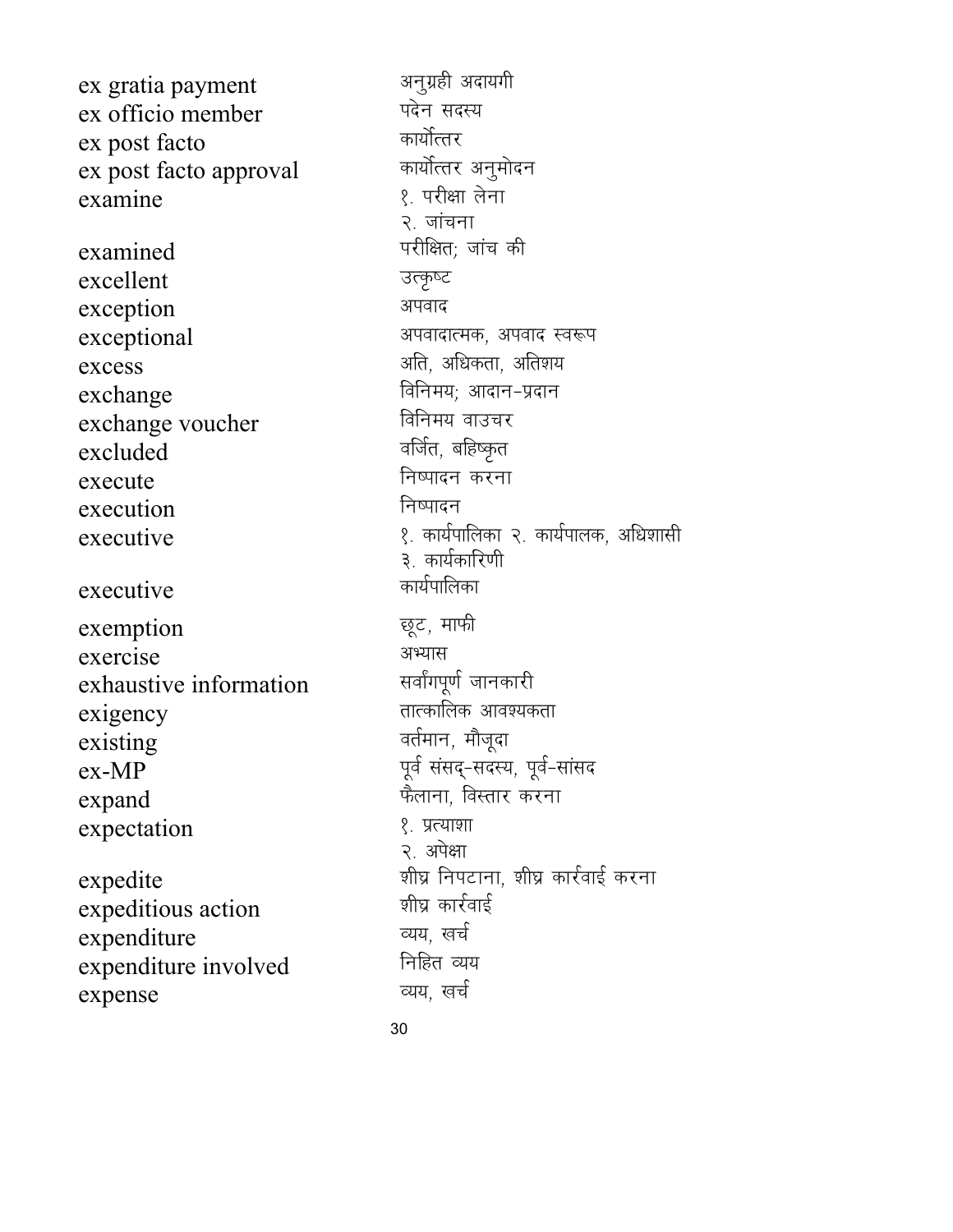expensive Figure and Therman Herman Herman Herman Herman Herman Herman Herman Herman Herman Herman H experience अनुभव expiration १. निः ज़्वसन  $\exp$ iry समापित explanation स्पष्टीकरण, व्याख्या explanatory व्याख्यात्मक<br>exploration अन्वेषण exploration express व्यक्त करना expressly expressly the contract of the contract of the contract of the contract of the contract of the contract of the contract of the contract of the contract of the contract of the contract of the contract of the contr expulsion frum frum fundamental function function function  $\mathsf{F}$  $ext{end}$  agram, विस्तार करना  $extended$  for  $\frac{1}{2}$  for  $\frac{1}{2}$  for  $\frac{1}{2}$  for  $\frac{1}{2}$  for  $\frac{1}{2}$  for  $\frac{1}{2}$  for  $\frac{1}{2}$  for  $\frac{1}{2}$  for  $\frac{1}{2}$  for  $\frac{1}{2}$  for  $\frac{1}{2}$  for  $\frac{1}{2}$  for  $\frac{1}{2}$  for  $\frac{1}{2}$  for  $\frac{1}{2}$  for extended period a बढ़ाई गई अवधि, विस्तारित अवधि<br>extending hospitality - अातिथ्य-सत्कार करना extending hospitality extension and a factor and a factor of the set of the set of  $\mathbb{R}$  $\text{extent}$  and  $\text{eta}$  and  $\text{eta}$  and  $\text{eta}$  $ext{ra}$  and  $ext{ra}$  and  $ext{ra}$ extract extract and the set of the set of the set of the set of the set of the set of the set of the set of th extradition extraordinary असाधारण fabricate x<+uk] fuekZ.k djuk facility lqfoèkk fair price ज्ञीन उचित कीमत<br>family pension किया परिवार पेंशन family pension  $\int \frac{dx}{dx}$  fare  $\int \frac{dx}{dx}$  and  $\int \frac{dx}{dx}$  fare  $\int \frac{dx}{dx}$ favourable अनुकूल<br>स्रिप्  $\boldsymbol{\mathrm{fax}}$  , and the contract of  $\boldsymbol{\mathrm{fax}}$ 

२. समाप्ति, समापन २. सारांश ३. निष्कर्ष<br>प्रत्यर्पण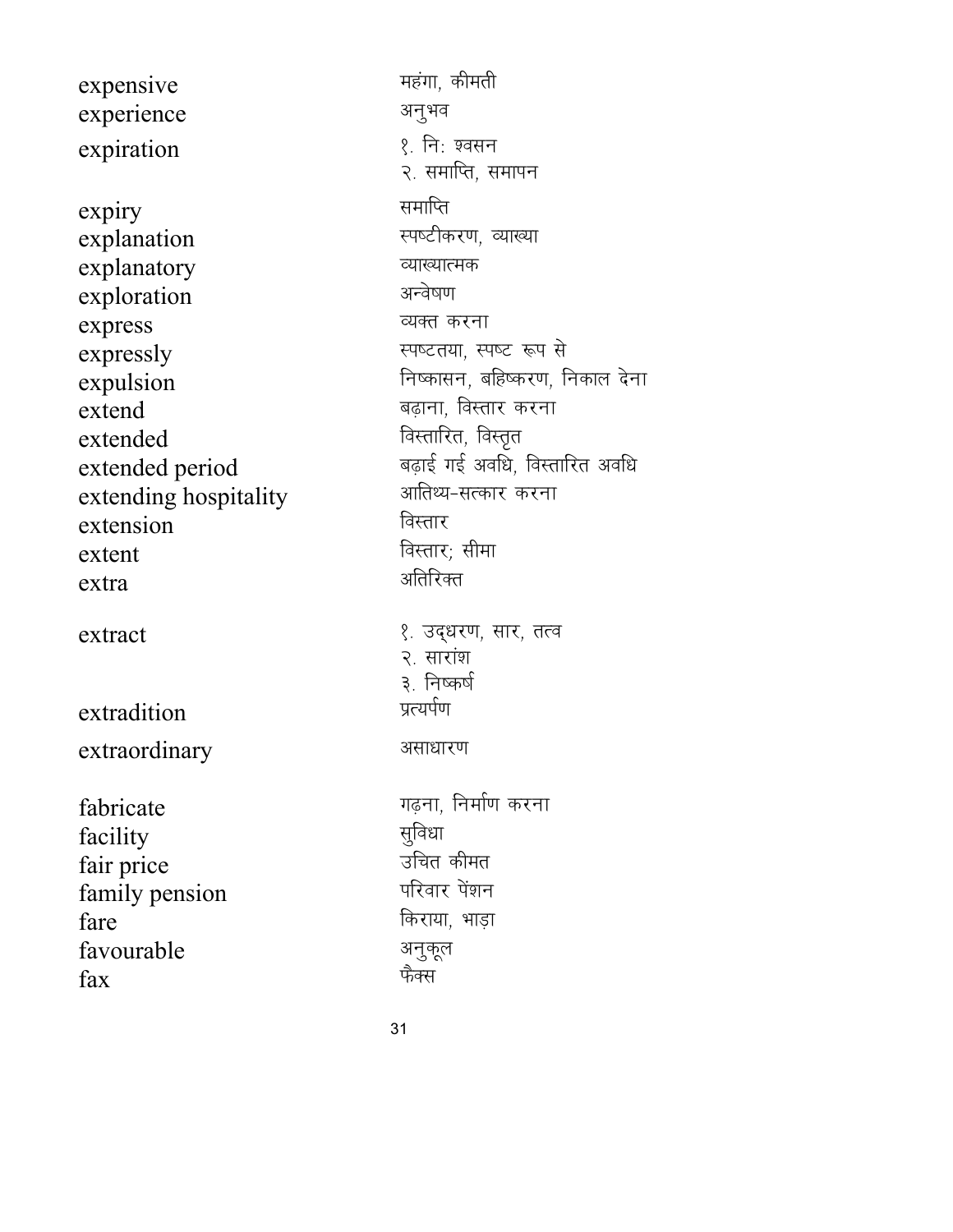feasible lkè; federal republic federalism संघवाद federation **सहा**संघ feeder cadre izna izna yara संवर्ग feeder post in the state of the state of the state of the state of the state of the state of the state of the s  $festival$  are the setting of the setting  $\ell$  is graden and  $\ell$  is graden and  $\ell$ festival advance The Richard Richard R; (सोहार पेशागी  $file$   $\{9, 9, 10\}$  काइल, मिसिल file copy **and the copy** when we have the set of  $\eta$ file flap<br>
file movement register<br>
The movement register<br>
The movement register<br>
The strate of the strate of the contract of the strategy and the strategy of the movement register file movement register काइल संचलन<br>File register काइल रजिस्टर file register काइल रहिला<br>film show film show किल्म शे<br>final fulfilment पूर्ण पूर्ति final fulfilment final reply vafre mRrj final settlement finance bill financial for the fact of the fact of the form of the form of the form of the form of the form of the form of  $\Gamma$ Financial Adviser Form वित्त सलाहकार financial assistance वित्तीय सहायता<br>financial bill वित्तीय विधेयक financial bill foRrh; foèks;d financial year  $f_{\text{IS}}$  $f_{\text{IS}}$  $f_{\text{IS}}$  $f_{\text{IS}}$  $f_{\text{IS}}$  $f_{\text{IS}}$  $f_{\text{IS}}$  $f_{\text{IS}}$  $f_{\text{IS}}$  $f_{\text{IS}}$  $f_{\text{IS}}$  $f_{\text{IS}}$  $f_{\text{IS}}$  $f_{\text{IS}}$  $f_{\text{IS}}$  $f_{\text{IS}}$  $f_{\text{IS}}$  $f_{\text{IS}}$  $f_{\text{IS}}$  $f_{\text{IS}}$  $f_{\text{IS}}$  $f_{\text{IS}}$  $f_{\text{IS}}$  $f_{\text{IS}}$  $f_{\$ fiscal prudence and austerity fit 1- mi;qDr( ;ksX;

२. समारोह २. फाइल करना, दाखिल करना २. अंतिम समझौता ३. अंतिम भुगतान<br>वित्त विधेयक fiscal deficit<br>fiscal prudence and austerity राजकोषीय बुद्धिमत्ता और मितव्ययिता २. स्वस्थ ३. दुरुस्त

32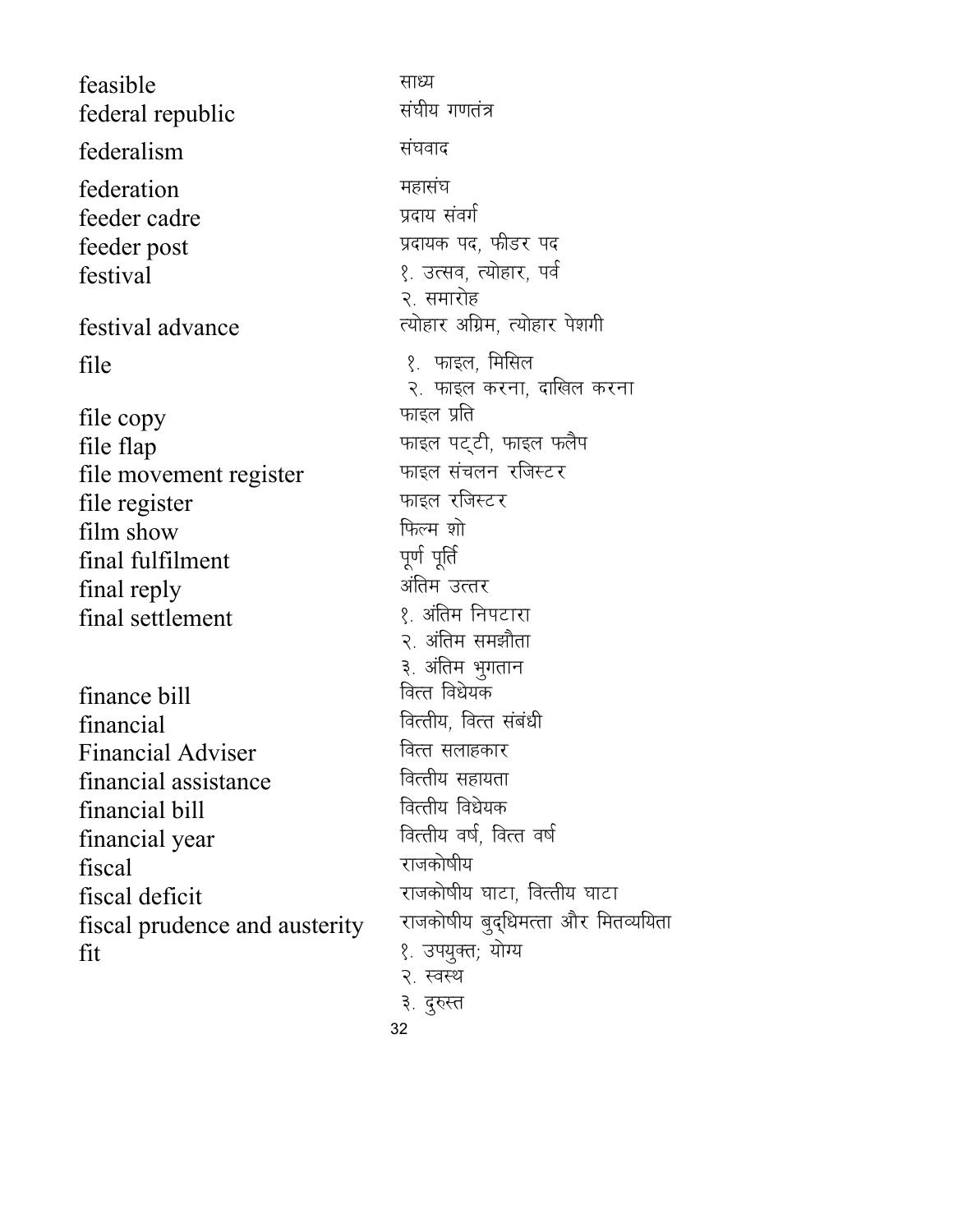fitness certificate 1- 1- 1- 2 Research in the set of the set of the set of the set of the set of the set of the set of the set of the set of the set of the set of the set of the set of the set of the set of the set of th  $fixation$  of  $pay$   $\frac{1}{2}$   $\frac{1}{2}$   $\frac{1}{2}$   $\frac{1}{2}$   $\frac{1}{2}$   $\frac{1}{2}$   $\frac{1}{2}$   $\frac{1}{2}$   $\frac{1}{2}$   $\frac{1}{2}$   $\frac{1}{2}$   $\frac{1}{2}$   $\frac{1}{2}$   $\frac{1}{2}$   $\frac{1}{2}$   $\frac{1}{2}$   $\frac{1}{2}$   $\frac{1}{2}$   $\frac{1}{2}$   $\frac{1}{2}$   $\frac{1}{2}$  $flag-hoisting$   $\qquad$   $\qquad$   $\qquad$   $\qquad$   $\qquad$   $\qquad$   $\qquad$   $\qquad$   $\qquad$   $\qquad$   $\qquad$   $\qquad$   $\qquad$   $\qquad$   $\qquad$   $\qquad$   $\qquad$   $\qquad$   $\qquad$   $\qquad$   $\qquad$   $\qquad$   $\qquad$   $\qquad$   $\qquad$   $\qquad$   $\qquad$   $\qquad$   $\qquad$   $\qquad$   $\qquad$   $\qquad$   $\qquad$   $\qquad$   $\qquad$   $\q$  $floor$  ।  $\frac{1}{2}$  , फर्श floor of the House स्वत्र पटल<br>floppy disc प्लॉपी डिस्क floppy disc Q~ykWih fMLd floral greetings  $\lim_{x \to \infty} \frac{1}{x}$  is the contract  $\lim_{x \to \infty} \frac{1}{x}$  is the contract  $\lim_{x \to \infty} \frac{1}{x}$  $f$ older  $\qquad \qquad$  फोल्डर, चौपन्ना foot note<br>foreign and the set of the set of the set of the set of the set of the set of the set of the set of the set of<br> $\ell$ , विदेशी foreign foreign consular officer foreign domicile बिदेशी अधिवास foreign exchange and the fact the fact the foreign travel expenses  $\frac{1}{\pi}$  foreign travel expenses  $\frac{1}{\pi}$  ,  $\frac{1}{\pi}$  ,  $\frac{1}{\pi}$   $\frac{1}{\pi}$   $\frac{1}{\pi}$   $\frac{1}{\pi}$   $\frac{1}{\pi}$   $\frac{1}{\pi}$   $\frac{1}{\pi}$   $\frac{1}{\pi}$   $\frac{1}{\pi}$   $\frac{1}{\pi}$   $\frac{1}{\pi}$   $\frac{1}{\pi}$   $\frac{1}{\pi}$   $\frac{1}{\pi}$   $\frac{1$ formal apology  $formation$   $\qquad \qquad$  निर्माण, रचना formulate  $\frac{1}{k}$   $\frac{1}{k}$   $\frac{1}{k}$   $\frac{1}{k}$   $\frac{1}{k}$   $\frac{1}{k}$   $\frac{1}{k}$   $\frac{1}{k}$   $\frac{1}{k}$   $\frac{1}{k}$   $\frac{1}{k}$   $\frac{1}{k}$   $\frac{1}{k}$   $\frac{1}{k}$   $\frac{1}{k}$   $\frac{1}{k}$   $\frac{1}{k}$   $\frac{1}{k}$   $\frac{1}{k}$   $\frac{1}{k}$   $\frac{1}{k}$  formulation fortnight पक्ष, पखवाड़ा<br>forwarded अग्रेषित forwarded

४. दौरा पड़ना २. दुरुस्ती प्रमाणपत्र  $\operatorname{fix}$  1- fixed to the distribution of the function of  $\operatorname{Ric}$  and  $\operatorname{Ric}$  distribution of  $\operatorname{Ric}$ २. लगाना, स्थिर करना २. सदन ३. मंच २. प्रवाह, बहाव following 1- fuEufyf[kr] uhps fy[kk] uhps fn;k 2- अनूगामी २. बाह्य, बाहरी ३. विजातीय<br>विदेशी कांसुल अधिकारी foreign delegation foreign delegation foreign and the set of the set of the foreign delegation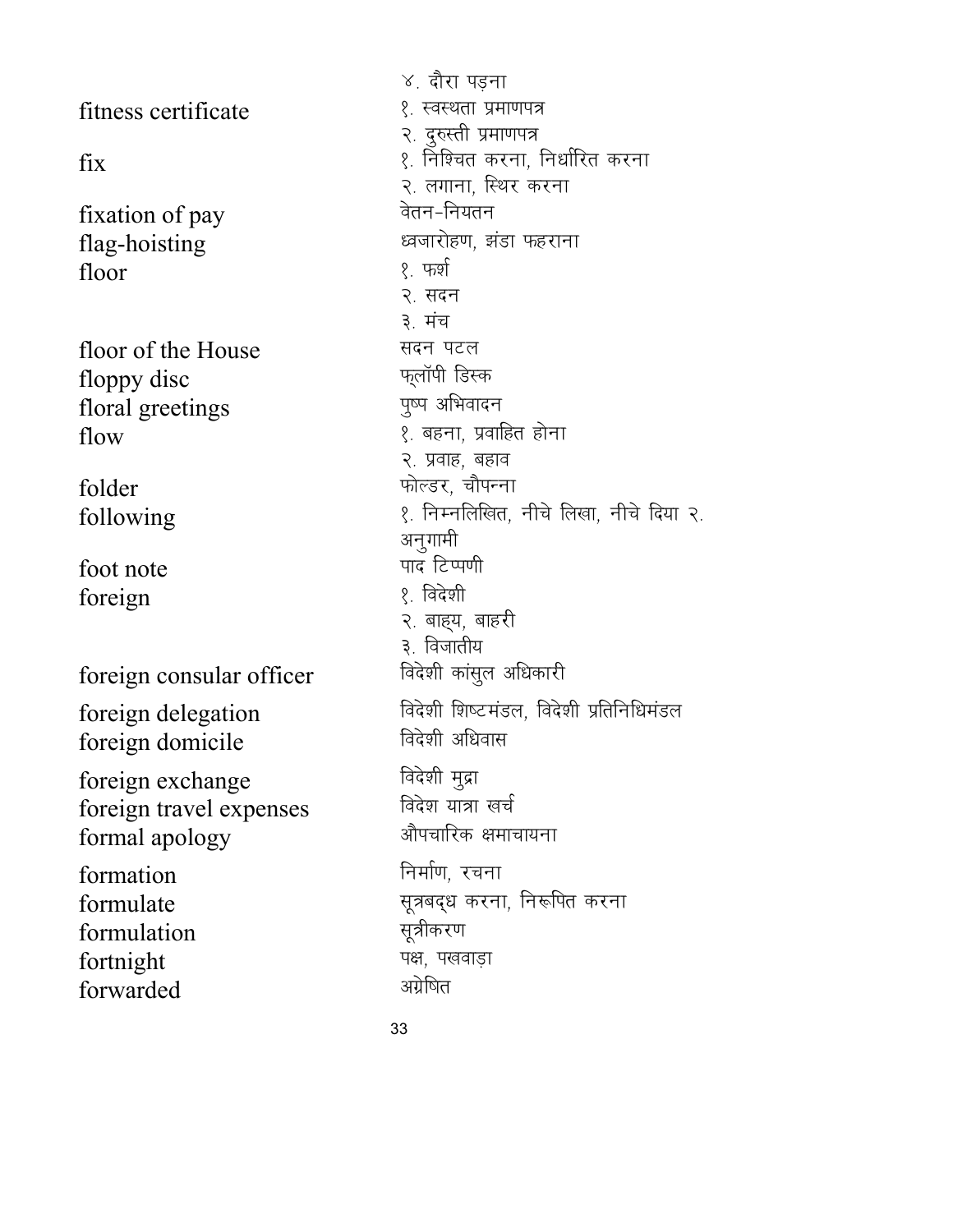founder member संस्थापक सदस्य अग्रदीर्घा foyer १. अंश, खंड २. प्रभाग fraction १. विरचित करना frame २. बनाना, तैयार करना frame-work ढांचा मताधिकार franchise नि:शुल्क हवाई पास free air pass स्पष्टवादी free and frank व्यय-मुक्त यात्रा, नि:शुल्क यात्रा free passage नि:शुल्क रेल पास free railway pass समाचारपत्रों की स्वतंत्रता freedom of press भाषण की स्वतंत्रता freedom of speech रोक लगाना freeze रोक freezing नई आवती fresh receipt नई रिक्ति fresh vacancy पिछले पृष्ठ से from pre-page समय-समय पर from time to time पूरा करना, पूर्ण करना, पालन करना fulfill पूर्ति fulfilment १. कार्य, कृत्य function २. समारोह १. कार्यकर्ता २. अधिकारी functionary निधि, कोष fund मूलभूत, मूल, मौलिक fundamental मूल मानव अधिकार fundamental human rights भोजन-प्रबंधन निधि funds for catering Gazette of India भारत का राजपत्र general १. साधारण, सामान्य

34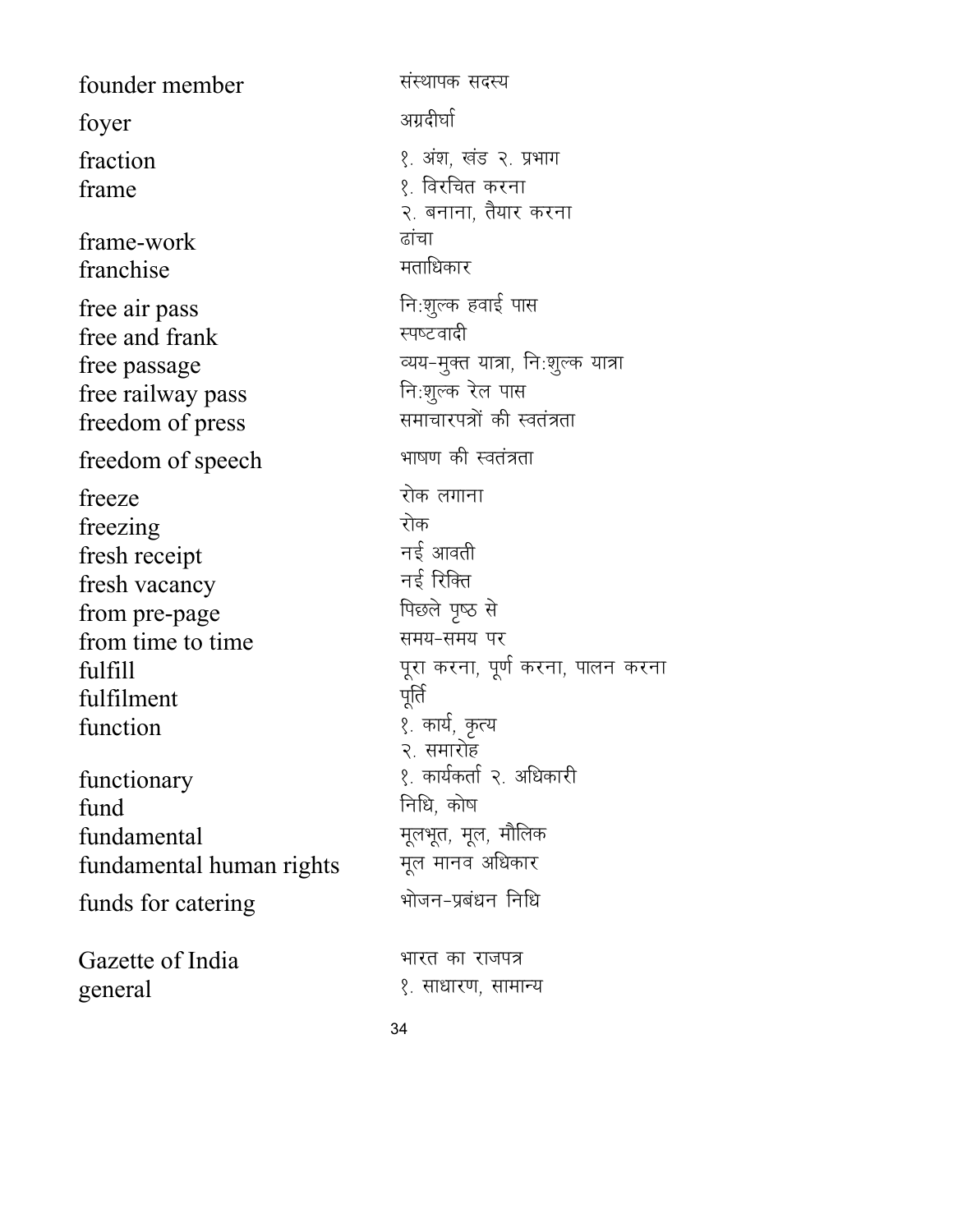general budget and the state of the state of the state of the state of the state of the state of the state of t general elections vke pquko general provident fund <sup>सामान्य भविष्य नि</sup><br>general recommendations सामान्य सिफारिशें general recommendations General Section and Electrical Section genuine 1- 12 states and the set of the set of the set of the set of the set of the set of the set of the set o  $\text{gift}$   $\qquad \qquad \text{gift}$ gift pack migkj iSd golden jubilee year Lo.kZ t;arh o"kZ golden plate  $\overline{g}$ oodwill delegation  $\overline{h}$ सद्भावना प्रतिनिधिमंडल, सद्भावना governing body values and starting body government सरकार, शासन government business<br>
Govt. of India press भारत सरकार मुद्रणालय Govt. of India press. GPF advance and the settlement of the GPF advance  $group$   $\qquad \qquad \qquad$   $\qquad \qquad$   $\qquad \qquad$   $\qquad \qquad$   $\qquad \qquad$   $\qquad \qquad$   $\qquad \qquad$   $\qquad \qquad$   $\qquad \qquad$   $\qquad \qquad$   $\qquad \qquad$   $\qquad \qquad$   $\qquad \qquad$   $\qquad \qquad$   $\qquad \qquad$   $\qquad \qquad$   $\qquad \qquad$   $\qquad \qquad$   $\qquad \qquad$   $\qquad \qquad$   $\qquad \qquad$   $\qquad \qquad$   $\qquad \qquad$   $\qquad \q$  $\frac{1}{2}$  arowth  $\frac{1}{2}$ guarantee Michael History (Particle Press) ँ extending puidance<br>The extending of the set of the extent of the extent of the extent of the extent of the extent of the extent o<br>The function of the extent of the extent of the extent of the extent of the extent of th guided democracy guidelines fn'kk&funsZ'k guiding principles guillotin **fixth**  $\theta$  ,  $\theta$  ,  $\theta$  ,  $\theta$  ,  $\theta$  ,  $\theta$  ,  $\theta$  ,  $\theta$  ,  $\theta$  ,  $\theta$  ,  $\theta$  ,  $\theta$  ,  $\theta$  ,  $\theta$  ,  $\theta$  ,  $\theta$  ,  $\theta$  ,  $\theta$  ,  $\theta$  ,  $\theta$  ,  $\theta$  ,  $\theta$  ,  $\theta$  ,  $\theta$  ,  $\theta$  ,  $\theta$  ,  $\theta$  ,  $\theta$  ,  $\theta$  ,

 $\chi$ , प्रधान $\chi$ , महा २. विशुद्ध ३. यथार्थ, वास्तविक शिष्टमंडल  $GPF$  withdrawal  $GPF$  सामान्य भविष्य निधि वापसी/निकालना

२. आम, सार्वजनिक ३. जनरल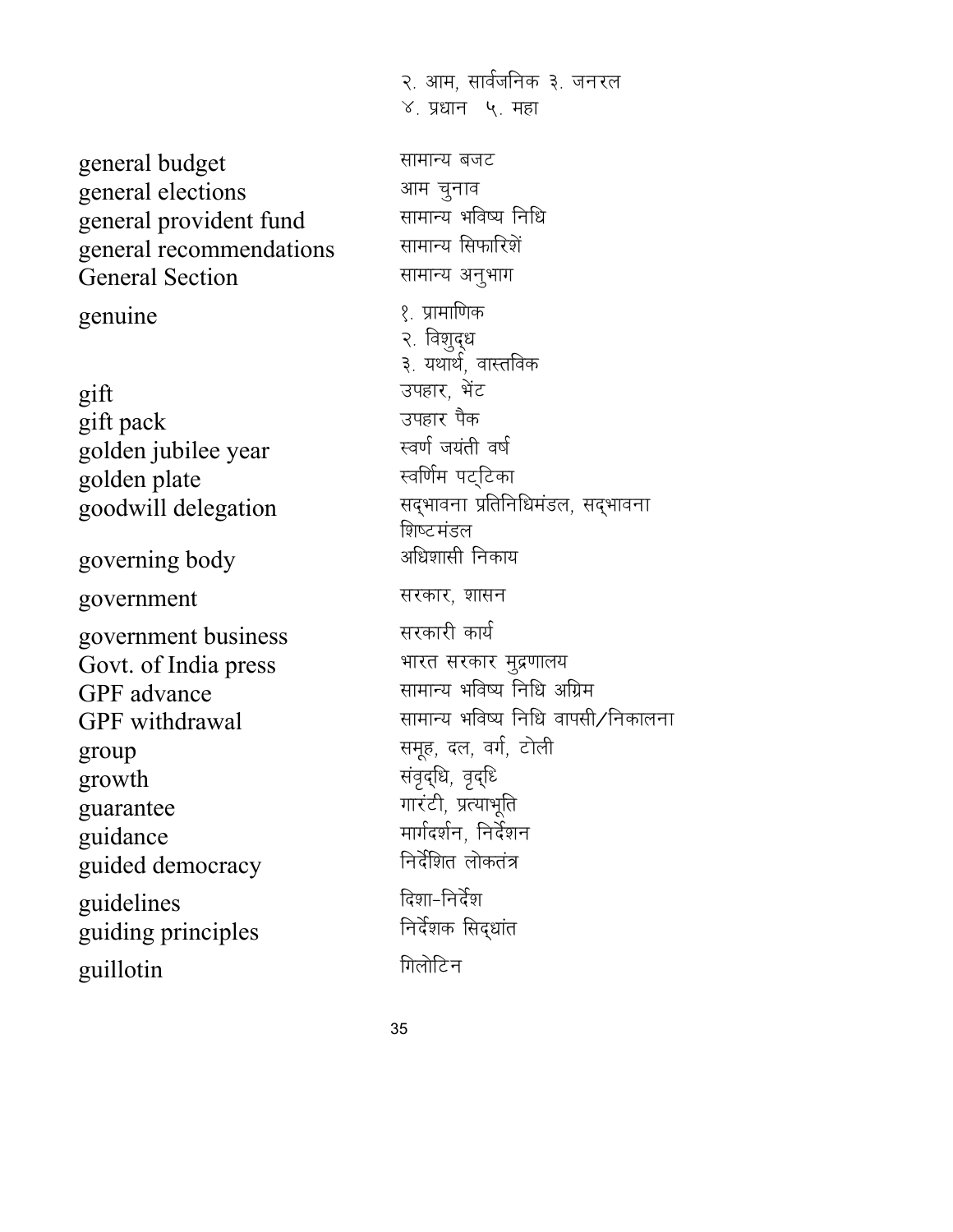half an hour discussion and start in the start and half and halt 1- fojke] gkYV handbag gSaMcSx handbook handling and the metal of the model of the model of the model of the model of the model of the model of the mo hard labour and the settle and the hard labour hardware ;a= lkexzh] gkMZos;j hardworking head  $\langle \cdot \rangle$  अध्यक्ष head of account ys[kk&'kh"kZ head of office <sup>कार्याल</sup><br>heading : <del>शोर्षक</del> heading क्षीषेक<br>hearing सुनवाई hearing hearse 'ko; संस्थान heckling izon was the best when the best former and the set of the set of the set of the set of the set of the heir okfjl] mRrjkf/dkjh Her Majesty herewith<br>High Commission उच्चायोग, हाई कमीशन High Commission उच्चायोग, हाई कमीशन<br>High Commissioner उच्चायुक्त, हाईकमिश्नर High Commissioner high tea gkbZ Vh] fo'ks"k tyiku Hindi Section His Majesty **Example 3** Finally Reserved and His Majesty historical कार्यक्रम के प्रतिहासिक  $hold$  and  $h$  and  $h$  are  $h$  and  $h$  are  $h$  are  $h$  and  $h$  are  $h$  are  $h$  and  $h$  are  $h$  and  $h$  are  $h$  and  $h$  are  $h$  and  $h$  are  $h$  and  $h$  are  $h$  and  $h$  are  $h$  and  $h$  are  $h$  and  $h$  are  $h$  and  $h$  are  $h$ holding of a post पद ग्रहण करना homage अद्धांजलि<br>home-tyne घर-जैसा, घरेलू home-type  $h$ onorarium exuments; when  $\frac{1}{2}$ 

२. रोकना ২ খ্যার্ড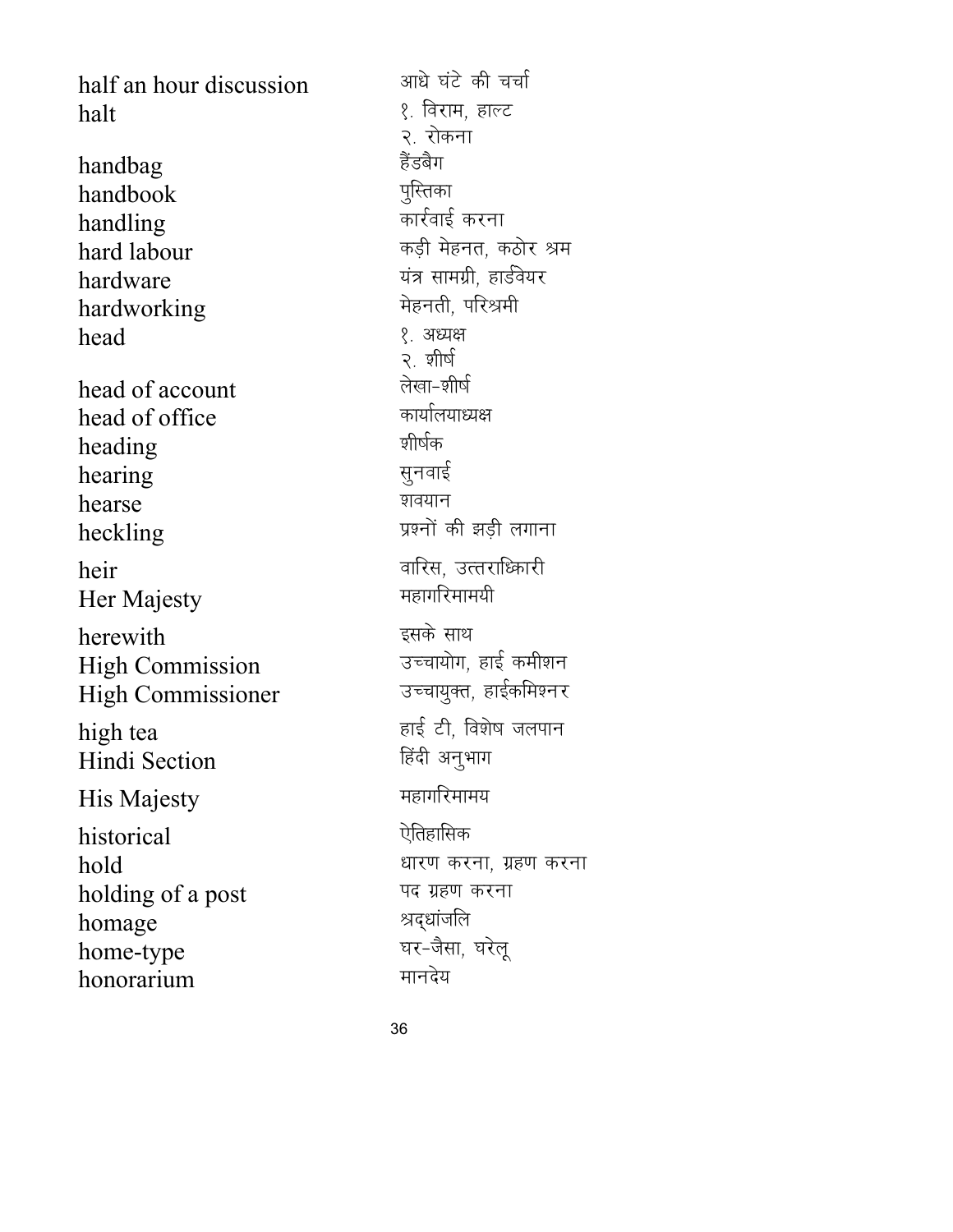| honour                   | १. सम्मान                  |
|--------------------------|----------------------------|
|                          | २. प्रतिष्ठा               |
|                          | ३. सकारना                  |
| hospital                 | अस्पताल                    |
| hospitality              | आतिथ्य-सत्कार              |
| hospitalization          | अस्पताल में भर्ती कराना    |
| host country             | मेजबान देश                 |
| hostel                   | १. छात्रावास               |
|                          | २. आवास                    |
| hosting                  | मेजबानी करना               |
| hotel                    | होटल                       |
| house building advance   | गृह-निर्माण अग्रिम ∕ पेशगी |
| House of the People      | लोक सभा                    |
| Human Rights Commission  | मानव अधिकार आयोग           |
| hung parliament          | त्रिशंकु संसद              |
| hypothecate              | बंधक रखना                  |
|                          |                            |
|                          |                            |
| ideal                    | आदर्श                      |
|                          | अपठनीय                     |
| illegible                | निरक्षरता                  |
| illiteracy<br>imbalance  | असंतुलन                    |
| immigrant                | आप्रवासी                   |
|                          |                            |
| immigration              | आप्रवास; आप्रवासन          |
| immigration commissioner | आप्रवास आयुक्त             |
| immunity                 | उन्मुक्ति                  |
| impart                   | प्रदान करना, बताना         |
| impartial                | निष्पक्ष                   |
| <i>impasse</i>           | गतिरोध                     |
| impeachment              | महाभियोग                   |
| impediment               | अडचन                       |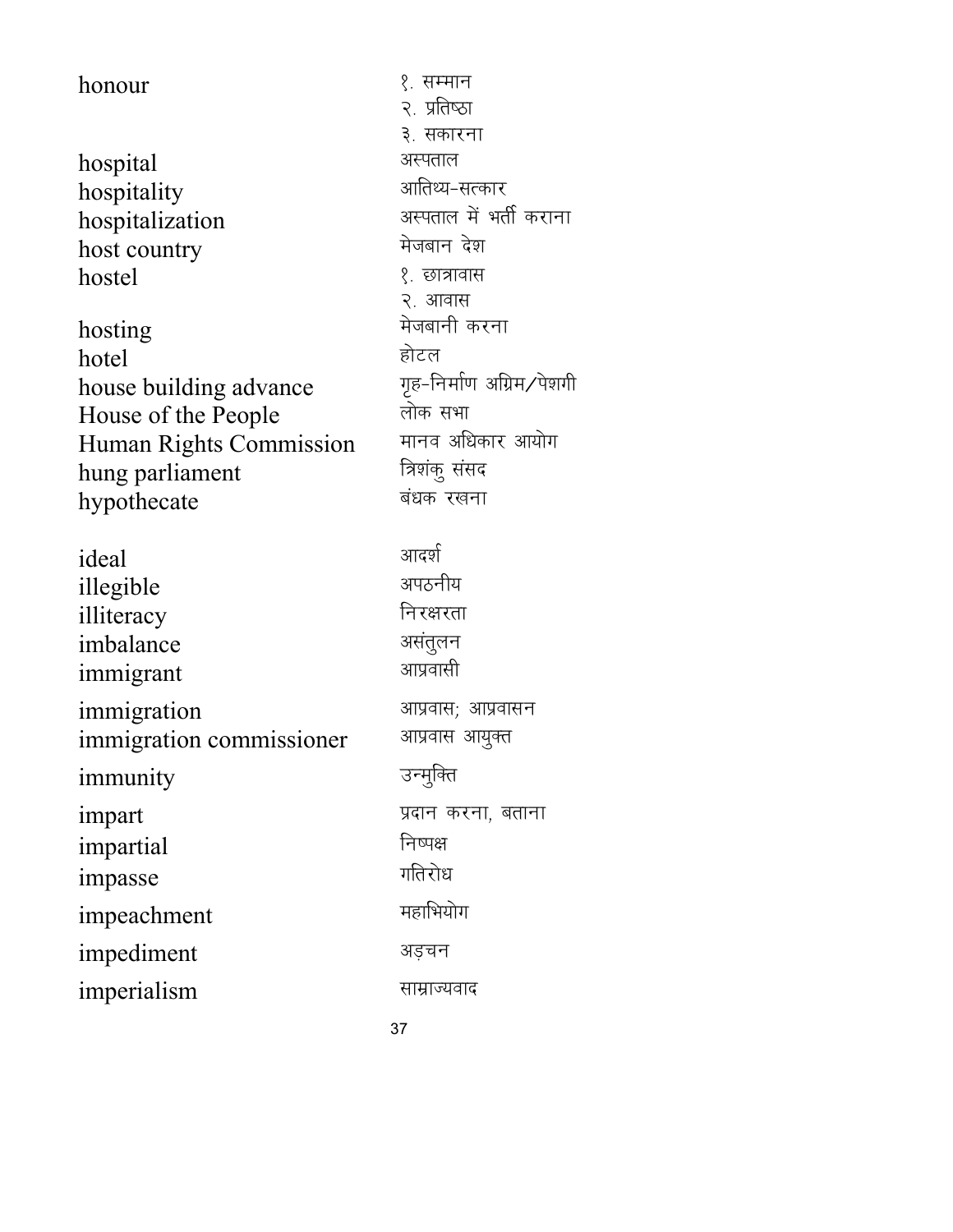| impersonation                           |
|-----------------------------------------|
| implement                               |
|                                         |
| implementation<br>implementation report |
| <b>Implementation Section</b>           |
| implication                             |
| import                                  |
| important                               |
| imprest                                 |
| imprest amount                          |
| in addition to                          |
| in advance                              |
| in lieu of                              |
| in rare cases                           |
| in respect of                           |
| inappropriate                           |
| inaugural flight                        |
| inaugural function                      |
| inaugural speech                        |
| incapacitate                            |
| incidental                              |
| incidental charges                      |
| include                                 |
| incoming call                           |
| incoming partner                        |
| incorporate                             |

छद्म-रूपण, प्रतिरूपण १. औजार, उपकरण २. कार्यान्वित करना, लागू करना, पालन करना, अमल में लाना कार्यान्वयन, परिपालन कार्यान्वयन प्रतिवेदन, कार्यान्वयन रिपोर्ट कार्यान्वयन अनुभाग १. विवक्षा, निहितार्थ २. उलझन १. आयात २. अभिप्राय, आशय १. महत्त्वपूर्ण २. आवश्यक अग्रदाय अग्रदाय राशि के अतिरिक्त पहले से के बदले में विरले मामलों में के लिए, के विषय में अनुपयुक्त, अनुचित उद्घाटन-उड़ान उद्घाटन-समारोह उद्घाटन-भाषण असमर्थ, अक्षम कर देना आनुषंगिक, प्रासंगिक, आकस्मिक प्रासंगिक प्रभार, आकस्मिक प्रभार शामिल करना, सम्मिलित करना आवक कॉल आगंता साझेदार, आगंता साथी १. समाविष्ट करना, सम्मिलित करना, २. निगमित करना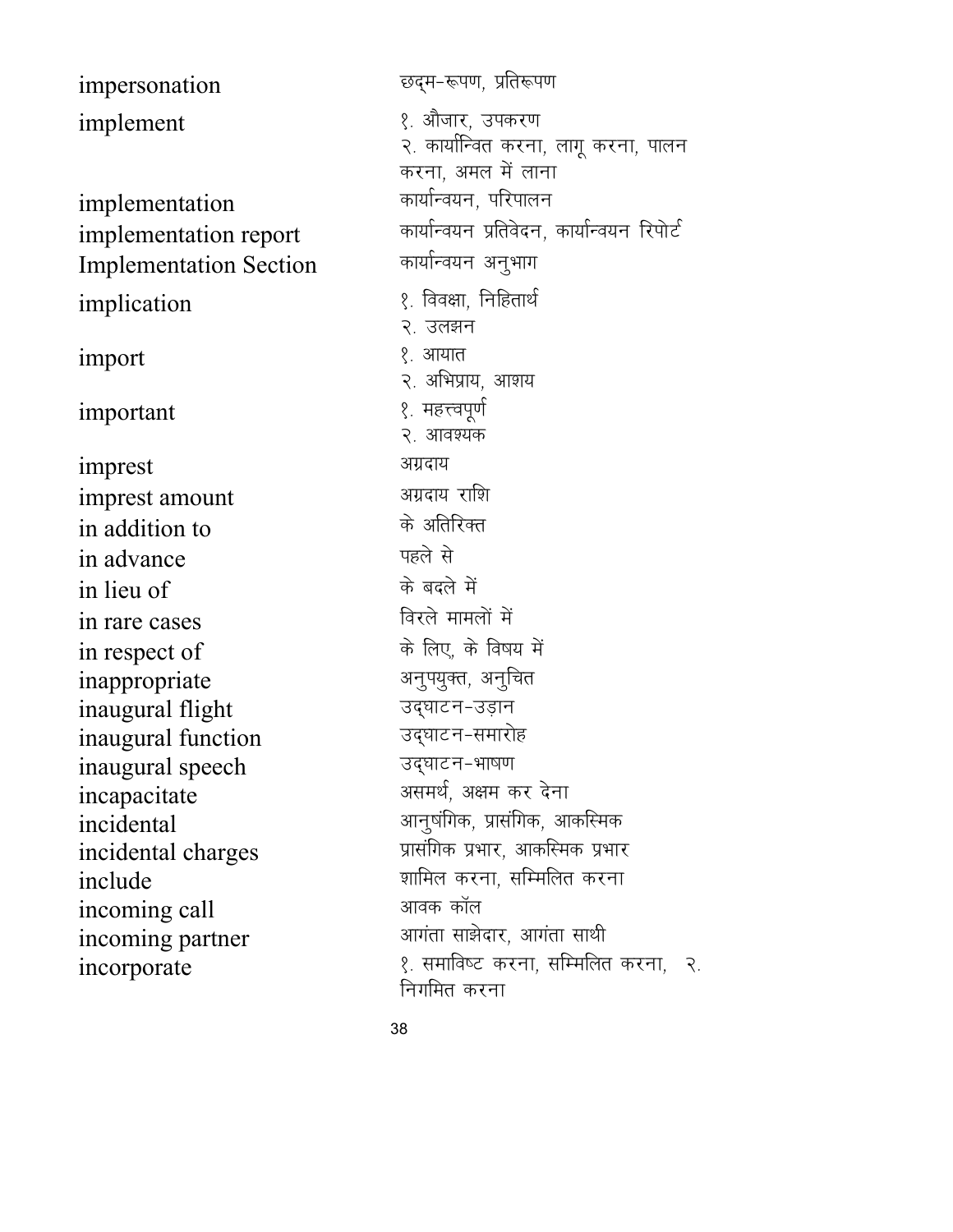incorporated increase inculcate incumbent incur incurring expenditure indemnity index indictment individual individual capacity induction material infiltrate infiltrator informal body infrastructure inherent powers initiate initiative inoculation inquire insert inside installation institute instruction insurance

insured

१. निगमित २. समाविष्ट, सम्मिलित बढ़ना, बढ़ाना, वृद्धि, बढ़ोतरी मन में बैठाना, अपनाना पदधारी, पदस्थ उठाना, झेलना व्यय करना, खर्च करना क्षतिपूर्ति १. सूचक २. अनुक्रमणिका अभ्यारोपण वैयक्तिक, व्यक्तिगत, व्यक्ति, व्यष्टि १. वैयक्तिक क्षमता २. व्यक्तिगत हैसियत प्रवेश सामग्री घूसपैठ करना घुसपैठिया अनौपचारिक निकाय आधारिक संरचना सहज शक्तियां प्रारंभ करना, पहल करना पहल टीका; टीका लगाना पूछताछ करना, पता लगाना, जांच करना अंत:स्थापित करना, में रखना, डालना भीतर, अंदर संस्थापन, अधिष्ठापन १. संस्थान २. स्थापित करना ३. प्रारंभ करना अनुदेश, हिदायत बीमा १. बीमाकृत 39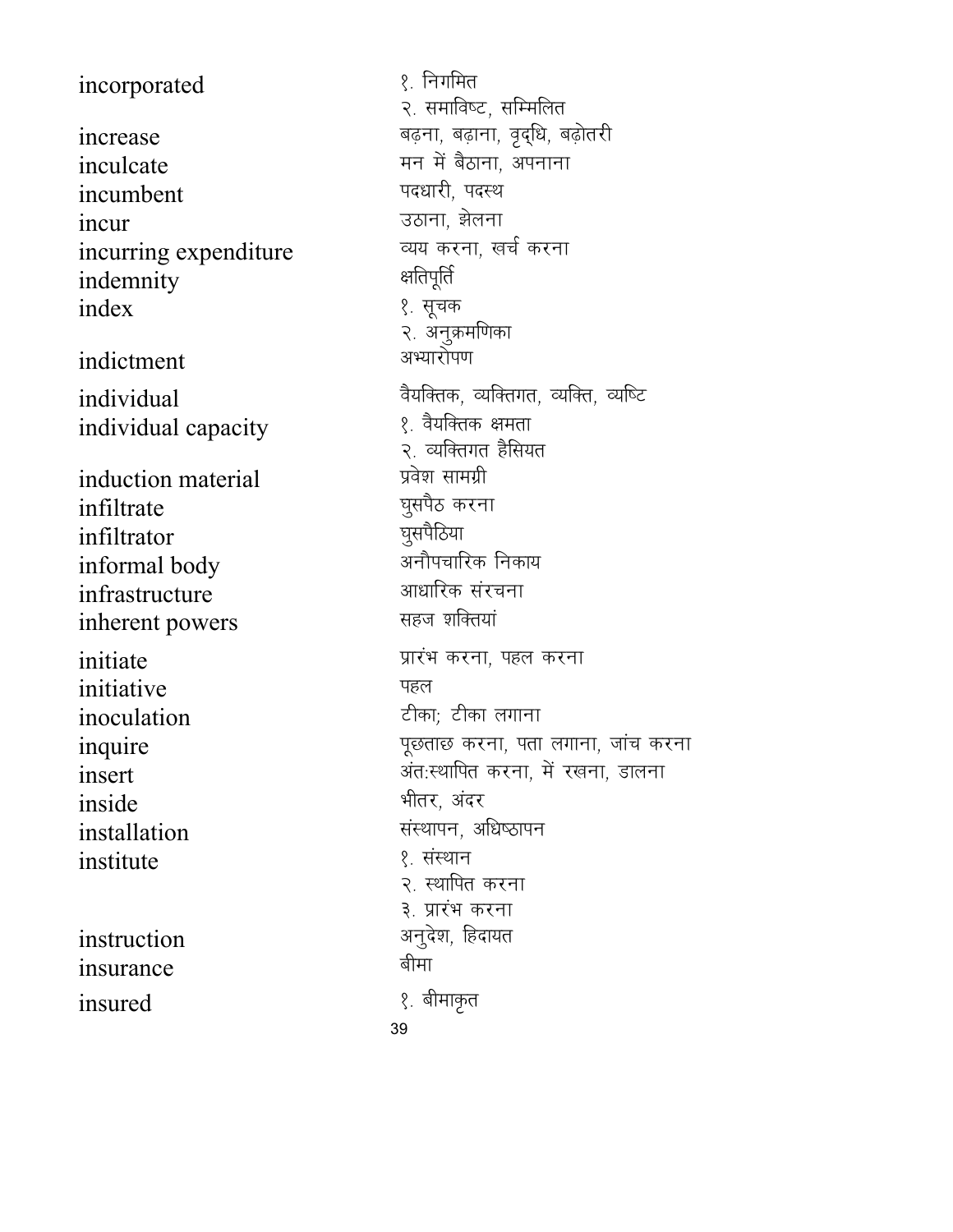insurgency and the set of the set of the set of the set of the set of the set of the set of the set of the set insurgent insurrection for factors (विष्तव, विद्रोह, बग़ावत<br>integral part affirm अभिन्न अंग integral part intentionally inter alia view of the set of the set of the set of the set of the set of the set of the set of the set of the intercom इंटरकाम interest हैं। अभिरुचि interfere ब्रिटिश करना internal audit party vkarfjd ys[kkijh{kk ny internal finance division international varjjk"Vªh; international body varjjk"Vªh; fudk; international law interpretation

inter session अंत:सत्र inter-session period अंत: सत्रावधि intervene 1- 2001 - 10 अंत:क्षेप करना

२. बीमा किया हुआ १. उपप्लव<br>विद्रोही, बागी integrity 1- lR;fu"Bk] bZekunkjh २. अखंडता intention vfHkizk;] vk'k;] bjknk २ हित ३ ब्याज interim reply varfje mRrj inter-parliamentary अंतः संसदीय<br>interpretation (१) निर्वचन, व्याख्या २. भाषांतर Interpreter बुभाषिया, भाषांतरकार interruption (१) व्यवधान, विघ्न, बाधा २. रुकावट २. हस्तक्षेप करना ३. बीच में पड़ना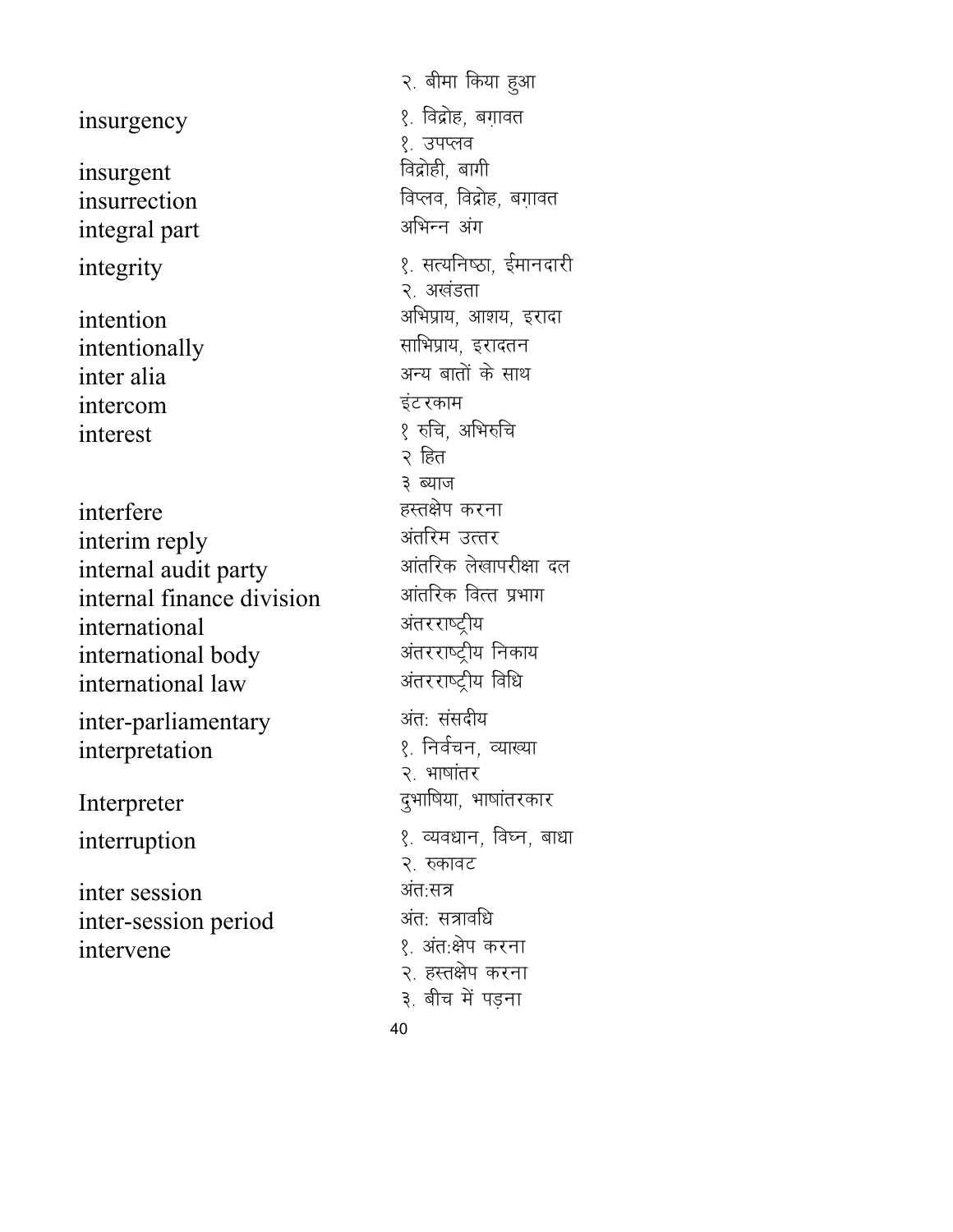intervening eè;orhZ intervening period intervention । अब्दैश्य २. हस्तक्षेप intimation **intimation** सूचना, प्रज्ञापन, इत्तिला  $introduce$   $\langle$  17 introduce invariably **invariably** frequence in the set of the set of the set of the set of the set of the set of the set o investment हिंदी करने का निवेश inviolate अनुल्लंघनीय  $invitation$   $\qquad \qquad \{.\}$  आमंत्रण  $\frac{1}{3}$ invite 1-  $\frac{1}{3}$  $\frac{1}{2}$  irrespective of  $\frac{1}{2}$  and  $\frac{1}{2}$  denotes four factor for  $\frac{1}{2}$ irrevocable values and visit of the visit of the visit of the visit of the visit of the visit of the visit of t issue 1- tkjh djuk] Hkstuk] nsuk issue diary issue today values and what issue today itinerary unangelearning the set of the set of the set of the set of the set of the set of the set of the set o joining date<br>
ioint committee<br>
ioint committee<br>
decryption joint committee la;qDr lfefr joint fund la;qDr fufèk joint meeting la;qDr cSBd joint secretary joint sovereignty and the strategies of the system journalist पत्रकार journey in the settlem and the settlem and the settlem and the settlem and the settlem and the settlem and the

२. प्रस्तुत करना ३. प्रारंभ करना २. निमंत्रण २. आमंत्रित करना बिना २. निर्गम ३. मुद्दा ४. संतान ५. अंक<br>निर्गम डायरी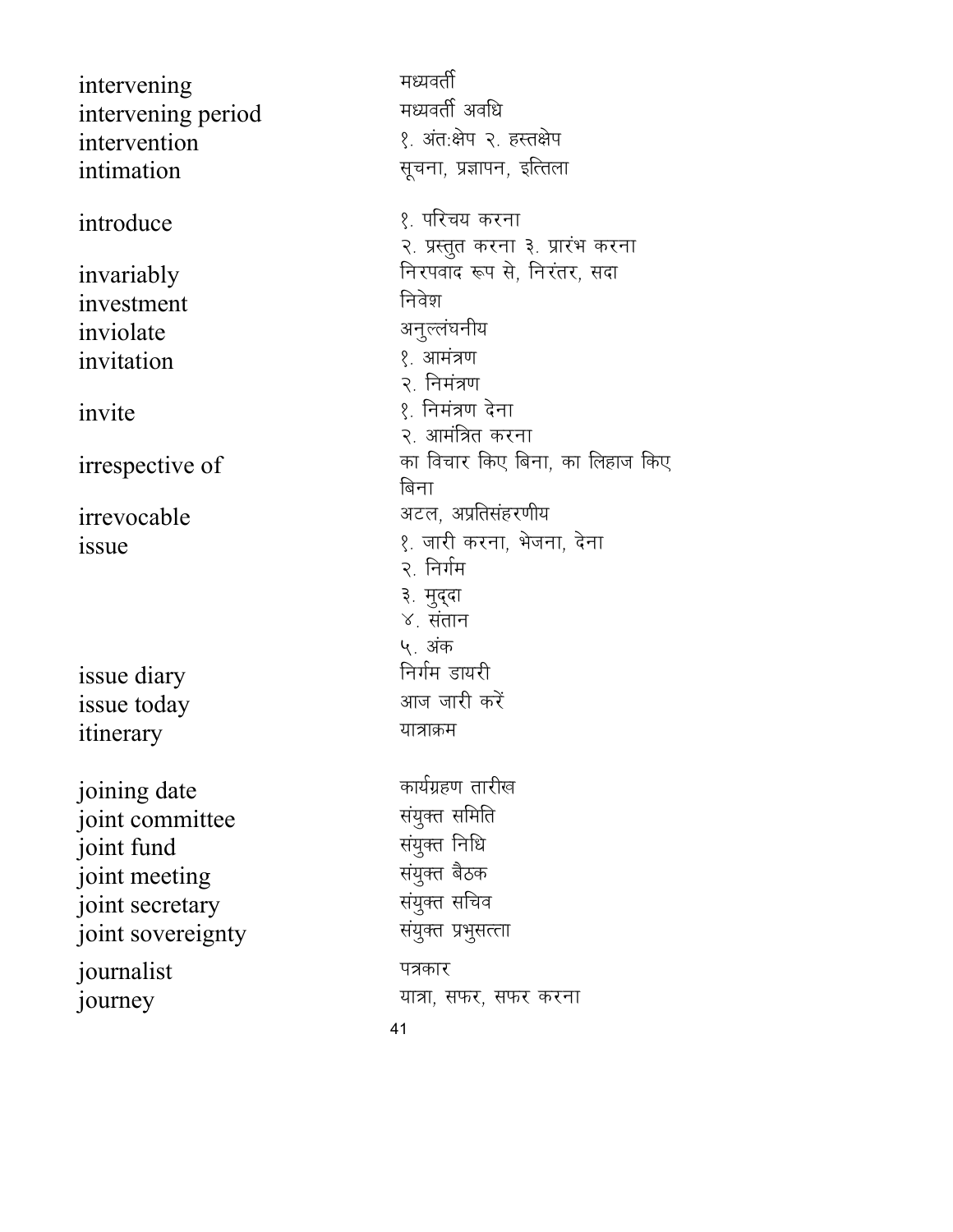judge 1- U;k;kèkh'k judgment निर्णय judicial powers Turking of Turking and Turking in the set of the set of the set of the set of the set of the s judiciary with the settlement of the settlement of the settlement of the settlement of the settlement of the s jurisdiction vector of the sum of the set of the set of the set of the set of the set of the set of  $\overline{\mathbf{x}}$ jury justice । अन्याय १. न्याय  $justify$  and  $\frac{1}{2}$  and  $\frac{1}{2}$  and  $\frac{1}{2}$  and  $\frac{1}{2}$  and  $\frac{1}{2}$  and  $\frac{1}{2}$  are  $\frac{1}{2}$  and  $\frac{1}{2}$  are  $\frac{1}{2}$  and  $\frac{1}{2}$  are  $\frac{1}{2}$  and  $\frac{1}{2}$  are  $\frac{1}{2}$  and  $\frac{1}{2}$  are  $\frac{1}{2}$  and Key board degree to the set of the set of the Key board key map was the set of the set of the set of the set of the set of the set of the set of the set of the set of the set of the set of the set of the set of the set of the set of the set of the set of the set of the set of know-how who we will be the set of the set of the set of the set of the set of the set of the set of the set o knowledge which we knowledge laid on the table (सदन के) पटल पर रखा गया language भाषा lapse  $\ell$  and  $\ell$  and  $\ell$  and  $\ell$  and  $\ell$  and  $\ell$  and  $\ell$  and  $\ell$  and  $\ell$  and  $\ell$  and  $\ell$  and  $\ell$  and  $\ell$  and  $\ell$  and  $\ell$  and  $\ell$  and  $\ell$  and  $\ell$  and  $\ell$  and  $\ell$  and  $\ell$  and  $\ell$  and  $\ell$  and  $\ell$  and ३. चूक last date variable water water when the state of the state of the state of the state of the state of the state lasting **Lasting Research Accord** Research **Research**  $\epsilon$ थायी, टिकाऊ late 1- foyac ls] nsj ls २. स्वर्गीय late payment and the payment  $\lvert \text{atest} \rvert$ launch and the settlement of the settlement of the settlement of the settlement of the settlement of the settl laundry laundry allowance èkqykbZ HkRrk  $\lim_{x \to \infty}$  विधि, कानून

२. निर्णायक, निर्णय करना, फैसला देना २. न्यायमूर्ति २. व्यपगत होना २. छोड़ना, प्रमोचन<br>धूलाई घर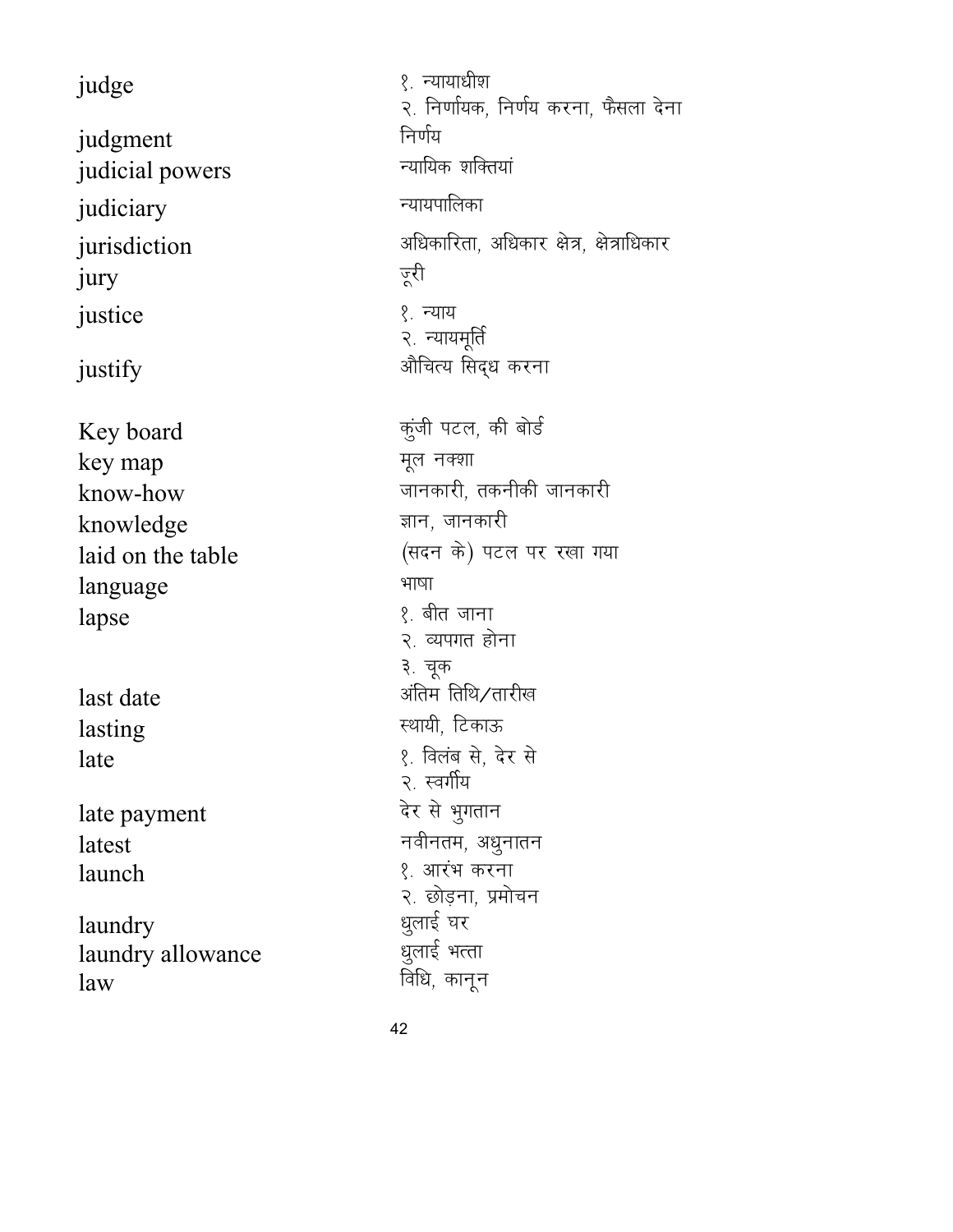law and order dkuwu vkSj O;oLFkk lawful heir lawlessness vor and the state of the state of the state and the state of the state of the state of the state o lay down Fuel Communication and the function of the function of  $\mathbb{R}^n$ lay down arms which we are the starting and the starting of  $\frac{1}{k}$ layout 31 अभिन्यास, नक्शा<br>I DC (Lower Division Clerk) अवर श्रेणी लिपिक LDC (Lower Division Clerk) leader हैं: इस प्रशासन कर पर प्रशासन कर रहे हैं। इस प्रशासन कर पर प्रशासन कर पर प्रशासन कर रहे हैं। अब प्रशासन २. प्रमुख, अग्रणी<br>विपक्ष का नेता, प्रतिपक्ष का नेता Leader of Opposition <sup>विपक्ष</sup> का नेता<br>Leader of the House सदन का नेता Leader of the House leadership नेतृत्व leading article <sup>आग्रलेख</sup><br>leave account <del>प्रा</del>ट्टीलेखा leave account leave travel concession is said that Rules lecture <sup>and a</sup> ज्याख्यान left parties and the state of the state of the state of the state of the state of the state of the state of the leftist okeiaFkh legal adviser<br>
legation of India<br>
legation of India legation of India legible सुवाच्य, सुपाठ्य legislation बिधान, विधिनिर्माण legislative बिधायी legislative assembly<br>
legislative council and a fear after legislative council Legislative Section विधायी अनुभाग legislator विधायक legislature 1- 1- 100 million 2008 (Regislature 1- 100 million 2008) 2014 (Regislature 1- 100 million 2008) 20 legislatve powers Found क्षिप्तयां  $letter of administration$   $x$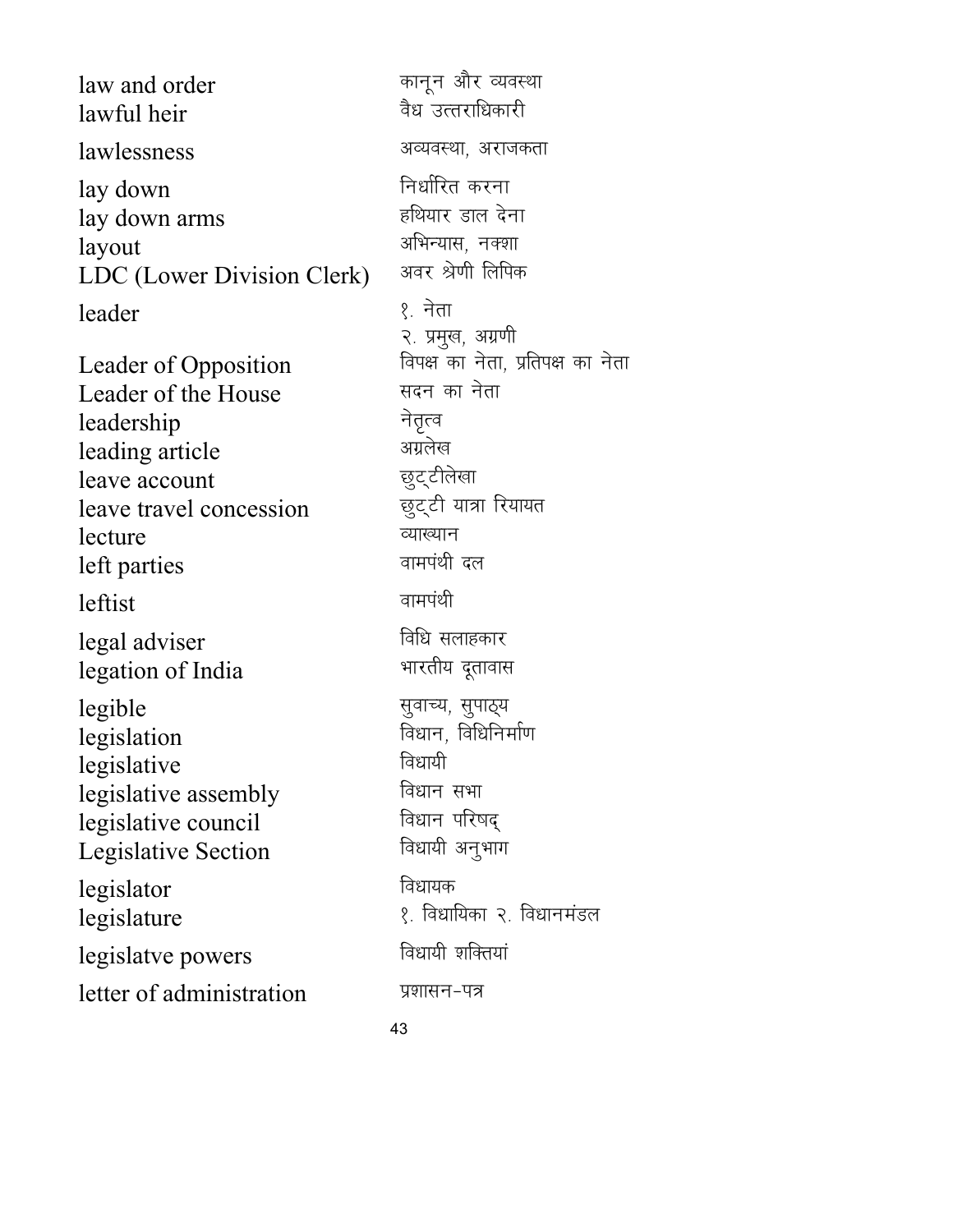liable 1- nk;h liaison<br>liaison officer संपर्क अधिकारी liaison officer library बुस्तकालय  $license$   $\ell$  and  $\ell$  and  $\ell$  and  $\ell$  and  $\ell$  and  $\ell$  and  $\ell$  and  $\ell$  and  $\ell$  and  $\ell$  and  $\ell$  and  $\ell$  and  $\ell$  and  $\ell$  and  $\ell$  and  $\ell$  and  $\ell$  and  $\ell$  and  $\ell$  and  $\ell$  and  $\ell$  and  $\ell$  and  $\ell$  and  $\ell$  an lift fyQ~V] mRFkkid light refreshment जलपान limitation and the set of the set of the set of the limitation linked file and the law and the law and the law and the law and the law and the law and the law and the law an list of business **dependent of the set of business** and a matrice mode of  $\frac{1}{2}$ literature साहित्य livelihood जीविका, रोजी lobby expansion of the set of the set of the set of the set of the set of the set of the set of the set of the local transport lodging बास, आवास logistics संभार-तंत्र, संभारिकी long distance call values of the rest of the set of the long distance call lounge and the money of the set of the set of the set of the set of the United States of the States of the States of the States of the States of the States of the States of the States of the States of the States of the St Lower Division Clerk luggage **luggage** सामान, असबाब  $lunch$   $H\omega$   $H\omega$   $H\omega$   $H\omega$   $H\omega$   $\eta$   $\eta$   $\eta$ luncheon ब्राह्म सध्याहन भोजन

२. जिम्मेदार ३. भागी २. स्वेच्छाचार २. अवधि limited sovereignty and the settler in the limited sovereignty २. समर्थक वर्ग<br>स्थानीय परिवहन maintain 1- 2012 Milkon dina terminang kalikutan di kampain dina manangkat dina terminang kalikutan di kalenda

- २. भरण पोषण करना ३. रखना, बनाए रखना
- maintenance 1- 2012 12: अनुरक्षण, रख-रखाव
	- २. भरण-पोषण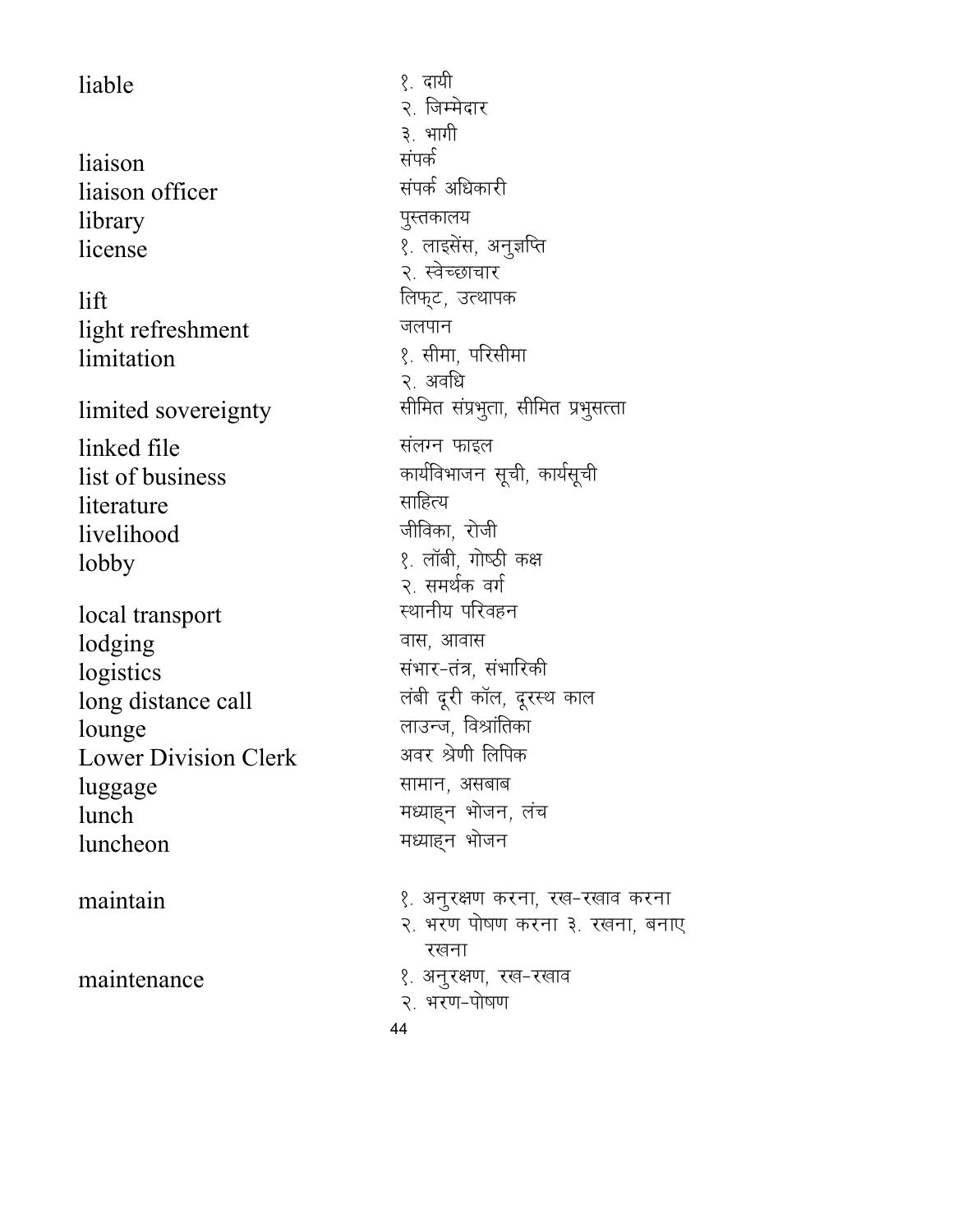45 major head सुख्य शीर्ष majority । अन्न के बहुमत २. वयस्कता ३ बहुसंख्यक  $\mathbf{m}$ anifesto  $\mathbf{m}$ manual 1- iqtimal fusion of the set of the set of the set of the set of the set of the set of the set of the s शारीरिक. हस्त manual for handling parliamentary work in ministries मंत्राालयों में संसदीय कार्य के निपटान के लिए नियमावली manual labour 'kkjhfjd Je manual skill marked 1- vafdr] fpg~fur २. उल्लेखनीय marked seats variable water water with the state of the state of the state of the state of the state of the sta material later and the set of the set of the set of the set of the set of the set of the set of the set of the  $\mathbf{matter}$  । The set of  $\mathbf{R}$  ,  $\mathbf{H}$  ,  $\mathbf{H}$  ,  $\mathbf{H}$  ,  $\mathbf{H}$  ,  $\mathbf{H}$ २. विषय ३. बात ४. सामग्री, पदार्थ<br>नियम ३७७ के अधीन उठाए गए मामले matters raised under rule 377 maximum 1- view of the settle of the settle and the settle that the settle the settle and the settle २. उच्चतम measurement and  $\overline{H}$  and  $\overline{H}$ medical factor and the medical factor of  $\mathbb{R}$  and  $\mathbb{R}$  and  $\mathbb{R}$  are  $\mathbb{R}$  for  $\mathbb{R}$  and  $\mathbb{R}$  are  $\mathbb{R}$  for  $\mathbb{R}$  and  $\mathbb{R}$  are  $\mathbb{R}$  for  $\mathbb{R}$  and  $\mathbb{R}$  are  $\mathbb{R}$  for  $\mathbb{R}$  an medical care fatal new fatal distribution and fatal new fatal fraction and the set of  $\ell$  and  $\ell$  fatal fraction and  $\ell$  fatal fraction and  $\ell$  fatal fraction and  $\ell$  fatal fraction and  $\ell$  fatal fraction and  $\ell$  f medication २. औषधप्रयोग meeting<br>meeting in camera when we did a star बैठक, बंद बैठक meeting in camera  $fit$ कर स्वस्थ member । अन्य प्रशासक अस्ति । अन्य प्रशासक अस्ति । अन्य प्रशासक अस्ति । अन्य प्रशासक अस्ति । अन्य प्रशासक अस्त २. भाग, घटक Member of Parliament<br>member's emoluments and strate की परिलब्धियां member's emoluments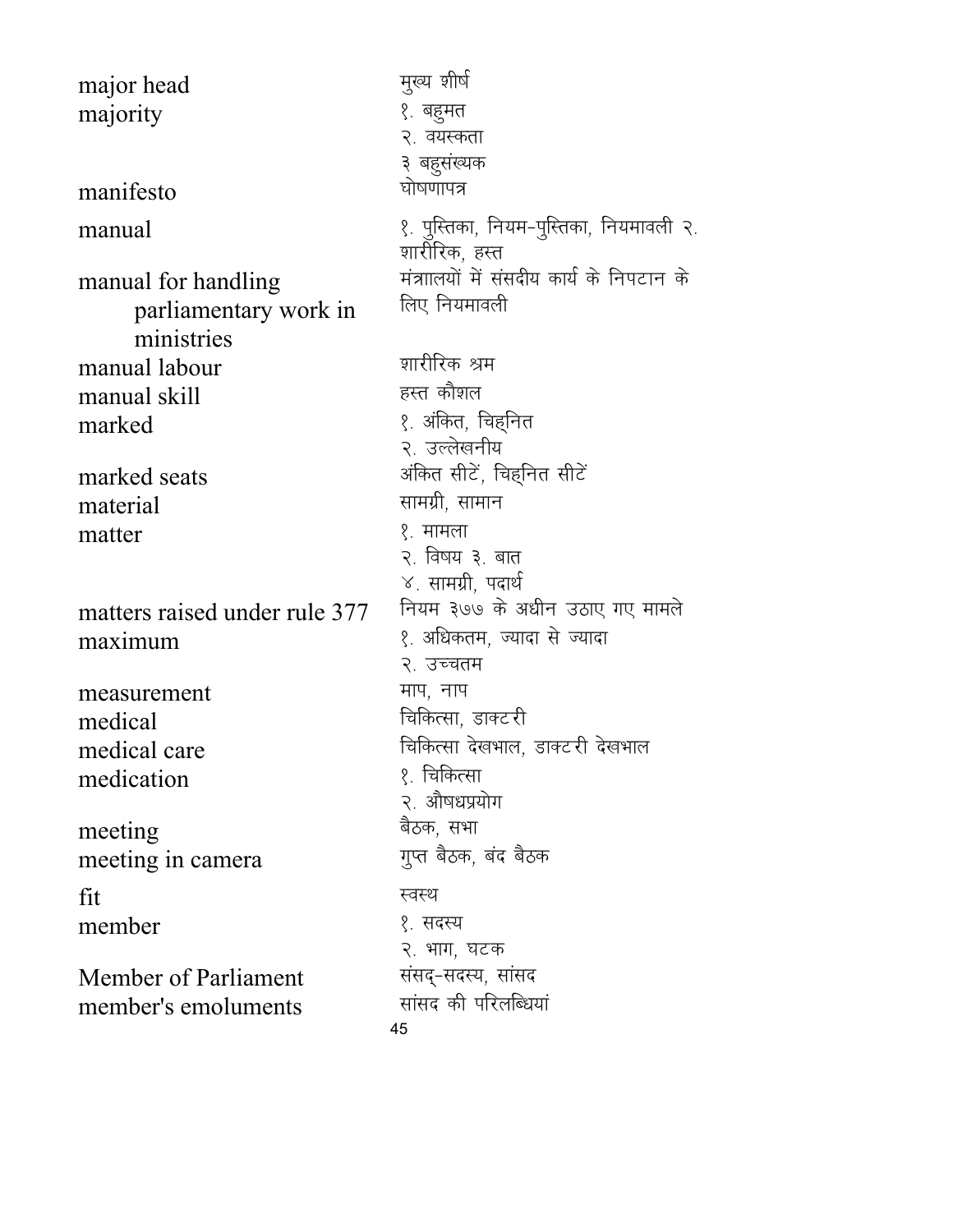सांसद परिलब्धियां अनुभाग **Member's Emoluments** Section membership १. सदस्यता २. सदस्यसंख्या स्मृतिचिह्न memento ज्ञापन memorandum मानसिक कौशल mental skill गुणावगुण, गुणदोष merits and demerits १. संदेशवाहक messenger २. दूत विधि, पद्धति, प्रणाली method मध्यावधि चूनाव mid-term poll १. मील-दूरी mileage २. मील-भत्ता सैनिक सलाहकार military advisor न्यूनतम, कम से कम minimum लिपिकवर्गीय ministerial प्रभारी मंत्री minister in-charge राज्य मंत्री minister of state बिना विभाग का मंत्री minister without portfolio कृषि मंत्रालय Ministry of Agriculture रसायन एवं उर्वरक मंत्रालय Ministry of Chemicals and Fertilizers नागर विमानन मंत्रालय Ministry of Civil Aviation कोयला एवं खान मंत्रालय Ministry of Coal and Mines वाणिज्य तथा उद्योग मंत्रालय Ministry of Commerce and Industry संचार एवं सूचना प्रौद्योगिकी मंत्रालय Ministry of Communication  $\&$ **Information Technology** Ministry of Consumer Affairs, उपभोक्ता कार्य, खाद्य एवं सार्वजनिक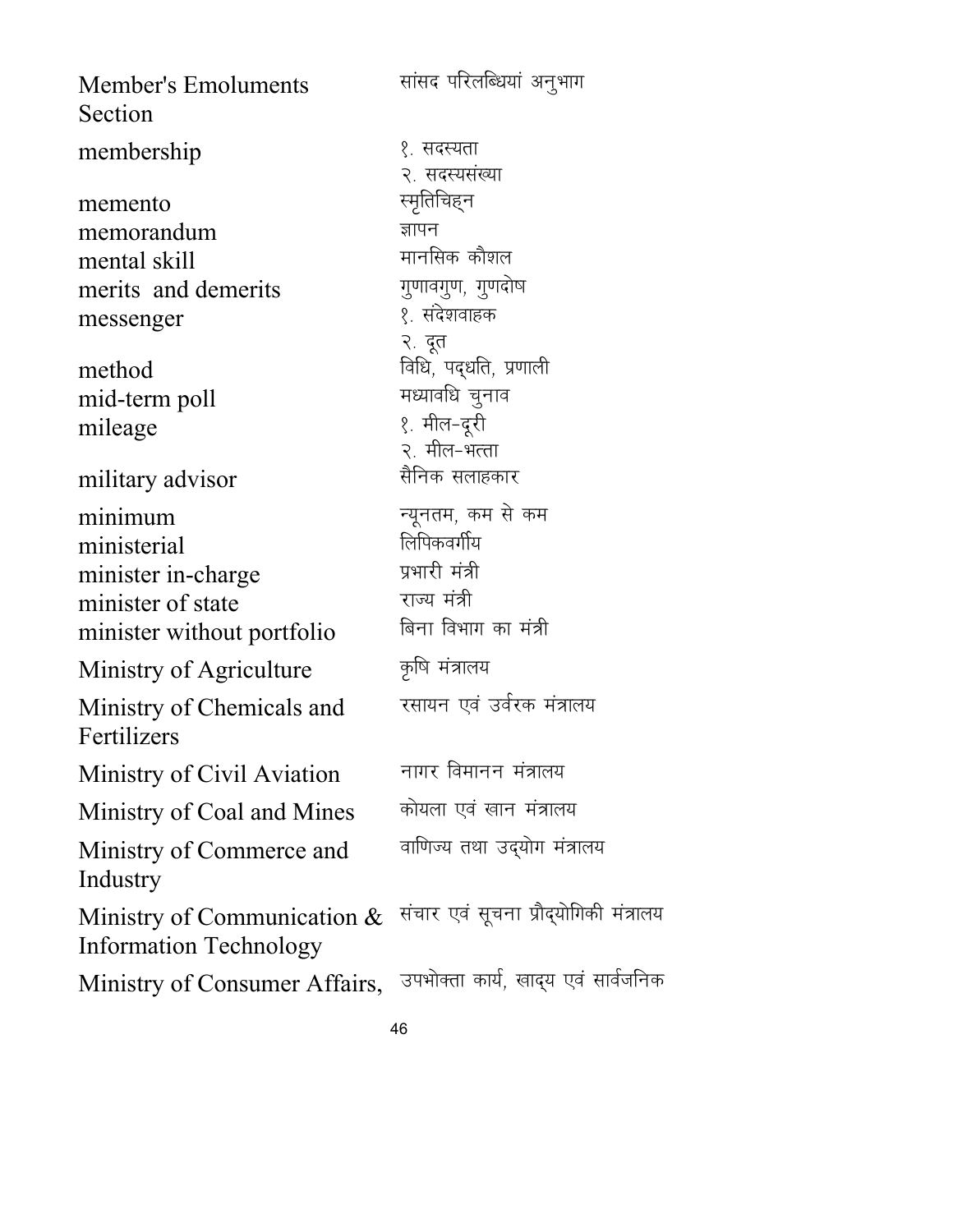| Food & Public Distribution                             | वितरण मंत्रालय                              |
|--------------------------------------------------------|---------------------------------------------|
| Ministry of Defence                                    | रक्षा मंत्रालय                              |
| Ministry of Disinvestment                              | विनिवेश मंत्रालय                            |
| Ministry of Environment and<br>Forests                 | पर्यावरण और वन मंत्रालय                     |
| Ministry of External Affairs                           | विदेश मंत्रालय                              |
| Ministry of Finance                                    | वित्त मंत्रालय                              |
| Ministry of Food Processing<br>Industries              | खाद्य प्रसंस्करण उद्योग मंत्रालय            |
| Ministry of Health and Family<br>Welfare               | स्वास्थ्य एवं परिवार कल्याण मंत्रालय        |
| Ministry of Heavy Industries<br>and Public Enterprises | भारी उद्योग एवं सार्वजनिक उद्यम<br>मंत्रालय |
| Ministry of Home Affairs                               | गृह मंत्रालय                                |
| Ministry of Human Resource<br>Development              | मानव संसाधन विकास मंत्रालय                  |
| Ministry of Information and<br><b>Broadcasting</b>     | सूचना एवं प्रसारण मंत्रालय                  |
| Ministry of Labour                                     | श्रम मंत्रालय                               |
| Ministry of Law, Justice and<br>Company Affairs        | विधि, न्याय तथा कंपनी-कार्य मंत्रालय        |
| Ministry of Mines                                      | खान मंत्रालय                                |
| Ministry of Non-Conventional<br><b>Energy Sources</b>  | अपरंपरागत ऊर्जा स्रोत मंत्रालय              |
| Ministry of Parliamentary<br><b>Affairs</b>            | संसदीय कार्य मंत्रालय                       |
| Ministry of Personnel, Public                          | कार्मिक, लोक शिकायत एव पेंशन मंत्रालय<br>47 |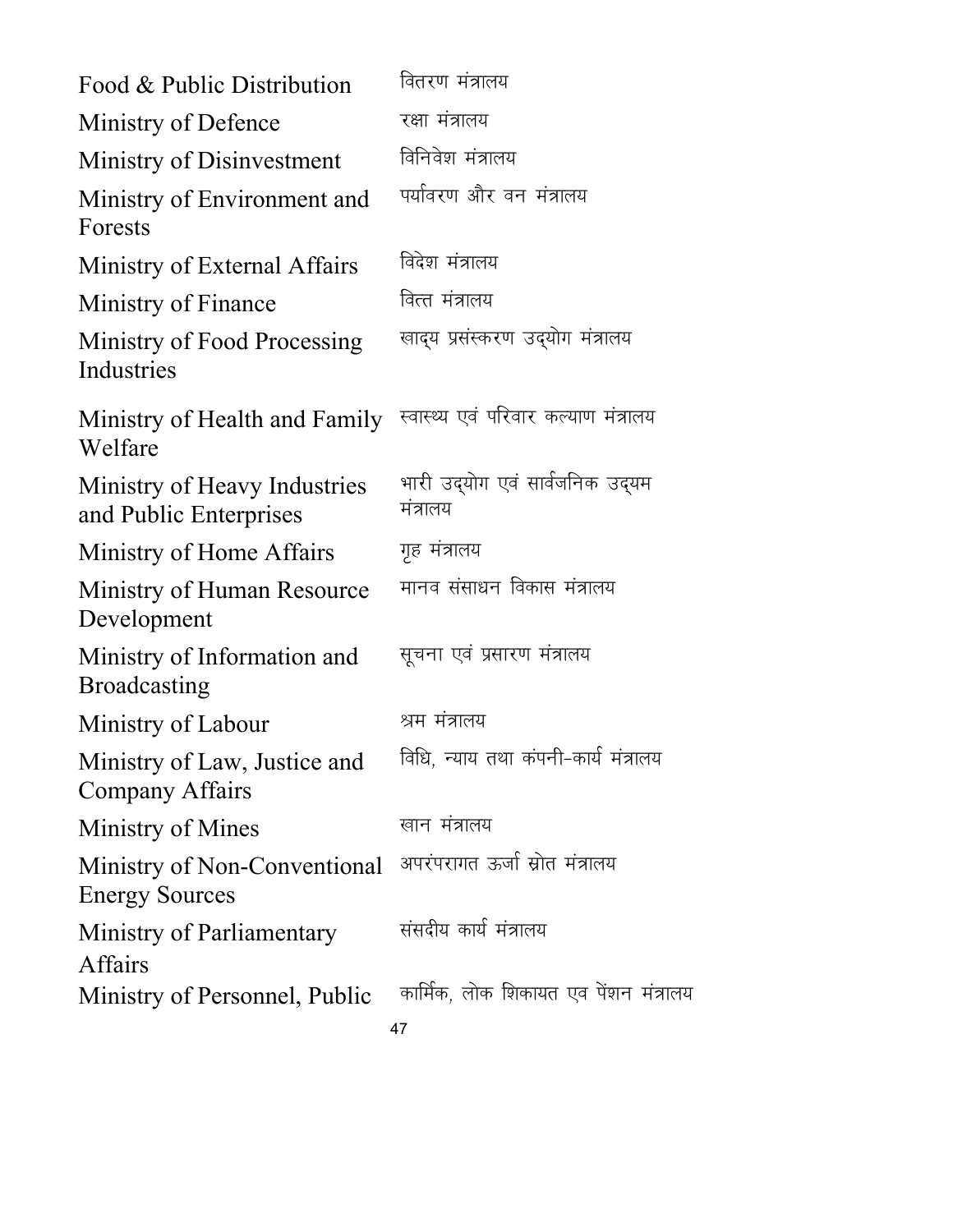| Grievances and Pension                                               |                                                    |
|----------------------------------------------------------------------|----------------------------------------------------|
| Ministry of Petroleum and<br>Natural Gas                             | पेट्रोलियम और प्राकृतिक गैस मंत्रालय               |
| Ministry of Power                                                    | विद्युत् मंत्रालय                                  |
| Ministry of Railways                                                 | रेल मंत्रालय                                       |
| Ministry of Road Transport &<br><b>Highways</b>                      | सड़क परिवहन एवं राजमार्ग मंत्रालय                  |
| Ministry of Rural<br>Development                                     | ग्रामीण विकास मंत्रालय                             |
| Ministry of Science and<br>Technology                                | विज्ञान एवं प्रौद्योगिकी मंत्रालय                  |
| Ministry of Shipping                                                 | जहाजरानी मंत्रालय, नौपरिवहन मंत्रालय               |
| Ministry of Small Scale<br>Industries & Agro and Rural<br>Industries | लघु उद्योग एवं कृषि तथा ग्रामीण उद्योग<br>मंत्रालय |
| Ministry of Social Justice and<br>Empowerment                        | सामाजिक न्याय एवं अधिकारिता मंत्रालय               |
| Ministry of Statistics and<br>Programme Implementation               | सांख्यिकी एवं कार्यक्रम कार्यान्वयन मंत्रालय       |
| Ministry of Steel                                                    | इस्पात मंत्रालय                                    |
| <b>Ministry of Textiles</b>                                          | वस्त्र मंत्रालय                                    |
| Ministry of Tourism and<br>Culture                                   | पर्यटन एवं संस्कृति मंत्रालय                       |
| Ministry of Tribal Affairs                                           | जनजातीय कार्य मंत्रालय                             |
| Ministry of Urban<br>Development and Poverty<br>Alleviation          | शहरी विकास एवं गरीबी उपशमन मंत्रालय                |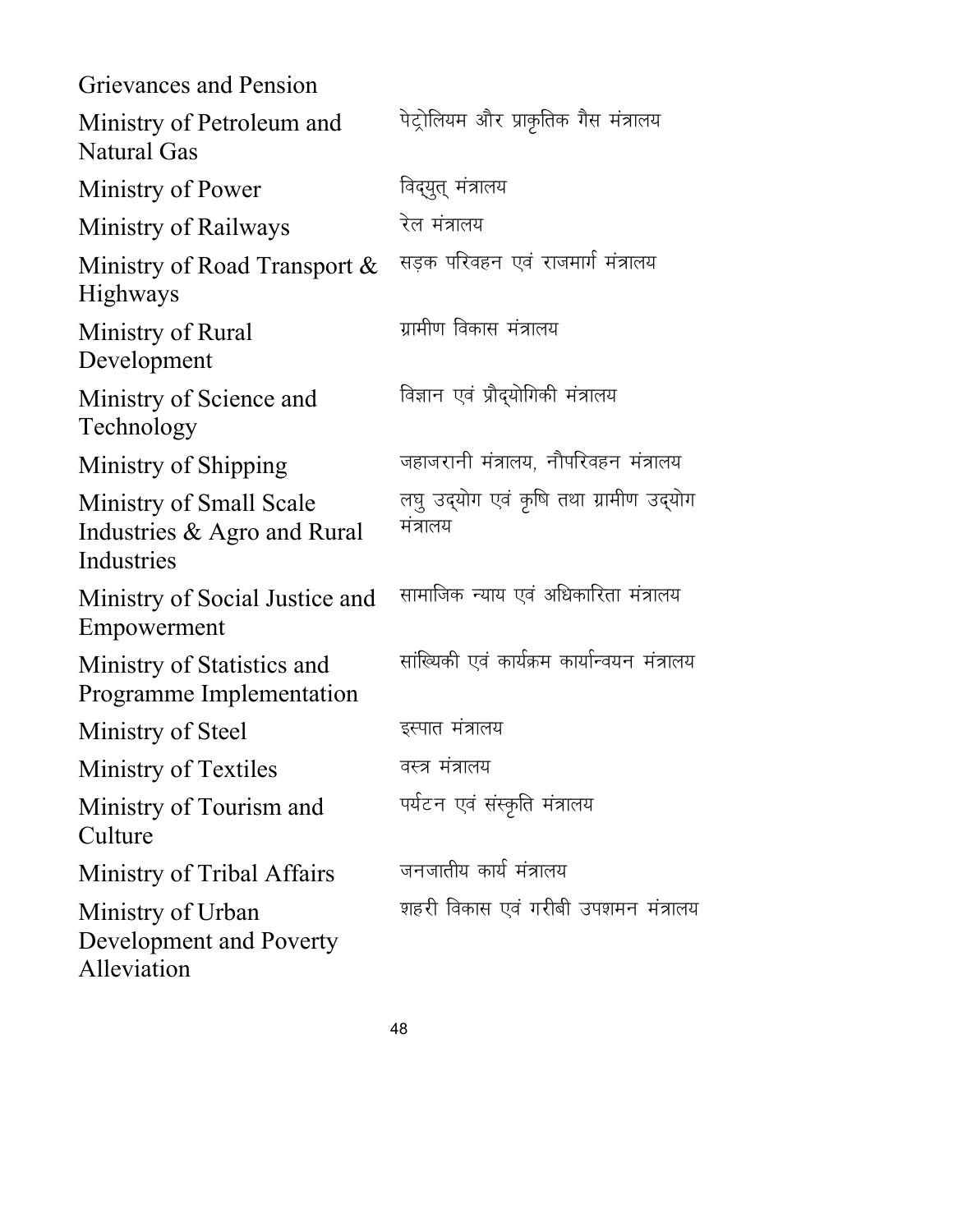| Ministry of Water Resources                    | जल संसाधन मंत्रालय                                         |
|------------------------------------------------|------------------------------------------------------------|
| Ministry of Youth Affairs and<br><b>Sports</b> | युवा कार्य और खेल मंत्रालय                                 |
| minor                                          | १. अवयस्क, नाबालिग<br>२. लघु, गौण                          |
| minor head                                     | लघूशीर्ष                                                   |
| minority                                       | १. अल्पसंख्यक, अल्पसंख्यक वर्ग<br>२. अल्पमत<br>३. अवयस्कता |
| <b>Minority Commission</b>                     | अल्पसंख्यक आयोग                                            |
| minutes                                        | कार्यवृत्त                                                 |
| minutes book                                   | कार्यवृत्त पुस्तिका                                        |
| miscellaneous                                  | विविध, फुटकर                                               |
| misconduct                                     | कदाचार                                                     |
| mission                                        | मिशन                                                       |
| mixed economy                                  | मिश्रित अर्थव्यवस्था                                       |
| mixed response                                 | मिलीजुली प्रतिक्रिया                                       |
| mobile                                         | १. चल, चलता-फिरता २. मोबाइल                                |
| mobilization                                   | १. लामबंदी                                                 |
|                                                | २. जुटाव                                                   |
| mock parliament                                | कृत्रिम संसद्, संसद् अभिनय                                 |
| mode                                           | प्रकार, विधा                                               |
| model debate                                   | आदर्श बहस, आदर्श वाद-विवाद                                 |
| model list of questions                        | प्रश्नों की आदर्श सूची                                     |
| modify                                         | आशोधन करना, तरमीम करना, अंशातरित<br>करना                   |
|                                                | राजतंत्र                                                   |
| monarchy                                       | धन विधेयक                                                  |
| money bill                                     | अनुवीक्षण समूह                                             |
| monitoring group<br>monsoon session            | मानसून सत्र                                                |
|                                                | मासिक सार                                                  |
| monthly abstract<br>monthly return             | मासिक विवरणी                                               |
| moratorium                                     | अधिस्थगन; अधिस्थगन काल                                     |
|                                                | 49                                                         |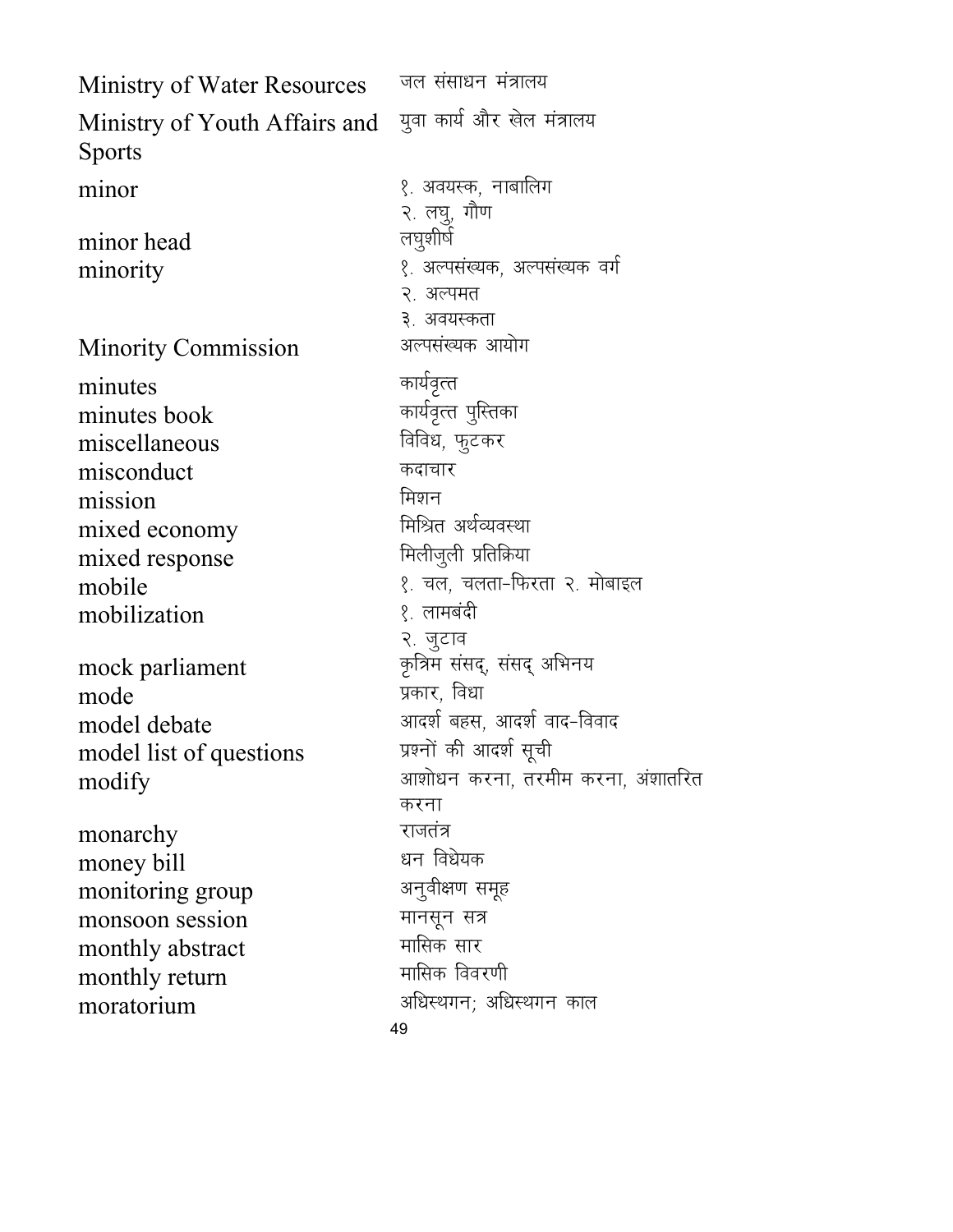most immediate <sup>अति</sup> तत्काल motion प्रस्ताव motion of no confidence <sup>अविश्वास</sup> प्रस्ताव motion of thanks <sup>धन्यवाद</sup> प्रस्ताव motivation अभिप्रेरण<br>motor.car motor car move प्रस्तुत करना move a proposal with the setting and the setting of the setting of the setting of the setting of the setting o mover izLrkod multi-lateral multi-media care capacity of the capacity of the multi-media mutual agreement ikke was matted and the set of the mutual agreement mutual interest values and the set of the set of the mutual interest

name plate THE जाना पट्ट national<br>
national debate<br>
national debate<br>  $\frac{1}{2}$  and  $\frac{1}{2}$  are  $\frac{1}{2}$  and  $\frac{1}{2}$  are  $\frac{1}{2}$  and  $\frac{1}{2}$  are  $\frac{1}{2}$  and  $\frac{1}{2}$  are  $\frac{1}{2}$  and  $\frac{1}{2}$  are  $\frac{1}{2}$  are  $\frac{1}{2}$  and  $\frac{1}{2}$ national debate national language राष्ट्र भाषा national occasion vertex राष्ट्रीय महत्व का अवसर national youth parliament competition natural accretion izkhird vight and vight and the settlement of the settlement of the vight view of the vight o Naval Advisor बारी को बोसेना सलाहकार nearest Fund Control of Tensor neat and clean <del>and all and the state of the state of</del>  $\overline{R}$ necessary vko';d] t:jh necessary action vko';d dkjZokbZ necessary entry needful 1- vko';d] t:jh

neighbouring country

राष्ट्रीय युवा संसद् प्रतियोगिता

२. आवश्यक कार्रवाई negotiation and anal, समझौते की बातचीत; संधिवार्ता<br>neighbouring country wहोसी देश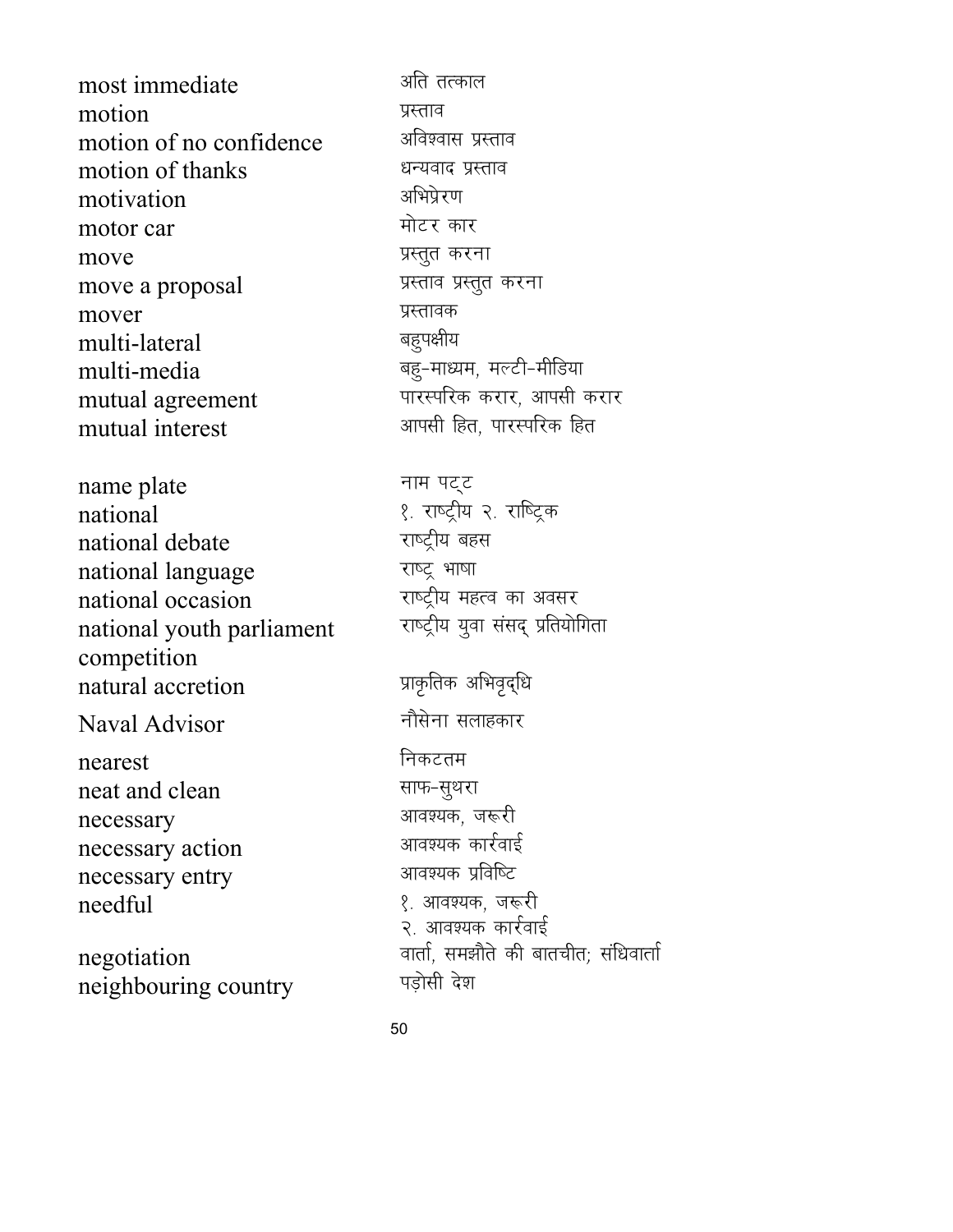no confidence motion <sup>अविश्वास प्रस्ताव</sup> no objection values and the set of the set of the set of the set of the set of the set of the set of the set o no objection certificate अनापत्ति प्रमाणपत्र  $\overline{\text{nodal}}$   $\overline{\text{rad}}$  ,  $\overline{\text{rad}}$ nodal agency disanzo dal agency disanza view when we have the value of the model of the model and a nodal ministry and the set of the state of the state and the state and the state and the state and the state o nodal officer and interest in the same of the same of the sandal officer in the sanction of the sandal model in the sanction of the sandal model in the sanction of the sanction of the sanction of the sanction of the sanct no-day-yet named motion  $noise$  'kks, and the set of the set of the set of the set of the set of the set of the set of the set of the set of the set of the set of the set of the set of the set of the set of the set of the set of the set of the set nominal ukeek=] lkadsfrd  $n$ ominated चामित nomination and the state of the state of the state of the state of the state of the state of the state of the s nominee ukferh] ukfer O;fDr non recurring vultar and strategy and the strategy of the strategy of the strategy of the strategy of the strategy of the strategy of the strategy of the strategy of the strategy of the strategy of the strategy of the str non-financial *गैर-वित्तीय* non-ministerial अलिपिकवर्गीय non-observance 3यालन, पालन न करना non-official *गैर-सरकारी* non-official business गैर-सरकारी कार्य<br>non-officials गैर-सरकारी सदस्य non-officials non-proliferation अप्रसार non-submission izlama vizing the setter when the submission  $normally$   $HHT=2d$ ; आम तौर पर Northern Railway जिलार रेलवे note and the set of the set of the set of the set of the set of the set of the set of the set of the set of th notesheet pad Fitch and notice **later in the set of the set of the set of the set of the set of the set of the set of the set of the s** notification अधिसूचना

noting and drafting

२. दृष्टव्य notified vfèklwfpr notwithstanding and the state of gradient with the state in the gas and the gas gradient motion in the gas gra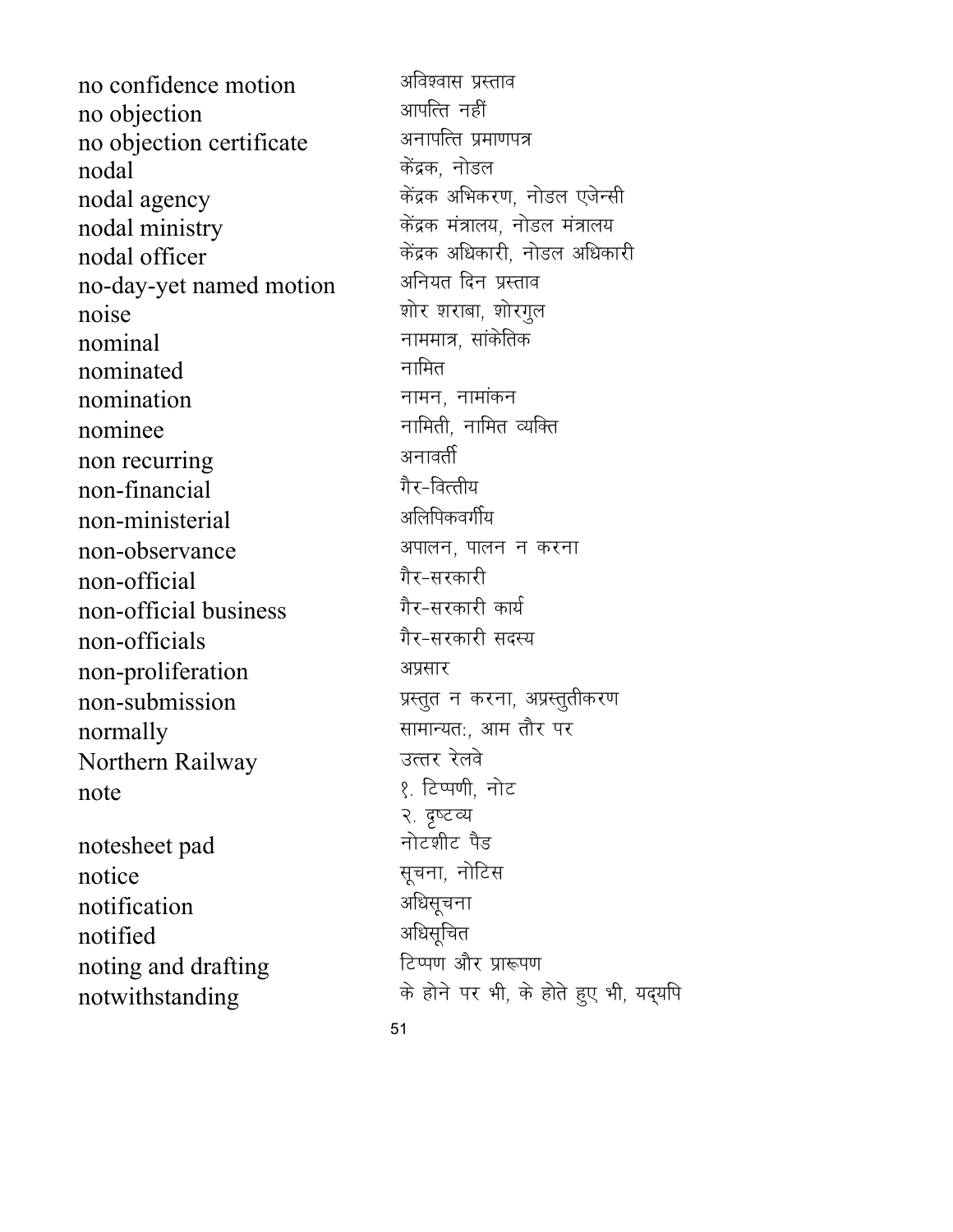objection अपनि objective १. उद्देश्य obligatory बाध्यकर observation 2- 12 with 2- अक्षण कर के अधिक 2- अक्षण observe 1- 1- 12 observe 1- 12 observe 1- 12 observe 1- 12 observe 1- 12 observe observer ज्ञे असक obtain izkuntzailea arraztea zuten zuten zuten zuten zuten zuten zuten zuten zuten zuten zuten zuten zuten zut obtained प्राप्त occasion अवसर office expenses and the matrice expenses and the matrice expenses office memorandum dk;kZy; Kkiu office stamp<br>official delegation सरकारी शिष्टमंडल, सरकारी official delegation official gallery official language jktHkk"kk official language policy  $\delta$ official motion little in the set of  $\delta$  and  $\delta$ official use lide and the settlement of the state of the state of the state of the state of the state of the s officiating स्थानाफ्न<br>
on behalf of की ओर से on behalf of opine van die verstelling van die verschieden van die verschieden van die van die verschieden van die verschied<br>Geboortes opinion राय opposition faust and faust specific to the set of the form of the set of the following  $\mathbb{R}$ opposition party farial fact and set opposition ordinance अध्यादेश organise 1- vk;ksftr djuk organised । अन्यानिक १. आयोजित organization 2. संगठन २. आयोजन; व्यवस्था

२. वस्तूनिष्ठ, विषयपरक २. पालन करना प्रतिनिधिमंडल<br>सरकारी दीर्घा २. संगठित करना २. संगठित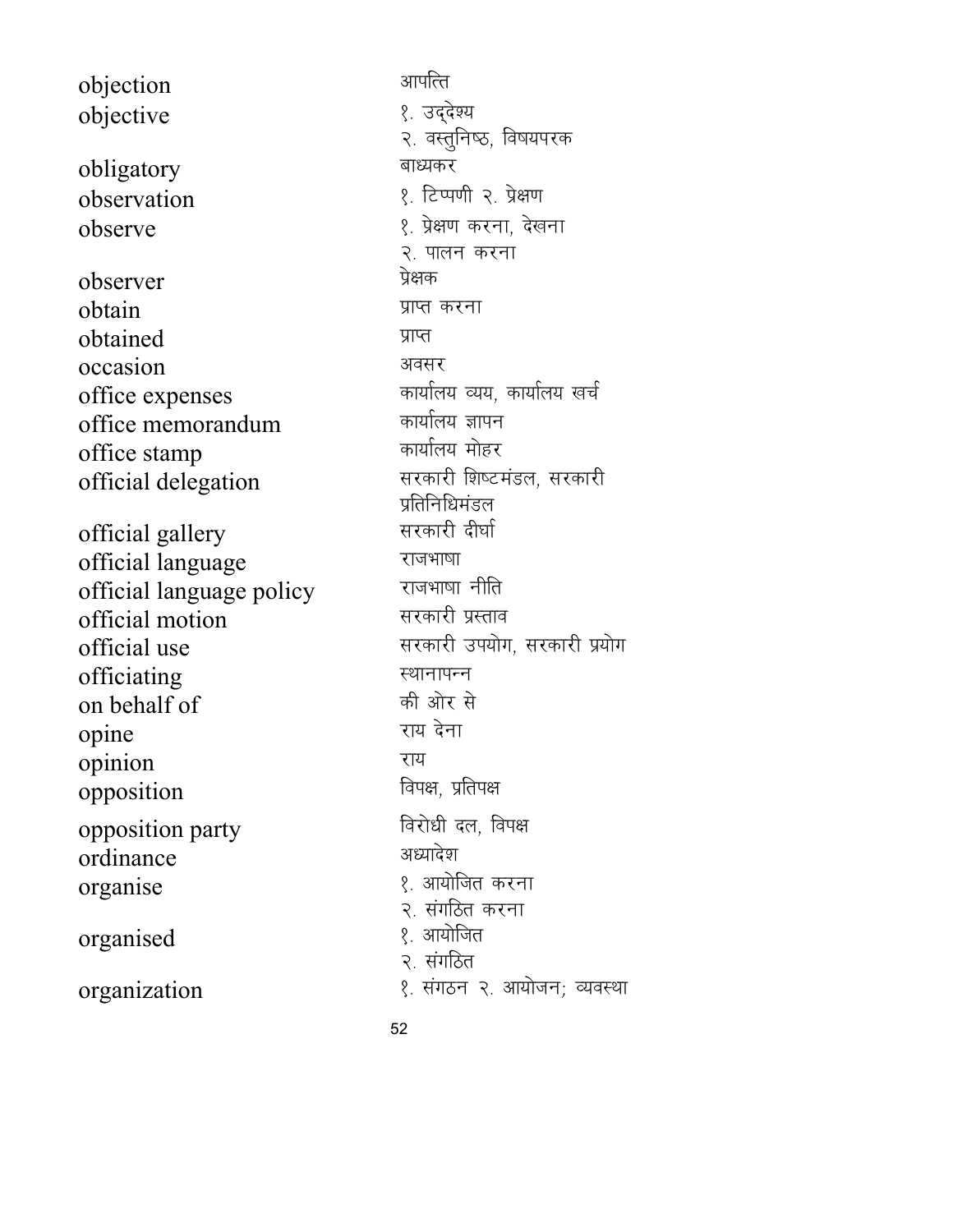orientation course values अभिविन्यास पाठ्यक्रम out today values and the same state in the same state in the set of the state of the state of the state of the outgoing file<br>  $\frac{1}{\sqrt{2\pi}}$  outgoing government<br>  $\frac{1}{\sqrt{2\pi}}$  and  $\frac{1}{\sqrt{2\pi}}$  fusive functions and  $\frac{1}{\sqrt{2\pi}}$  functions are functions of the property of the property of the property of the property of the prop outgoing government outgoing member fanfift सदस्य, निवर्तमान सदस्य  $\overline{\text{outlay}}$   $\overline{\text{q}}$ रिव्यय outstanding states and the set of the set of the set of the set of the set of the set of the set of the set of २. उत्कृष्ट overlapping extending the set of the set overlapping allowance when the set of the set of the set of the set o<br>The set of the set of the set of the set of the set of the set of the set of the set of the set of the set of overtime allowance overwhelming majority भारी बहुमत overwriting अधिलेखन packed refreshment हिब्बाबंद जलपान pandemonium gksgYyk] 'kksj&'kjkck panel ukfedk] iSuy paper under consideration paper weight is the world with the paper weight pardon {kek] {kek djuk  $\mathbf{\hat{p}}$ arking ika axis ika dikebutan kemati yang mengantakan parking  $\mathbf{\hat{p}}$ Parliament House संसद भवन parliamentarian संसद्ज्ञ, संसद्-सदस्य<br>narliamentary संसदीय, संसद parliamentary parliamentary accountability संसदीय जवाबदेही, संसदीय उत्तरदायित्व parliamentary affairs संसदीय कार्य parliamentary conference संसदीय सम्मेलन parliamentary control संसदीय नियंत्रण parliamentary correspondent संसदीय संवाददाता parliamentary crisis संसदीय संकट parliamentary debate | संसदीय वाद-विवाद, संसदीय बहस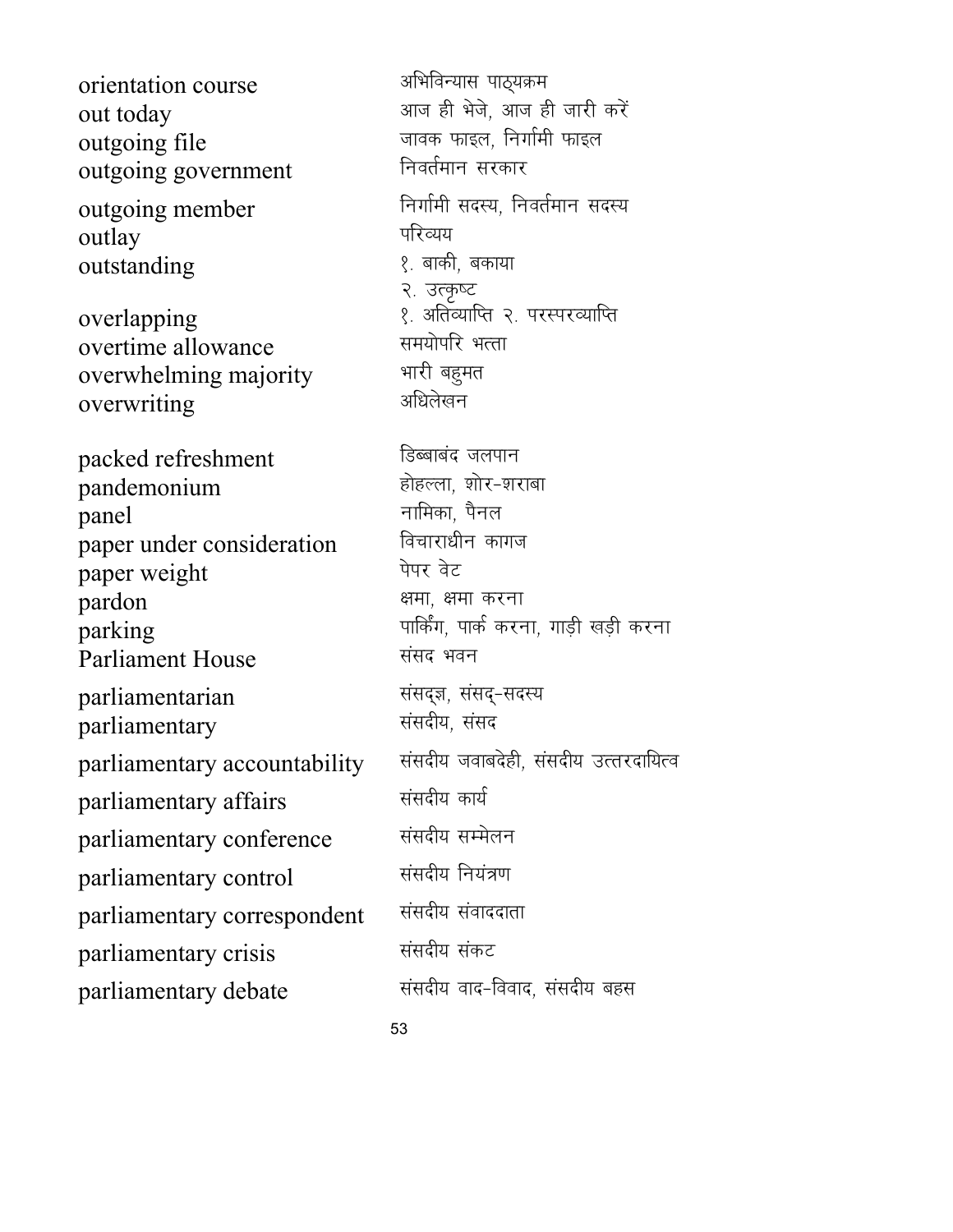parliamentary democracy संसदीय लोकतंत्र parliamentary diplomacy संसदीय राजनय parliamentary executive संसदीय कार्यपालिका parliamentary government संसदीय शासन, संसदीय सरकार parliamentary practice संसदीय चलन, संसदीय व्यवहार parliamentary privilege संसदीय विशेषाधिकार parliamentary procedure संसदीय प्रक्रिया, संसदीय कार्यवाही parliamentary question संसदीय प्रश्न parliamentary recess संसदीय मध्यावकाश parliamentary secretary संसदीय सचिव parliamentary sovereignty संसदीय प्रभुसत्ता parliamentary system संसदीय प्रणाली Parliamentary Under **Secretary** partial fulfilment variety with a strike partial participant like the settlement of the settlement of the settlement of the settlement of the settlement of the participation and the settlement of the settlement of the settlement of the settlement of the settlement of the particular for the set of  $\theta$  and  $\theta$  and  $\theta$ particulars **foundary foundary** parties and groups ब्ल और समूह party manifesto which will have the party manifesto party politics **and a strategies** and a strategies of the strategies of  $\mathbb{R}$  $passage$   $\ell$ , मार्ग, गली, गलियारा

54 parliamentary reporter संसदीय समाचारदाता, ससंदीय रिपोर्टर संसदीय अवर सचिव participate **Helion Elisabeth Startegier (Elisabeth** भाग लेना, सम्मिलित होना, शामिल होना २. अंश, लेखांश, उद्धरण ३ यात्रा ४ यात्रा-व्यय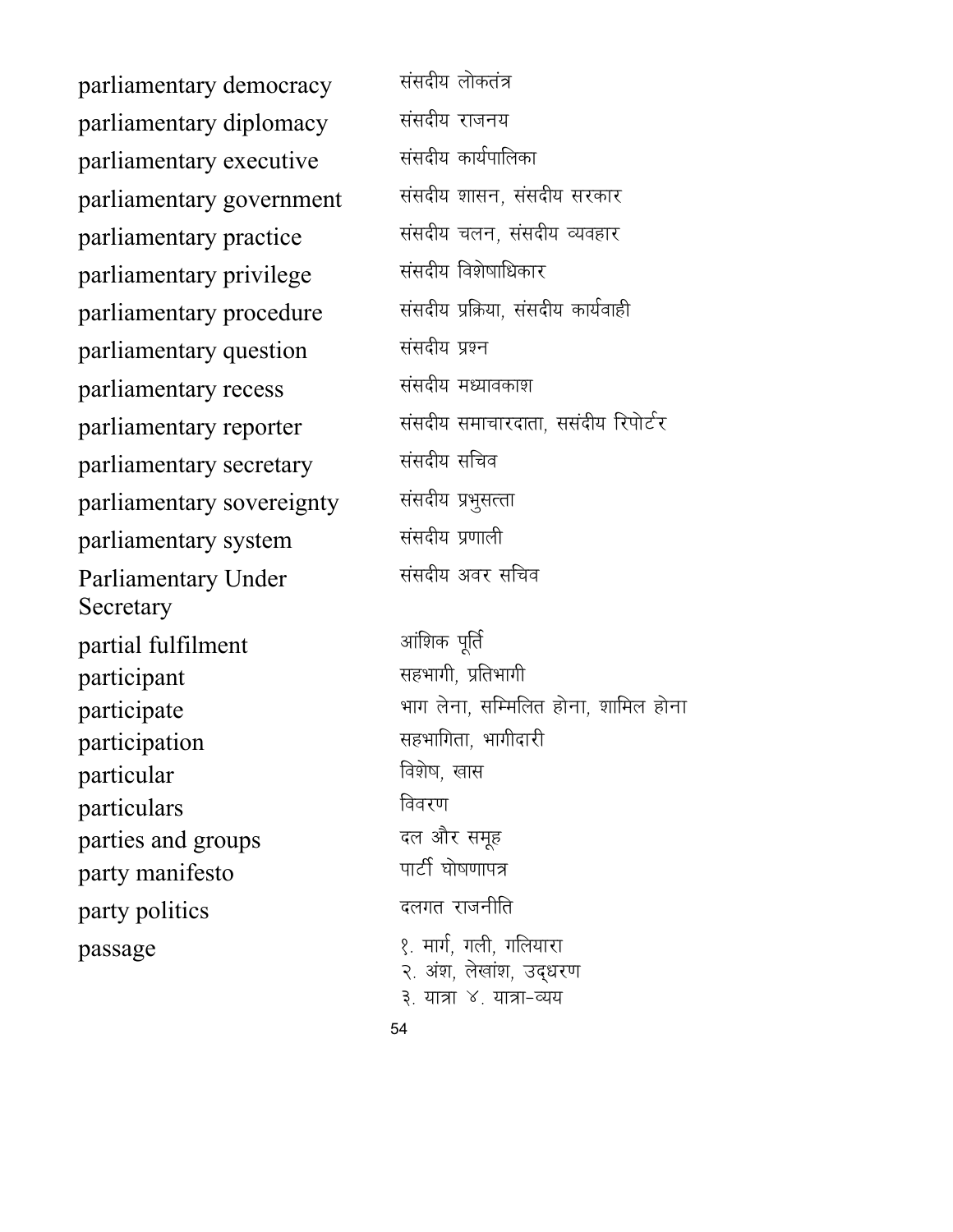passed by both houses passport ikke and the set of the set of the set of the set of the set of the set of the set of the set of the s patronage संरक्षण pattern १. नमूना  $\frac{1}{2}$  payable<br>nav and accounts office  $\frac{1}{2}$  वेतन और लेखा कार्यालय  $\frac{1}{2}$  pay and accounts office  $\frac{1}{2}$  and accounts officer and accounts officer pay and accounts officer pay fixation and a basic function payment and the system of the setter and the setter and the system of the setter and the setter and  $\mathbf{q}$ penalty 1- naM 2- tqekZuk] vFkZnaM pendency 1- fopkjkèkhurk 2- fopkjkofèk  $\mathop{\mathrm{pending}}$  and  $\mathop{\mathrm{pending}}$  :  $\mathop{\mathrm{qgraph}}$  :  $\mathop{\mathrm{qgraph}}$  :  $\mathop{\mathrm{qgraph}}$  : pending assurance yafcr vk'oklu pending bill pension पेंशन peon चपरासी per annum izfr o which will be a state of the state of  $\lambda$ percent प्रतिशत percentage 1- 12 in the set of the set of the percentage 1- in the set of the set of the set of the set of the perform १ करना performance । अन्यादन  $period$  and  $\ell$  are  $\ell$  and  $\ell$  are  $\ell$  and  $\ell$  are  $\ell$  and  $\ell$ peripheral state periphery परिधि permanent<br>
nermanent special invitee स्थायी विशेष आमंत्रित permanent special invitee

५. पारण, पारित होना ६. बीतना<br>दोनों सदनों द्वारा पारित २. प्रतिरूप ३ ढांचा, स्वरूप २. विचाराधीन २. पालन करना ३. निष्पादन करना २. पालन २. घंटा<br>परिधीय राज्य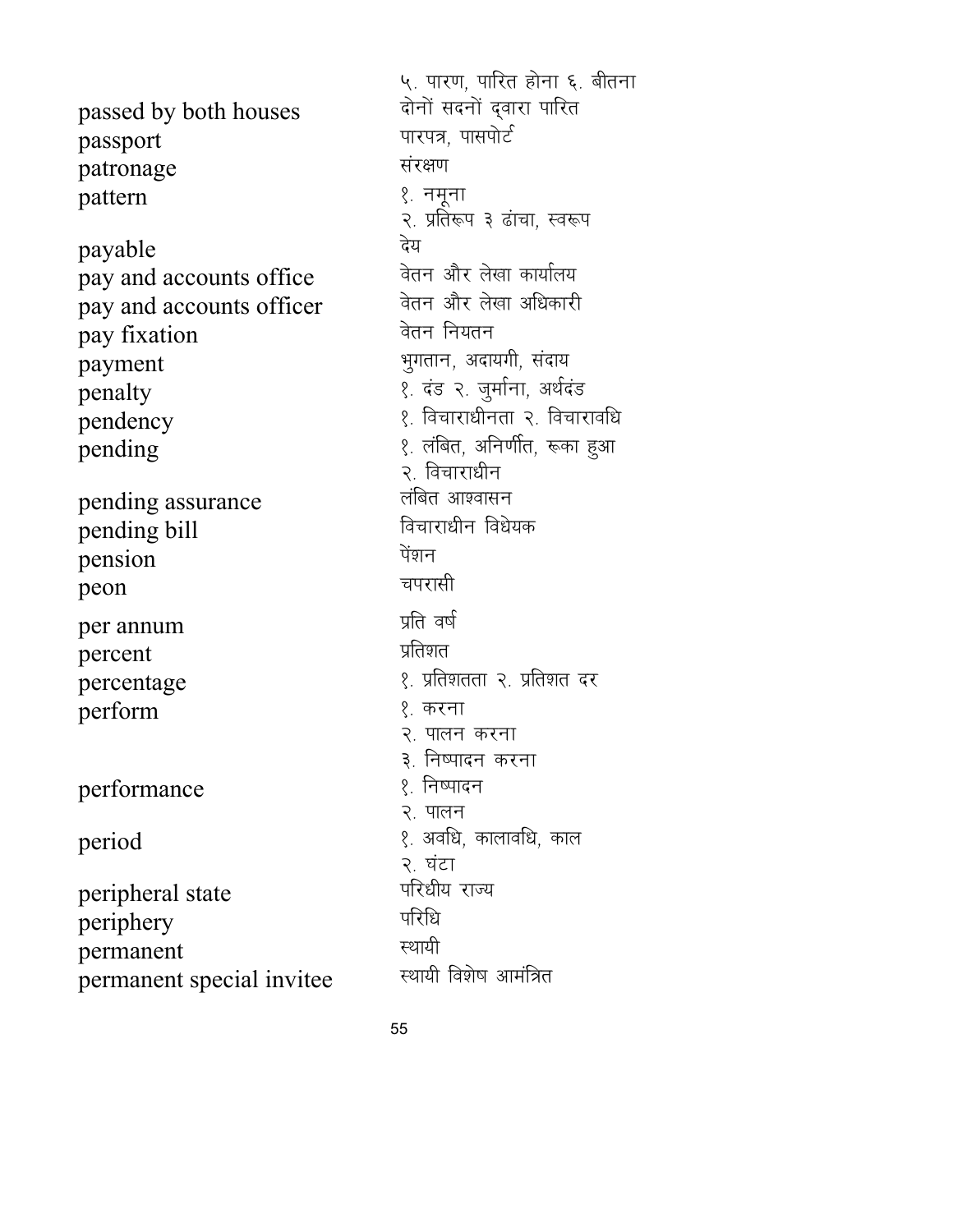permissible permission permit personal interest perusal petition photocopier photocopy photostat physically capable physically handicapped place of interest placement placement service plan plate pleasure (of President) pleasure trip pledge plenary

plenary session point raised policy political agent political angle political clearance political group political party polling poor performance

अनुमेय, अनुज्ञेय अनुमति अनुज्ञा-पत्र, परमिट १. व्यक्तिगत रूचि २. व्यक्तिगत हित अवलोकन याचिका, अर्जी फोटोप्रतिलिपित्र, फोटोकोपियर फोटोप्रति फोटोस्टैट शारीरिक रूप से समर्थ विकलांग रूचिकर स्थल स्थानन, नौकरी दिलाना स्थानन सेवा, रोजगारप्रदाय सेवा योजना, आयोजना प्लेट, पट्टिका (राष्ट्रपति की) इच्छा सैर-सपाटा १. गिरवी; गिरवी रखना २. प्रतिज्ञा; प्रतिज्ञा करना पूर्ण पूर्ण अधिवेशन, पूर्ण सत्र उठाया गया विषय, उठाया गया मुद्दा १. नीति २. बीमा पॉलिसी राजनीतिक अभिकर्ता राजनीतिक दृष्टिकोण राजनीतिक स्वीकृति राजनीतिक समूह राजनीतिक दल मतदान अपकृष्ट निष्पादन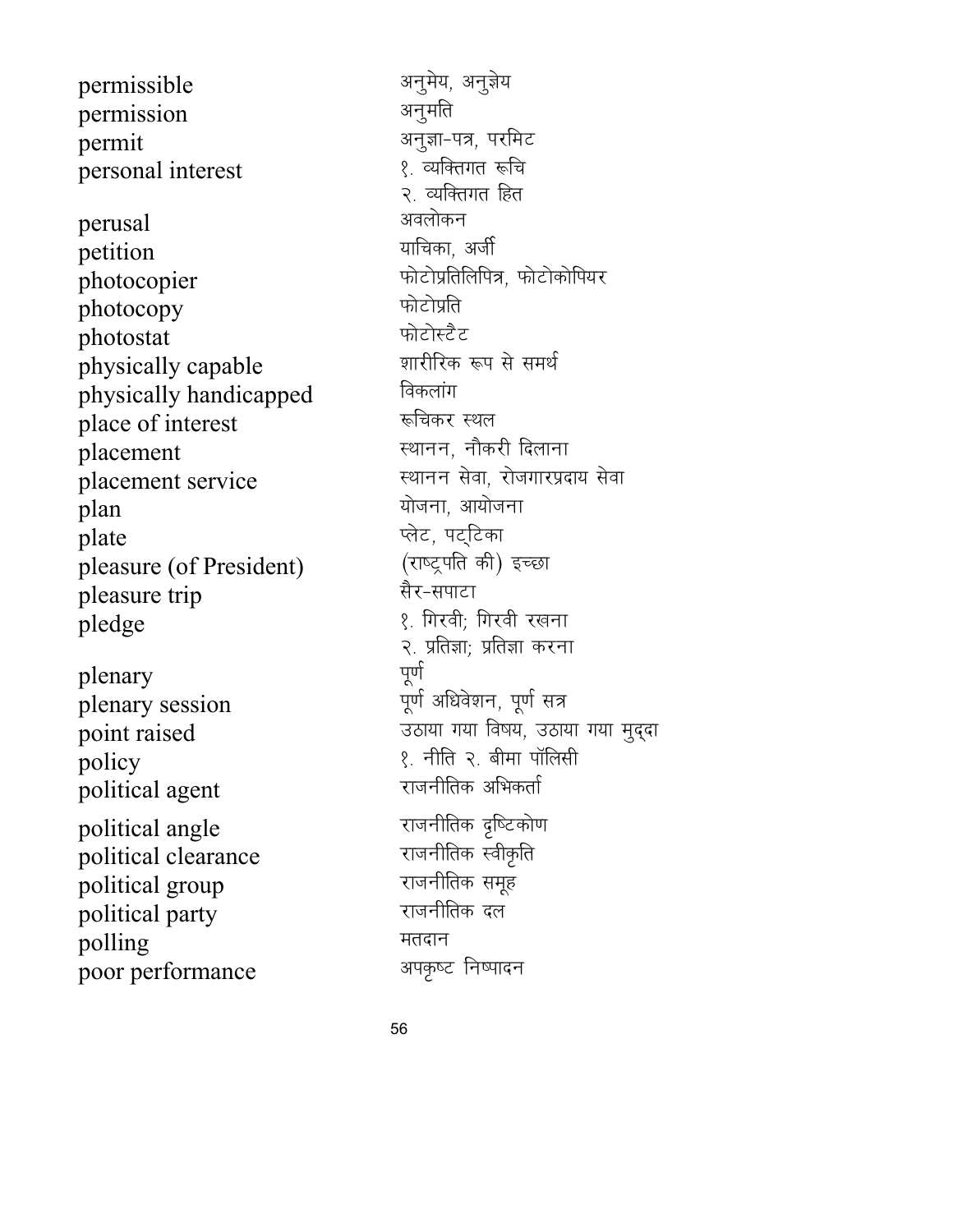portfolio portico position positive posting

postpone

postponement posts and telegraphs postscript (P.S.) power practical difficulty

## practice

preamble pre-determined preferably preference preferred prejudice

pre-pone preponement prerogative prescribe presence presentation president President of India विभाग, संविभाग, पोर्टफोलियो दुवार-मंडप स्थिति; स्थान सकारात्मक: निश्चित, निश्चयात्मक १. तैनाती २. इंदराज आगे बढ़ाना, मुल्तवी करना, स्थगित करना

मुल्तवी, स्थगन डाक-तार पुनश्च १. शक्ति २. अधिकार ३. बिजली व्यावहारिक कठिनाई १. व्यवहार २. प्रथा, दस्तूर, रिवाज ३. अभ्यास ४. व्यवसाय, पेशा उद्देशिका; प्रस्तावना पूर्वनिर्धारित अधिमानत: अधिमान, तरजीह वरीय, अधिमत १. प्रतिकूल प्रभाव २. पूर्वाग्रह पूर्वित करना पूर्वन परमाधिकार: विशिष्टाध्कार निर्धारित करना, विहित करना उपस्थिति, हाजिरी, मौजूदगी प्रस्तुतीकरण, प्रस्तुति १. राष्ट्रपति २. सभापति, अध्यक्ष भारत का राष्ट्रपति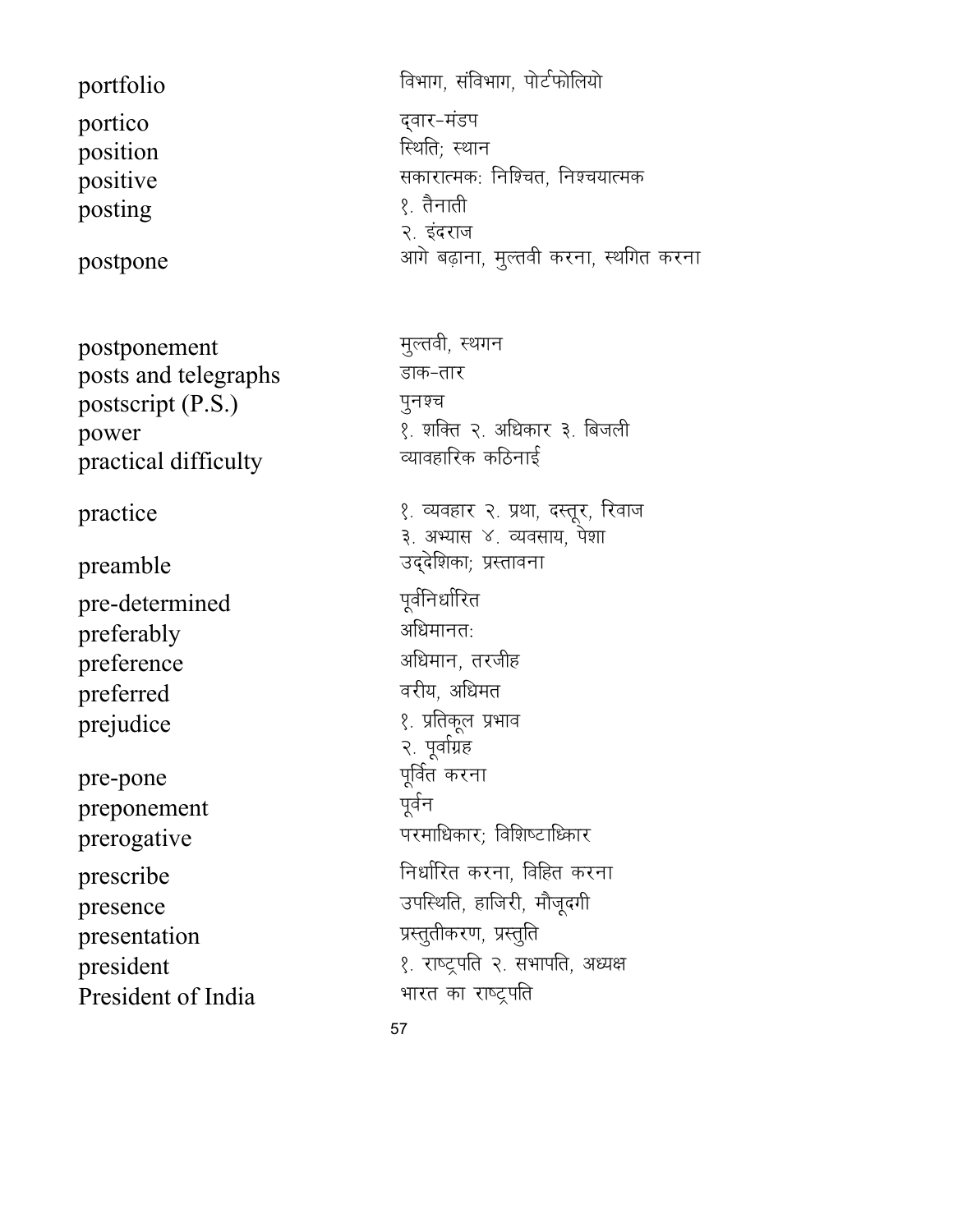Presidential address 1- 10 8. राष्ट्रपति का अभिभाषण Presidential rule which we did the Presidential rule President's Estate राष्ट्रपति संपदा President's Secretariat The स्ट्रिपति सचिवालय presiding officer <sup>पीठासीन अधिकारी</sup><br>press clinning press clipping अखबार की कतरन<br>neventive action निरोधक कार्य. निवारक कार्य preventive action previous reference Findy Research and Findy Research previous reference  $\frac{1}{2}$  primarily equational primarily in the system of the system of the value of the results of the results in the value of the value of the value of the value of the value of the value of the value of the value of t Prime Minister's Office <del>प्रधानमंत्री कार्यालय</del><br>Principal Accounts Office प्रधान लेखा कार्यालय Principal Accounts Office printed material which are with good by printed material printer १ मुद्रक printout etc. Equivalent printout and the set of the set of the set of the set of the set of the set of the se prior iwoZ] igys] iwoZorhZ prior concurrence priority izkFkfedrk] vxzrk private member's bill xSj&ljdkjh foèks;d privilege privileges committee <sup>विशेषाधिकार समिति</sup> prize<br>
prize distribution function पुरस्कार वितरण समारोह prize distribution function पुरस्कार वितरण समा<br>prize winning student पुरस्कार विजेता छात्र prize winning student probable time lahkkin di sebagai kerajaran lahkai probable time probation if the state of the state of the state of the state of the state of the state of the state of the st probation period परिवीक्षा अवधि  $\overline{\text{probability}}$  probationer if  $\overline{\text{width}}$  if  $\overline{\text{width}}$  if  $\overline{\text{width}}$ problem समस्या procedural in the model of the set of the set of the procedural in the set of the set of the set of the set of

२. अध्यक्षीय भाषण २. मुद्रण-यंत्र, प्रिंटर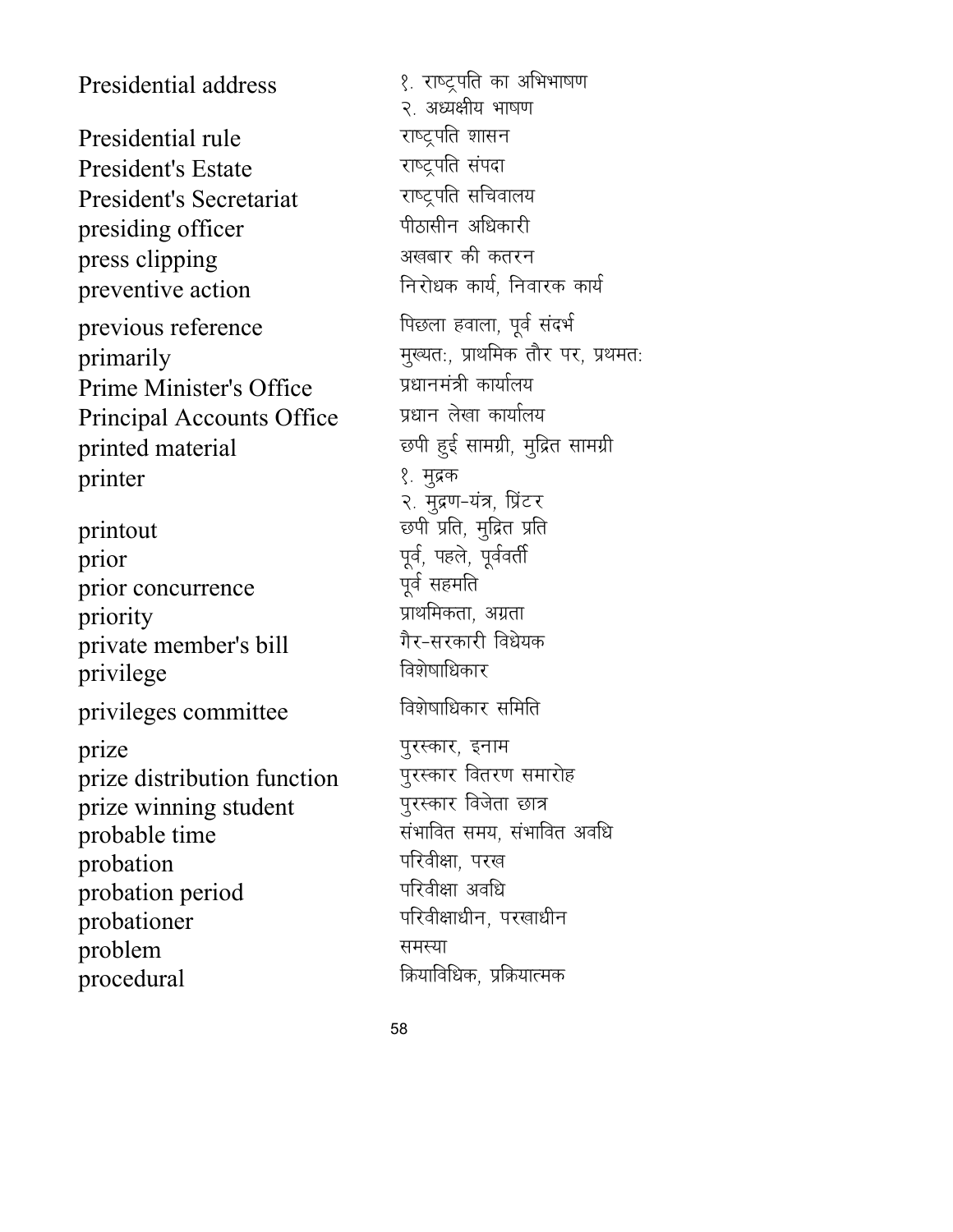procedural formality procedure procedure and practice proceedings process

processing proclamation productivity professional professional occupation proforma programme

programme of action

progress project

proliferation prolong prolongation promising

promote

promotion

promulgate promulgated promulgation pronunciation

क्रियाविधिक औपचारिकता क्रियाविधि, प्रक्रिया, कार्यविधि प्रक्रिया और व्यवहार कार्यवाही १. प्रक्रम, प्रक्रिया २. संसाधित करना, प्रसंस्करण करना ३ आदेशिका (विधि) १. प्रक्रमण; संसाधन २. प्रसंस्करण उद्घोषणा उत्पादकता व्यावसायिक, पेशेवर, वृत्तिक वृत्तिक व्यवसाय प्रपत्र, फॉर्म, प्रोफार्मा १. कार्यक्रम २. क्रमादेश (कंप्यूटर) कार्यक्रम योजना प्रगति १. परियोजना २. प्रक्षेपित करना, प्रस्तुत करना अतिप्रसार, अतिविस्तार विलंबित करना, अवधि बढ़ाना विलंब १. आशाजनक २. उदीयमान १. पदोन्नत करना, तरक्की देना २. प्रोन्नत करना, बढावा देना ३. संवर्धन करना १. पदोन्नति, तरक्की २. प्रोन्नति ३. संवर्धन प्रख्यापित करना प्रख्यापित प्रख्यापन उच्चारण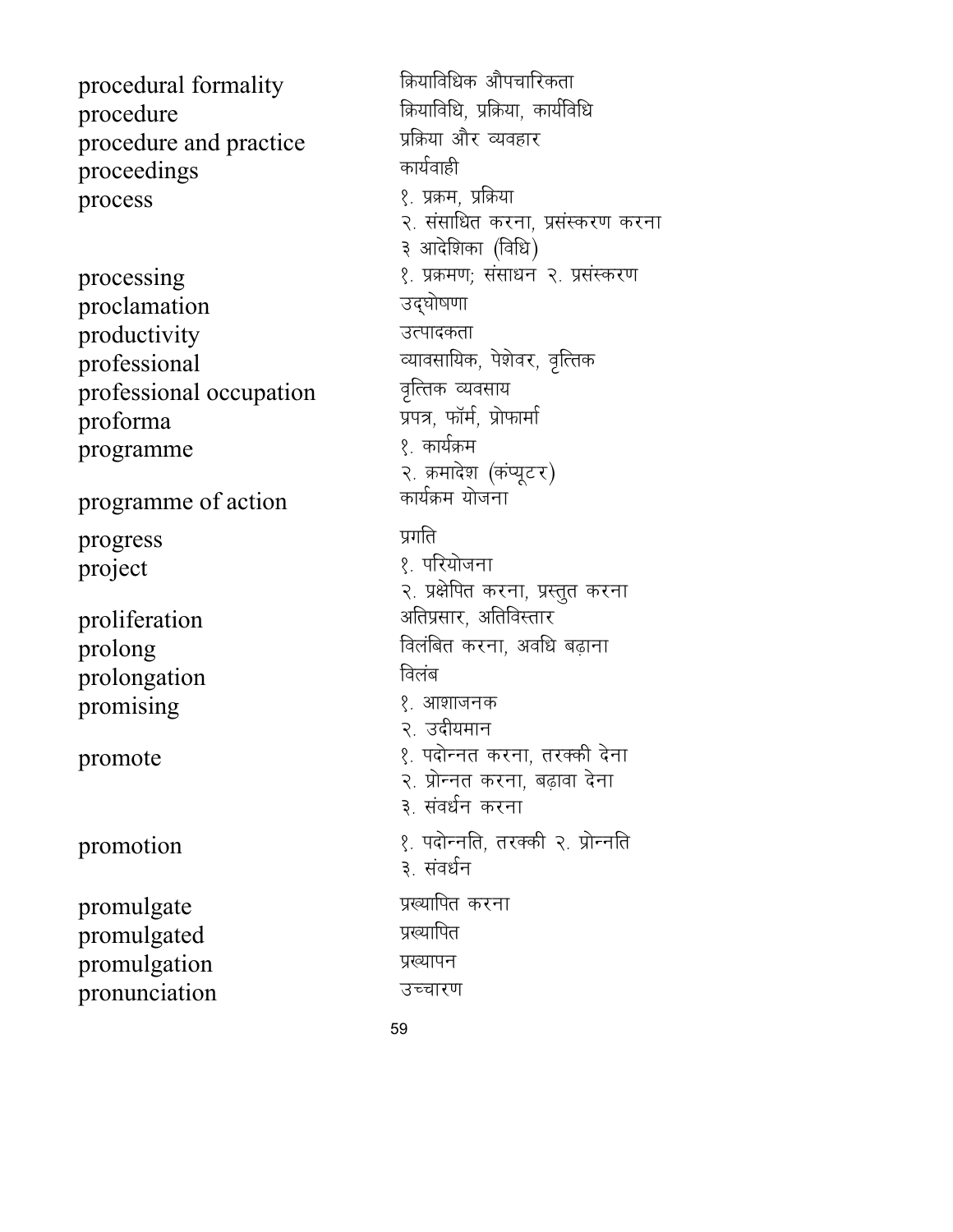60 proper mfpr] leqfpr proper distribution  $\alpha$  proposal  $\beta$ . प्रस्ताव २. प्रस्थापना (विधि) propose प्रस्तावित करना proposed steps in the settle steps in the settle step in the settle material in the settle material in the set proposition प्रस्थापना  $\mathbf{p}$  prorogation  $\mathbf{p}$ prorogue सत्रावसान करना<br>prospective effect उत्तरव्यापी प्रभाव prospective effect  $\mathsf{protocol}$   $\qquad \qquad \{.\}$  नयाचार २. प्रोटोकॉल ३. उपसंधि<br>प्रोटोकॉल एवं कल्याण अनूभाग Protocol and Welfare Section protocol officer । । । । प्रोटोकॉल अधिकारी<br>protocol section । । प्रोटोकॉल अनूभाग protocol section protocol service The state of the state in the state of the state of the state of the state of the state of the provision १. प्रावधान, व्यवस्था २. उपबंध (शर्त) provisions रसद  $proviso$  परंतुक psyche eu] ekul] fpRr Public Account Committee public amusements सार्वजनिक मनोरंजन publication प्रकाशन<br>nurchase क्य. खरीद purchase  $\overline{\text{p} \text{urport}}$   $\overline{\text{r} \text{tr}}$   $\overline{\text{r} \text{tr}}$   $\overline{\text{r} \text{tr}}$   $\overline{\text{r} \text{tr}}$   $\overline{\text{r} \text{tr}}$   $\overline{\text{r} \text{tr}}$   $\overline{\text{tr}}$   $\overline{\text{tr}}$   $\overline{\text{tr}}$   $\overline{\text{tr}}$   $\overline{\text{tr}}$   $\overline{\text{tr}}$   $\overline{\text{tr}}$   $\overline{\text{tr}}$   $\overline{\text{tr}}$   $\overline{\text{tr$ purpose प्रयोजन, उद्देश्य pursuance अनुसरण pursue vkxs dkjZokbZ djuk  $\overline{\text{p}}$ urview  $\overline{\text{p}}$  and  $\overline{\text{p}}$ quarantine संगरोध quarterly return =Sekfld fooj.kh] frekgh fooj.kh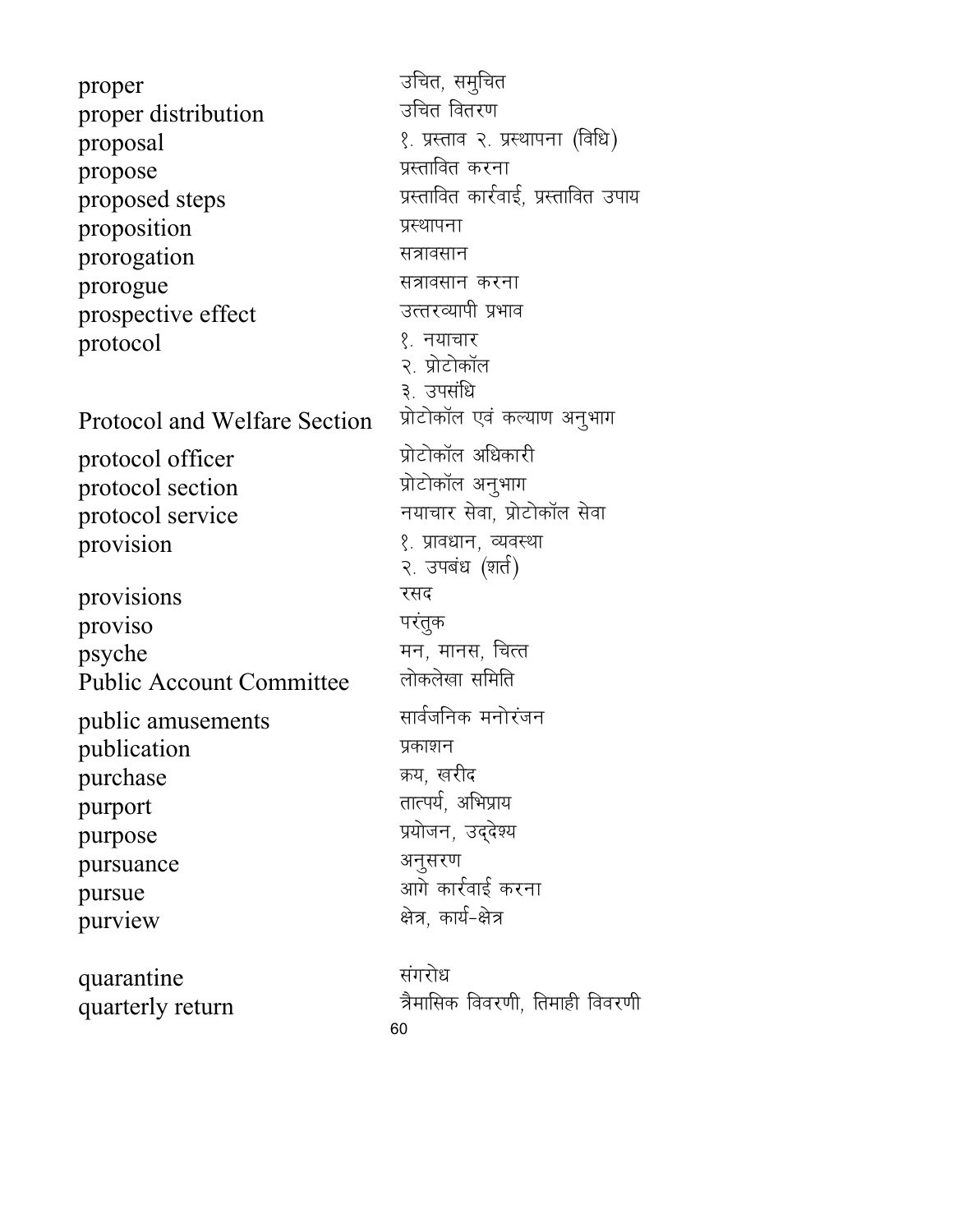question प्रश्न questionaire प्रश्नावली quiz contest izonalistic intervention when the state of the state of the state of the state of the state of the quorum कोरम, गणपूर्ति quota <del>de la contrata de la contrata de la con</del>trata de la contrata de la contrata de la contrata de la contrata quotation 1- mn~èkj.k 2- Hkko] nj railway budget रेल बजट  $rate$  ,  $\vec{q}$  ( $\vec{q}$ )  $\vec{q}$ reasonable उचित, युक्तियुक्त<br>reasons for delay विलंब के कारण reasons for delay  $\begin{array}{ccc} \text{recept} & & \text{if} & \{1,2\} \end{array}$ receive 1- 100 mm of the set of the set of the set of the set of the set of the set of the set of the set of t reception **Locking Contracts** Research Research Research Research Research Research Research Research Research reckon fxuuk] x.kuk djuk recognized सान्यताप्राप्त recognised party ekU;rkizkIr ny recommendation । सिर्फारेश, संस्तु<br>re-constitute पूनर्गठन करना re-constitute पुनर्गठन<br>reconstitution पुनर्गठन reconstitution record 1- vfHkys[k] fjdkWMZ

Records अभिलेख

quote 1- mn~èk`r djuk 2- nj crkuk] Hkko बताना Rajya Sabha debate value di Turuk and are are are and an algebra controller and a  $realize$   $\langle$  . Hether dividends the  $\langle$  equation dividends  $\langle$  equation dividends  $\langle$  equation dividends  $\langle$  equation dividends  $\langle$  equation dividends  $\langle$  equation dividends  $\langle$  equation dividends  $\langle$  equation divid २. वसूल करना, उगाहना reassemble in the gradient way to the gradient property in the gradient value of  $q\pi$ : जुटना ३. आवती ४. आय २. स्वागत करना २. कीर्तिमान ३. सर्वाधिक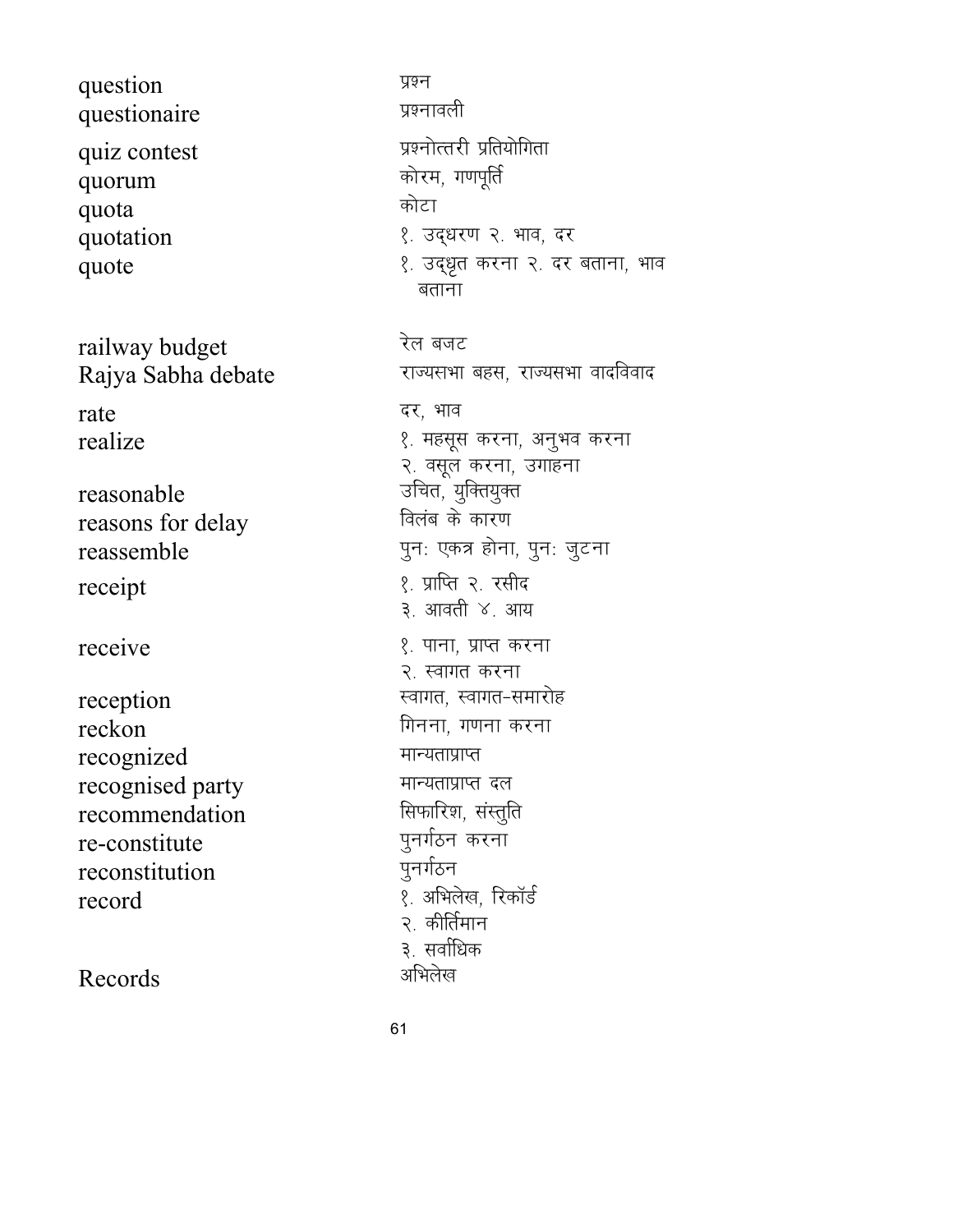recovery recreation recruit recurring red carpet reduce reduction reduction of arms refer reference referred reform refresher course refreshment refund refuse regard region regional register registrar regular

regular member

regulate

regulation

reimburse

re-install

relaxation

relaxation of rules

१. वसूली, पुन:प्राप्ति २. स्वास्थ्य-लाभ ३. बरामदगी मनोरंजन, मनोविनोद १. रंगरूट २. भर्ती करना आवर्ती १. भव्य स्वागत, २. लाल कालीन कम करना कमी, घटौती शस्त्र न्यूनीकरण १. विचारार्थ भेजना २. हवाला देना, उल्लेख करना ३. निर्देश करना संदर्भ, हवाला, निर्देश निर्दिष्ट, उल्लिखित सुधार, सुधारना, सुधार करना पुनश्चर्या पाठ्यक्रम अल्पाहार धन वापसी, धन लौटाना, प्रतिदाय (विधि) इन्कार करना, अस्वीकार करना ध्यान देना, विचार करना प्रदेश. क्षेत्र प्रादेशिक, क्षेत्रीय रजिस्टर, पंजी १. रजिस्ट्रार, पंजीयक २. कुल सचिव नियमित नियमित सदस्य विनियमित करना १. विनियम २. विनियमन प्रतिपूर्ति करना पुनःस्थापित करना, पुनःनियुक्त करना छूट, रियायत, ढील, शिथिलन नियमों में छूट, नियम-शिथिलन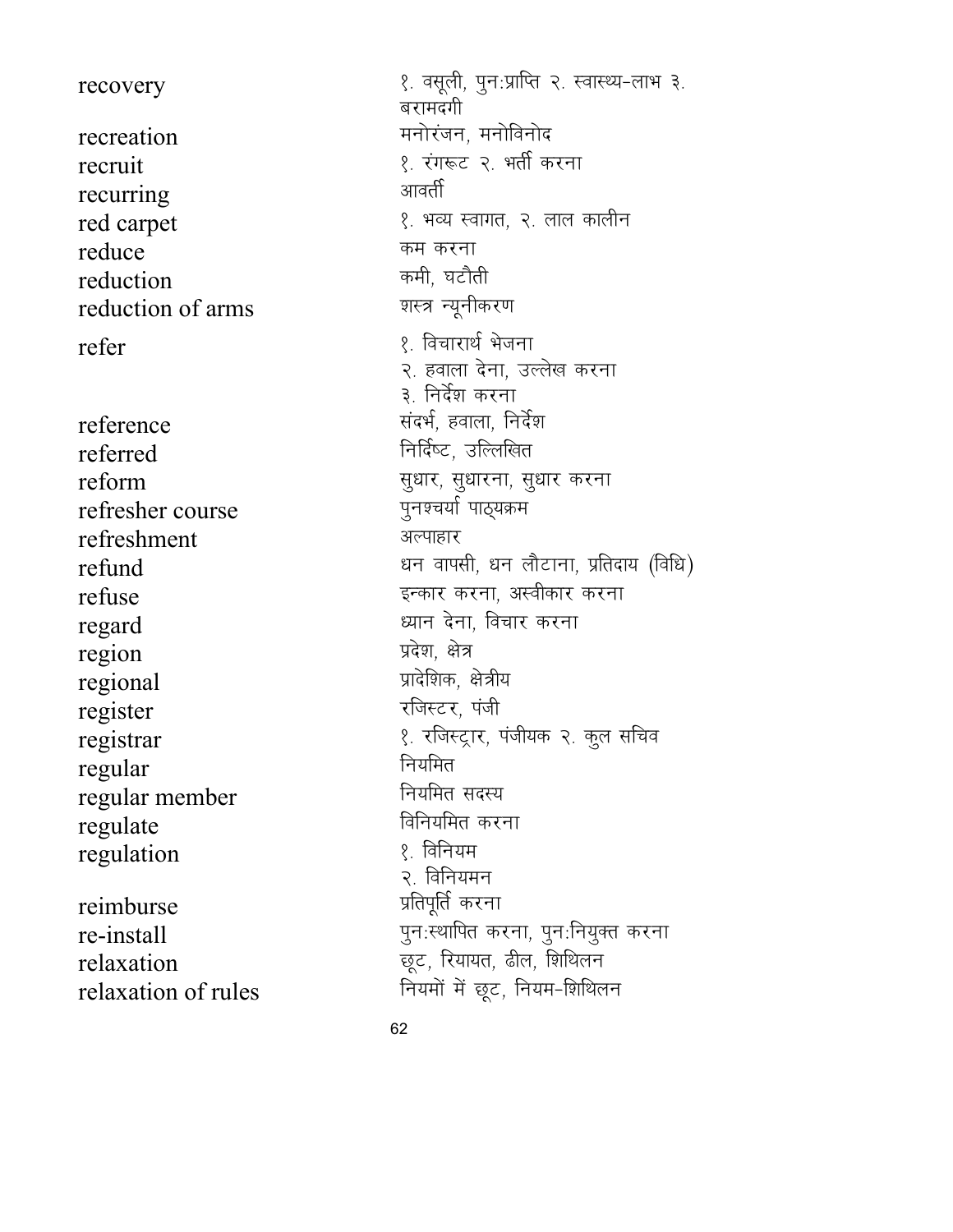relevant la component la component la component la component la component la component la component la componen<br>Experimental la component la component la component la component la component la component la component la co relevant page lacafèkr in the set of the set of the relation of the relation of the set of the set of the set o reliable for the form of the form of  $\sim$  for  $\sim$  for  $\sim$  for  $\sim$  for  $\sim$  for  $\sim$  for  $\sim$  for  $\sim$  for  $\sim$  for  $\sim$  for  $\sim$  for  $\sim$  for  $\sim$  for  $\sim$  for  $\sim$  for  $\sim$  for  $\sim$  for  $\sim$  for  $\sim$  for  $\sim$  for  $\sim$ remedial <u>ज्याती</u> remedy **1- 1-mip (1-1-mip)** हैं उपचार  $reminder$   $\qquad \qquad \text{Ferming}$   $\qquad \qquad \text{Ferming}$ remittance 1- isz"k.k] Hkstuk remuneration **interpretention** with the segment of  $\mathbb{R}^n$  and  $\mathbb{R}^n$  $re$ -nomination in the sum of  $q$ न: नामन, पुनर्नामांकन re-orientation iqu% vfHkfoU;kl repayable 'kksè;] izfrns; repayment  $\epsilon$ repeal  $\epsilon$  free function  $\epsilon$  free function  $\epsilon$ representation १. अभ्यावेदन, अभिवेदन representative प्रतिनिधि

required visit and the set of the state of the state of the state of the state of the state of the state of the requirement अपेक्षा, आवश्यकता requisite visite visite visite visite visite visite visite visite visite visite visite visite visite visite vi research and conference अनुसंधान और सम्मेलन Research and Conference Section

Research Assistant अनुसंधान सहायक

release 1- equation of the set of the set of the set of the set of the set of the set of the set of the set of २. निर्मुक्ति, विमोचन, लोकार्पण ३. जारी करना remarks van and the starting of the state of the starting of the state of the state of the state of the state o २. उपाय  $\epsilon$ remind  $\epsilon$ स्मरण करना, याद दिलाना २. भेजी गई रकम, प्रेषित धन repeat performance पुन: निष्पादन, पुन: प्रदर्शन re-placement 1- 1- 12 setting the placement of the setting of the setting  $\ell$ . प्रतिस्थापन २. एवजी, बदली २. प्रतिनिधित्व reprimand family fraction of the set of the form of the set of the set of the set of the set of the set of the अनुसंधान एवं सम्मेलन अनुभाग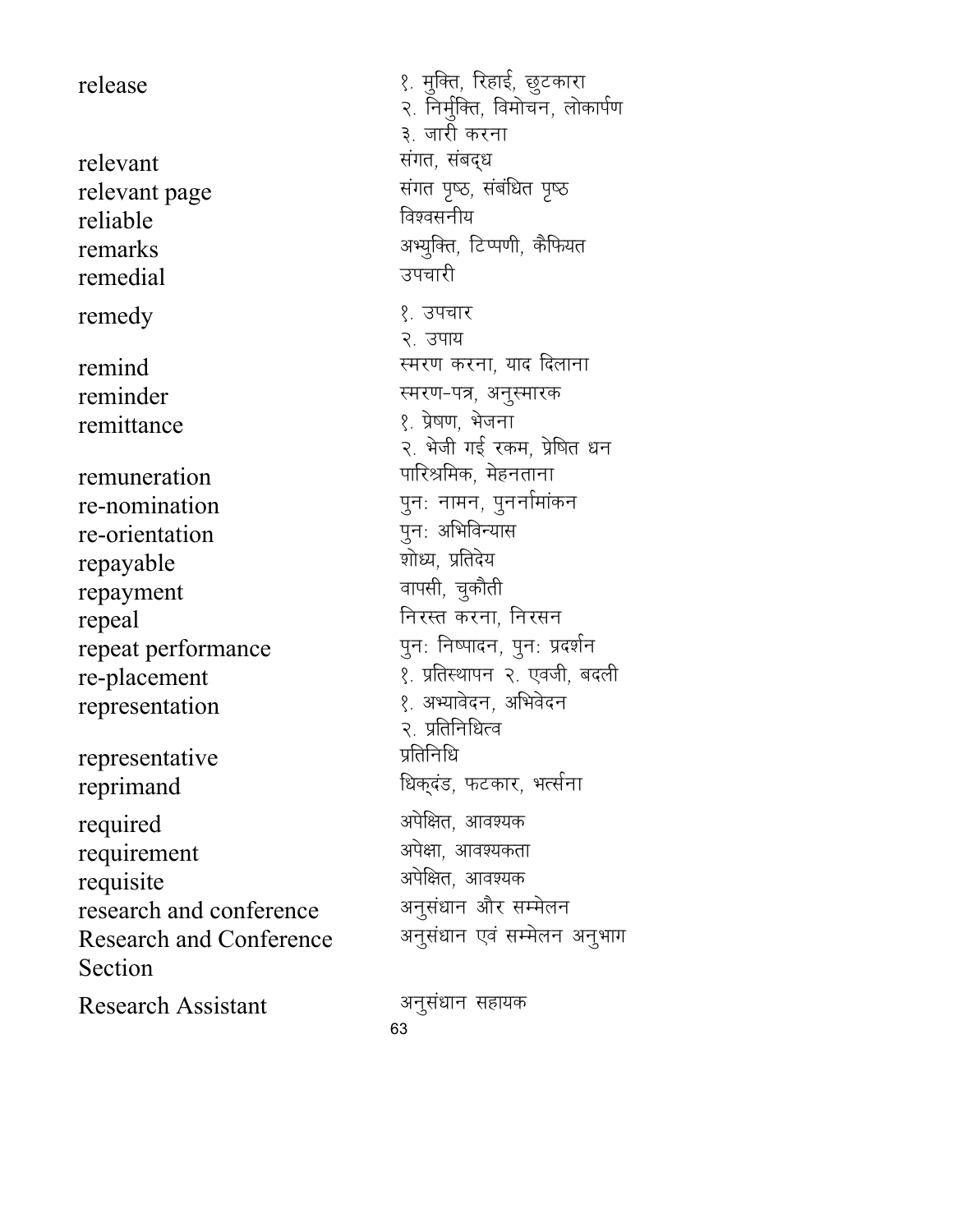reservation 1- vkj{k.k 2- ekSu vkifRr residence **function** frame function frame function  $\mathbb{R}$ resident commissioner <del>- स्थानिक आयुक्त, निवासी आयुक्त</del> resignation  $resolve$  and the latter vector of the resolve respectively कमश: responsible fterming for the form of  $\mathbb{R}^n$  means  $\mathbb{R}^n$  . The form of  $\mathbb{R}^n$ restricted izfrcafèkr] lhfer restricted area izfrcafèkr {ks= restriction restrictions on the use of vehicles resultant बरिणामी retire and the settlement of the settlement and the settlement of the settlement of the settlement of the settl<br>and the settlement of the settlement of the settlement of the settlement of the settlement of the settlement retirement lsok&fuo`fRr

retrospectively iwoZO;kfIr lfgr retrospective affect return journey when the starting of the state of  $\overline{\mathbf{r}}$ reversion प्रत्यावर्तन review 1- 1- leh ku atas atau kara-1 leh kara di kara-1 leh kara di kara-1 leh kara di kara di kara di kara di

revised estimate revolt<br>revolutionary क्रांतिकारी revolutionary  $reward$  if the contract to the contract of the contract of the contract of the contract of the contract of the contract of the contract of the contract of the contract of the contract of the contract of the contract of the ribbon Qhrk] fjcu rightist rolls of parliament and the state of parliament

 $\text{resign}$ <br> $\text{resign}$  and  $\text{curv}$  and  $\text{curv}$  and  $\text{curv}$  and  $\text{curv}$  and  $\text{curv}$  and  $\text{curv}$  and  $\text{curv}$  and  $\text{curv}$  and  $\text{curv}$  and  $\text{curv}$  and  $\text{curv}$  and  $\text{curv}$  and  $\text{curv}$  and  $\text{curv}$  and  $\text{curv}$  and  $\text$ restrict like a state of the different state of the state of the state of the state of the state of the state o वाहनों के प्रयोग पर प्रतिबंध resume 1- 100 mm vkilo 200 mm vkili 200 mm vkile 100 mm vkile 100 mm vkile 100 mm vkile 100 mm vkilo 200 mm vk ३. पुनः ग्रहण करना २. पुनर्विलोकन<br>परिशोधित प्राक्कलन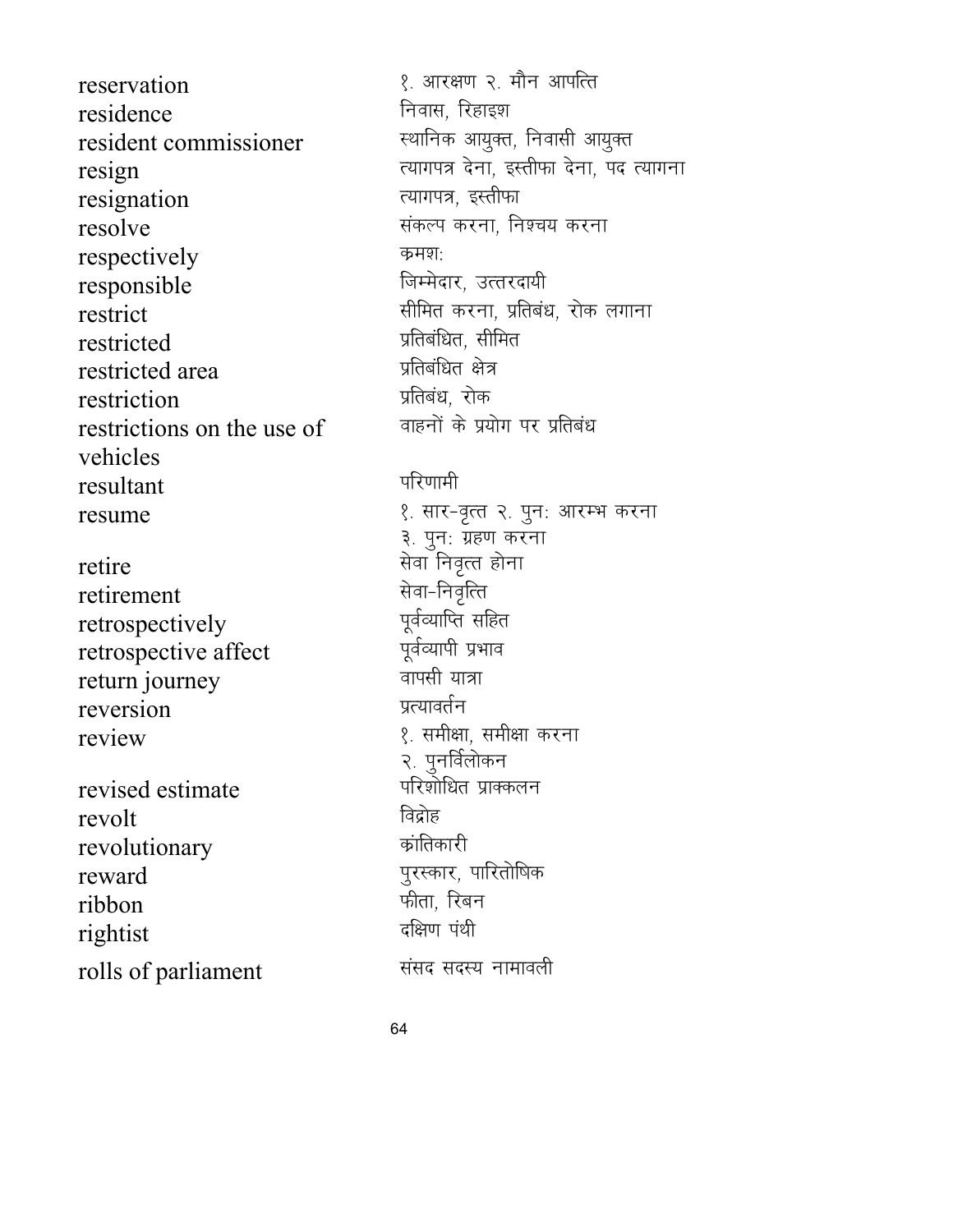roster रोस्टर<br>route मार्ग route <del>मार्ग</del>  $rule \qquad \qquad \text{rule}$ rule of law for the formula of  $\mathbf{a}$ rules of procedure **interpretent in the set of procedure** when  $\frac{1}{2}$  *yang frame*  $\frac{1}{2}$ ruling 1- Office 2- Office 2- Material Property 2- for formulation of the Property 2- formulation of the Prope ruling party which we are the set of the set of the set of the set of the set of the set of the set of the set safety सुरक्षा<br>salary बेतन salary salient izeque izeq and the salient in the set of the set of the set of the set of the set of the set of the s sanction क्रिकेट करने के प्राप्त करने के बाद से बाद से बाद से बाद से बाद से बाद से बाद से बाद से बाद से बाद से sanctioned संस्वीकृत, मंजूर satisfaction संतोष, संतुष्टि<br>scenario परिदृश्य scenario schedule । अनुसूची । अनुसूची । अनुसूची । अनुसूची । अनुसूची । अनुसूची । अनुसूची । अनुसूची । अनुसूची । अनुसूची । scheduled time **fusion** नियत समय scheme ;kstuk Scientific Advisor screening<br>screening committee कानबीन समिति screening committee scribbling pad  $\overline{\text{R}}$   $\overline{\text{R}}$   $\overline{\text{R}}$   $\overline{\text{R}}$   $\overline{\text{R}}$   $\overline{\text{R}}$   $\overline{\text{R}}$   $\overline{\text{R}}$   $\overline{\text{R}}$   $\overline{\text{R}}$   $\overline{\text{R}}$   $\overline{\text{R}}$   $\overline{\text{R}}$   $\overline{\text{R}}$   $\overline{\text{R}}$   $\overline{\text{R}}$   $\overline{\text{R}}$   $\overline{\text{R}}$   $\overline{\text{$ script scrupulous हमानदार, निष्ठावान scrutinise laoh and the serutinise land with the serutinise scrutiny and the settlement of the settlement of the settlement of the settlement of the settlement of the set seating arrangement<br>seconder <del>समर्थक</del> seconder secret १. गुप्त secretarial assistance

२. कार्यक्रम २. आलेख २. भेद, रहस्य<br>सचिवालयिक सहायता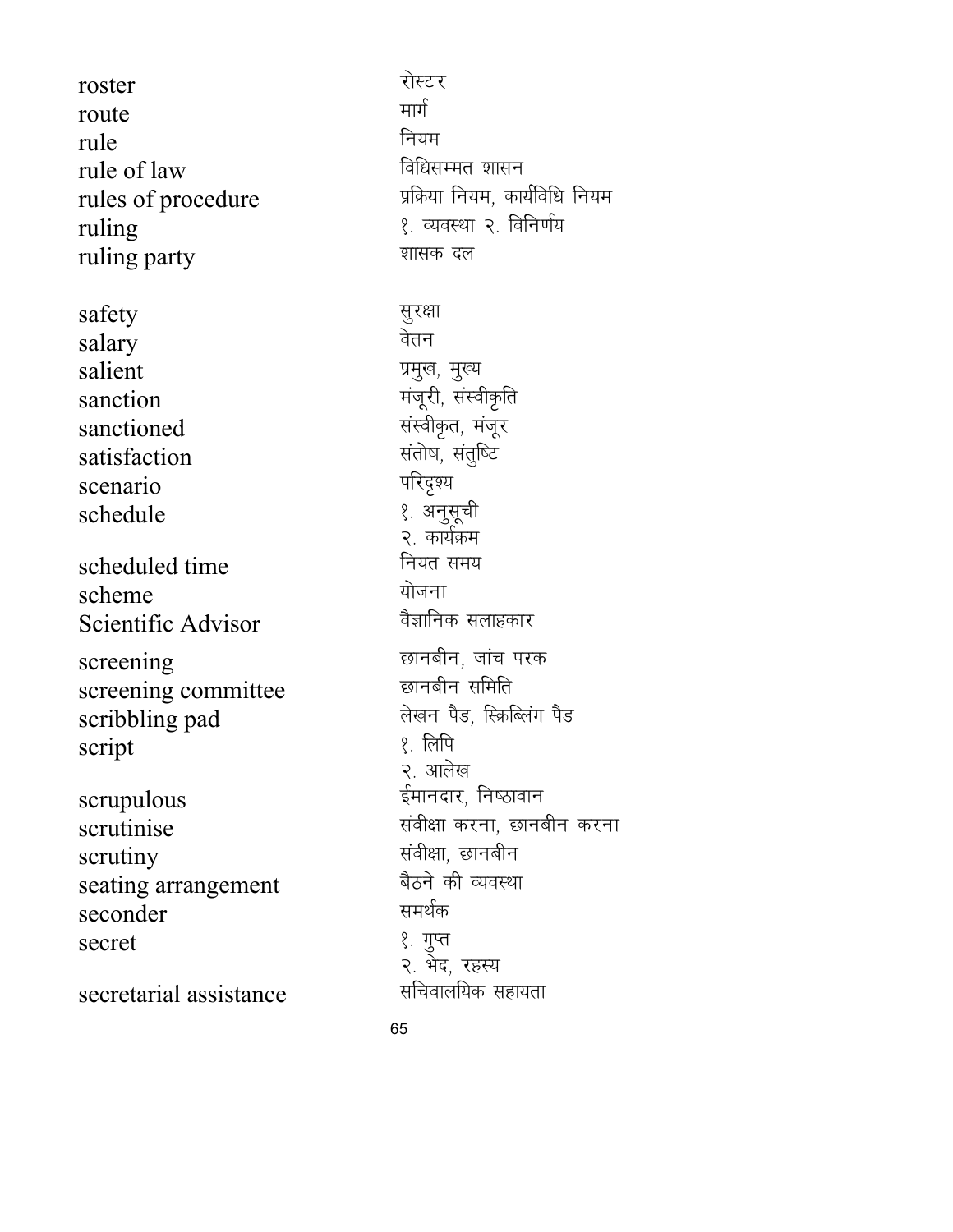secretariat general services सचिवालय सामान्य सेवाएं  $S_{\text{eccretary}}$   $\qquad$   $\qquad$   $\qquad$   $\qquad$   $\qquad$   $\qquad$   $\qquad$   $\qquad$   $\qquad$   $\qquad$   $\qquad$   $\qquad$   $\qquad$   $\qquad$   $\qquad$   $\qquad$   $\qquad$   $\qquad$   $\qquad$   $\qquad$   $\qquad$   $\qquad$   $\qquad$   $\qquad$   $\qquad$   $\qquad$   $\qquad$   $\qquad$   $\qquad$   $\qquad$   $\qquad$   $\qquad$   $\qquad$   $\qquad$   $\qquad$ section<br>section officer<br> $\frac{1}{2}$  अनुभाग अधिकारी section officer secure 1- lqjf{kr 2- lqjf{kr djuk security 1- lower text 2- in the security 1- lower 3- text 3- in the security 1- in the 3- term 3- term 3- tek select p;u djuk select committee selection चयन; प्रवरण<br>seminar संगोष्ठी seminar senior बरिष्ठ<br>seniority बरिष्ठता seniority ofj"Brk seniority list  $sensitive$   $\qquad \qquad$   $\qquad$   $\qquad$   $\qquad$   $\qquad$   $\qquad$   $\qquad$   $\qquad$   $\qquad$   $\qquad$   $\qquad$   $\qquad$   $\qquad$   $\qquad$   $\qquad$   $\qquad$   $\qquad$   $\qquad$   $\qquad$   $\qquad$   $\qquad$   $\qquad$   $\qquad$   $\qquad$   $\qquad$   $\qquad$   $\qquad$   $\qquad$   $\qquad$   $\qquad$   $\qquad$   $\qquad$   $\qquad$   $\qquad$   $\qquad$   $\$ separate variation of the state variation of the state variation of the state variation of the state variation session vfèkos'ku] l= session period setup  $\overline{\phantom{a}}$  and  $\overline{\phantom{a}}$  and  $\overline{\phantom{a}}$  and  $\overline{\phantom{a}}$  and  $\overline{\phantom{a}}$  and  $\overline{\phantom{a}}$  and  $\overline{\phantom{a}}$  and  $\overline{\phantom{a}}$  and  $\overline{\phantom{a}}$  and  $\overline{\phantom{a}}$  and  $\overline{\phantom{a}}$  and  $\overline{\phantom{a}}$  and  $\overline{\phantom{a}}$  and  $\overline{\phantom$ shield short distance call the set of the short distance call the set of the set of the set of the set of the s<br>short distance call the set of the set of the set of the set of the set of the set of the set of the set of t short distance call de nwjh dh dkWy short duration short duration discussion अल्पावधि चर्चा<br>short term अल्पावधि short term short title late late when the state of the short title sight-seeing Rt-सपाटा, दृश्य-अवलोकन significant eggs and the significant simultaneously was strategies and the simultaneously  $\sin$ e die van die verwys die verwys die verwys die verwys die verwys die verwys die verwys die verwys die verwys die verwys die verwys die verwys die verwys die verwys die verwys die verwys die verwys die verwys die verw sitting बैठक sloganeering नारेबाजी smaller committee बोटी समिति  $\text{softmax}$  software in the software in the software in the software is  $\frac{1}{2}$ 

66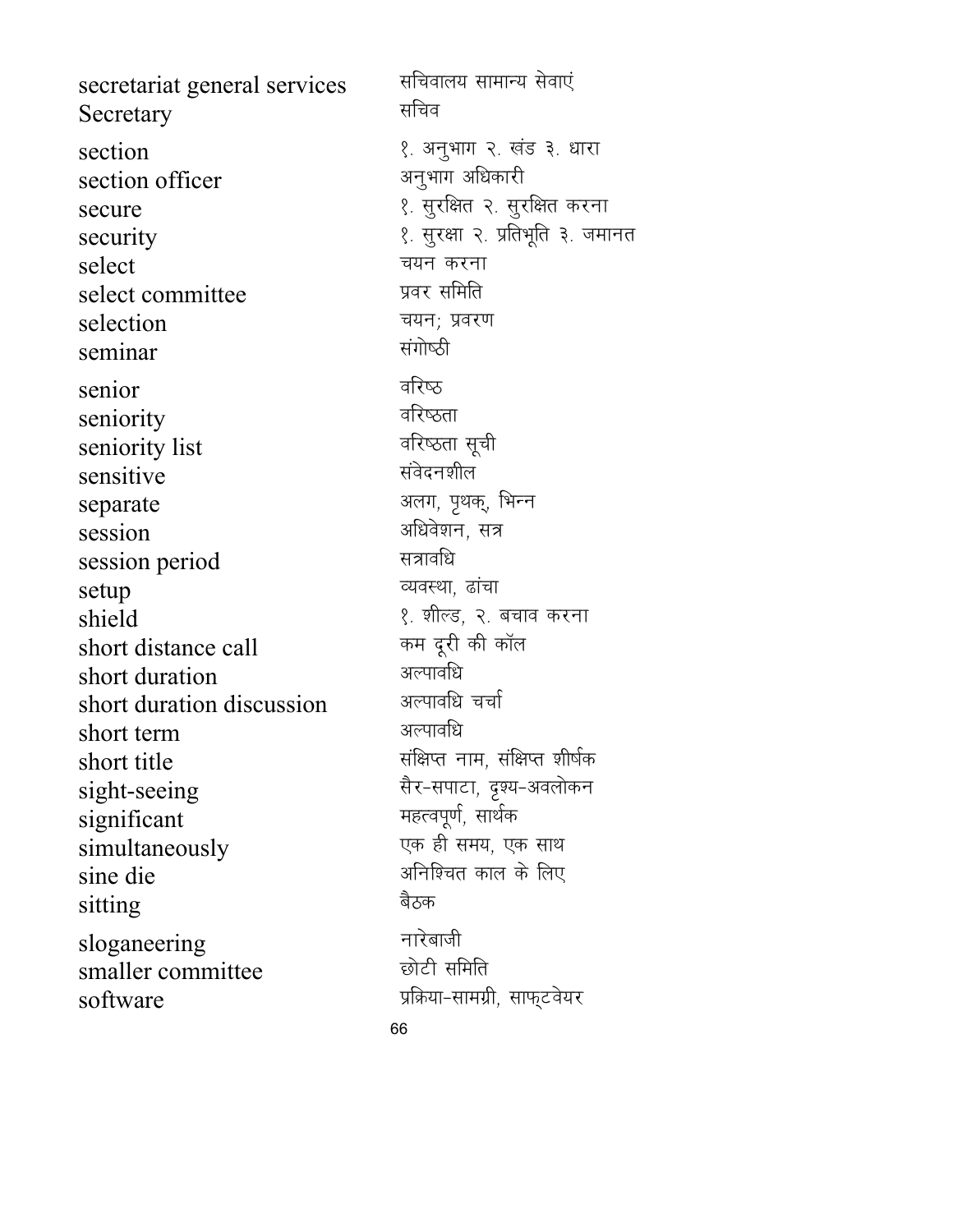sorting छंटाई  $\frac{1}{2}$ source  $\frac{1}{2}$  matrix  $\frac{1}{2}$  ,  $\frac{1}{2}$  ,  $\frac{1}{2}$  ,  $\frac{1}{2}$  ,  $\frac{1}{2}$  ,  $\frac{1}{2}$  ,  $\frac{1}{2}$  ,  $\frac{1}{2}$  ,  $\frac{1}{2}$  ,  $\frac{1}{2}$  ,  $\frac{1}{2}$  ,  $\frac{1}{2}$  ,  $\frac{1}{2}$  ,  $\frac{1}{2}$  ,  $\frac{1}{2}$  ,  $\frac{1}{2$ sovereignty of parliament संसद की संप्रभुता Speaker अध्यक्ष (लोकसभा) speaker बक्ता Speaker of House लोकसभा अध्यक्ष special cell fo'ks"k izdks"B] fo'ks"k lsy special features বিয়ল কাম বিয়ল কাম<br>special interest বিয়ল কৰি special interest the found and the found invited in the found of the found of  $\frac{1}{2}$ special invitee specific reason farmer and factor of the specific reason  $\frac{1}{\sqrt{2\pi}}\ \frac{1}{\sqrt{2\pi}}\ \frac{1}{\sqrt{2\pi}}\ \frac{1}{\sqrt{2\pi}}\ \frac{1}{\sqrt{2\pi}}\ \frac{1}{\sqrt{2\pi}}\ \frac{1}{\sqrt{2\pi}}\ \frac{1}{\sqrt{2\pi}}\ \frac{1}{\sqrt{2\pi}}\ \frac{1}{\sqrt{2\pi}}\ \frac{1}{\sqrt{2\pi}}\ \frac{1}{\sqrt{2\pi}}\ \frac{1}{\sqrt{2\pi}}\ \frac{1}{\sqrt{2\pi}}\ \frac{1}{\sqrt{2\pi}}\ \frac{1}{\sqrt{2\pi}}\ \frac{1}{\sqrt{2\pi$  $\frac{1}{\sqrt{2}}$  specify  $\frac{1}{\sqrt{2}}$  and  $\frac{1}{\sqrt{2}}$  and  $\frac{1}{\sqrt{2}}$  and  $\frac{1}{\sqrt{2}}$ speech भाषण  $\mathbf{x} = \mathbf{y}$  speedy  $\mathbf{x} = \mathbf{y}$  and  $\mathbf{x} = \mathbf{y}$  $\frac{\text{split}}{\text{split}}$  for  $\frac{\text{split}}{\text{split}}$ sponsored  $\frac{1}{\pi}$ spouse ifr $\frac{1}{\pi}$ stage management eap izcaèku stagnation stamp pad Fig. 1 बार मोहर पैड, स्टैंप पैड standard 1- ekud 2- Lrj standing committee stapler LVsIyj starred question rkjkafdr iz'u state guest stationary fLFkj] vpy stationery statistical data satistics stature 1- ÅapkbZ] dn

statement 1- operation in the statement and the statement and statement in the statement of  $\ell$ . सांख्यिकीय आंकड़े, सांख्यिकी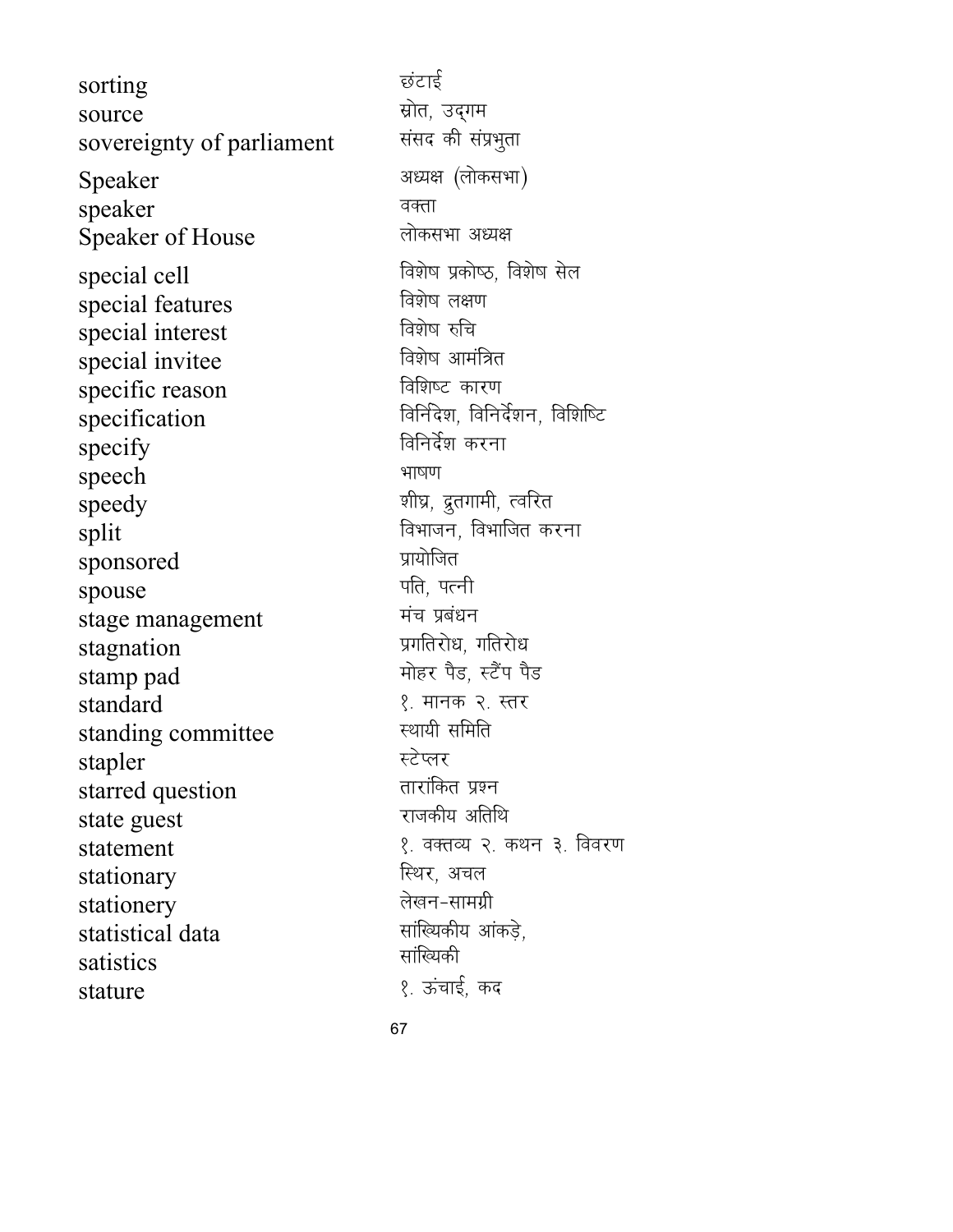|                                 | २. महत्ता, महिमा                    |
|---------------------------------|-------------------------------------|
| status                          | १. स्थिति                           |
|                                 | २. हैसियत, प्रतिष्ठा                |
| status report                   | स्थिति रिपोर्ट                      |
| statute                         | संविधि, कानून                       |
| statutory audit                 | सांविधिक लेखा परीक्षा               |
| statutory order                 | सांविधिक आदेश, कानूनी आदेश          |
| statutory resolution            | सांविधिक संकल्प, कानूनी संकल्प      |
| stencil                         | स्टेन्सिल                           |
| sticker                         | स्टिकर                              |
| stint                           | १. निर्धारित अंश                    |
|                                 | २. प्रतिबंध ३. सीमित करना           |
| stipulate                       | १. अनुबंध करना, शर्त रखना           |
|                                 | २. अपेक्षा करना                     |
| stipulated period               | अनुबंधित अवधि                       |
| stipulation                     | अनुबंध, शर्त                        |
| straight                        | १. सीधा, सरल २. निष्कपट, ईमानदार,   |
|                                 | खरा                                 |
| strategy                        | १. सामरिकी, रणनीति, २. कार्यनीति    |
| strength                        | १. सामर्थ्य २. संख्या               |
| strengthen                      | मजबूत करना, समर्थ बनाना, सशक्त      |
|                                 | करना                                |
| strict compliance of time limit | समय-सीमा का कड़ाई से पालन           |
| strictly                        | १. कड़ाई से, सख्ती से २. वास्तव में |
| stringer                        | अंशकालिक संवाददाता, संवाद-प्रेषक    |
| struggle                        | संघर्ष                              |
| study visit                     | अध्ययन दौरा                         |
| sub-clause                      | उप-खंड, उप-धारा                     |
| sub-committee                   | उप-समिति                            |
| sub-group                       | उप-समूह, उप-धारा                    |
| sub-head                        | उप-शीर्ष                            |
| subordinate legislation         | अधीनस्थ विधान                       |
| subsequent                      | परवर्ती, अनुवर्ती                   |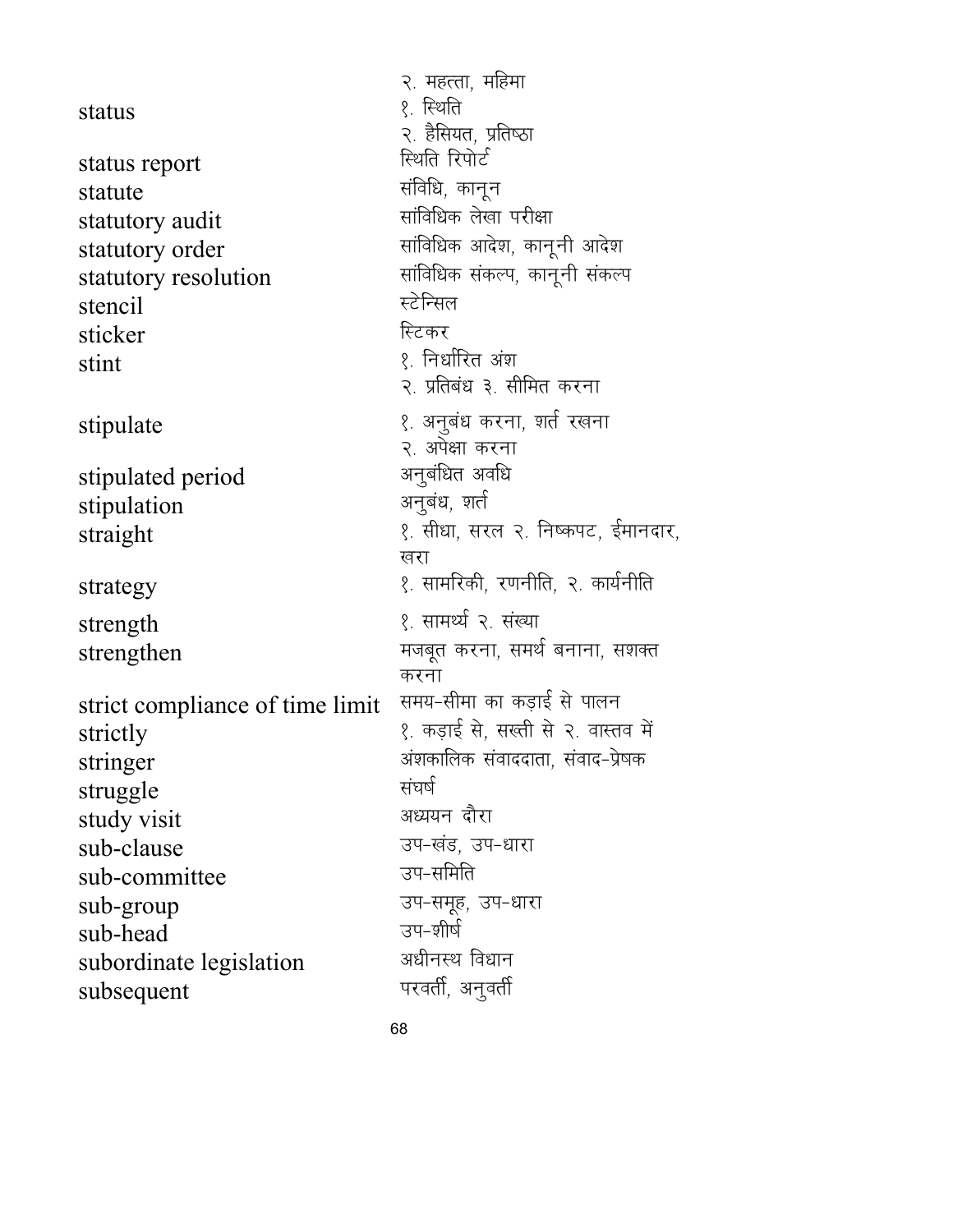substantive pay successor जत्तराधिकारी sufficient<br>sufficiently in the sufficiently with the sufficiently sufficiently suggestion बाद करने हुआ के सुझाव

suitability summon<br>
summtuarv allowance<br>
सत्कार भत्ता sumptuary allowance स्वत्कार भर<br>sunerannuation - अधिवर्षिता superannuation supplementary पूरक, अनुपूरक supplementary budget अनुपूरक बजट supplementary demand अनूपूरक मांग supplementary grant अनुपूरक अनुदान supplementary question अनुपूरक प्रश्न<br>supplementary support (१) शत्मर्थन २ आलंब लगाना supplementary support 1- leFkZu 2- vkyac yxkuk supporting documents suppression व्याप्त करने व्याप्त करने व्याप्त करने व्याप्त करने व्याप्त करने व्याप्त करने व्याप्त करने व्याप्त

surplus survey losZ{k.k suspended animation suspension निलंबन sustainable laèkkj.kh; sustainable development la/kkj.kh; fodkl sustainable growth sweeper and the settlement of the settlement of the settlement of the settlement of the  $\overline{z}$ symposium परिसंवाद

substantial  $\frac{1}{\text{substantive}}$  and  $\frac{1}{\text{substantive}}$  and  $\frac{1}{\text{substantive}}$ suit 1- nkok] eqdnek] okn २. उपयुक्त होना<br>उपयुक्तता  $\text{surety}$  ।  $\text{1-} \frac{1}{2}$  (  $\text{1-} \frac{1}{2}$  )  $\text{1-} \frac{1}{2}$ २. जामिन, प्रतिभू<br>अधिशेष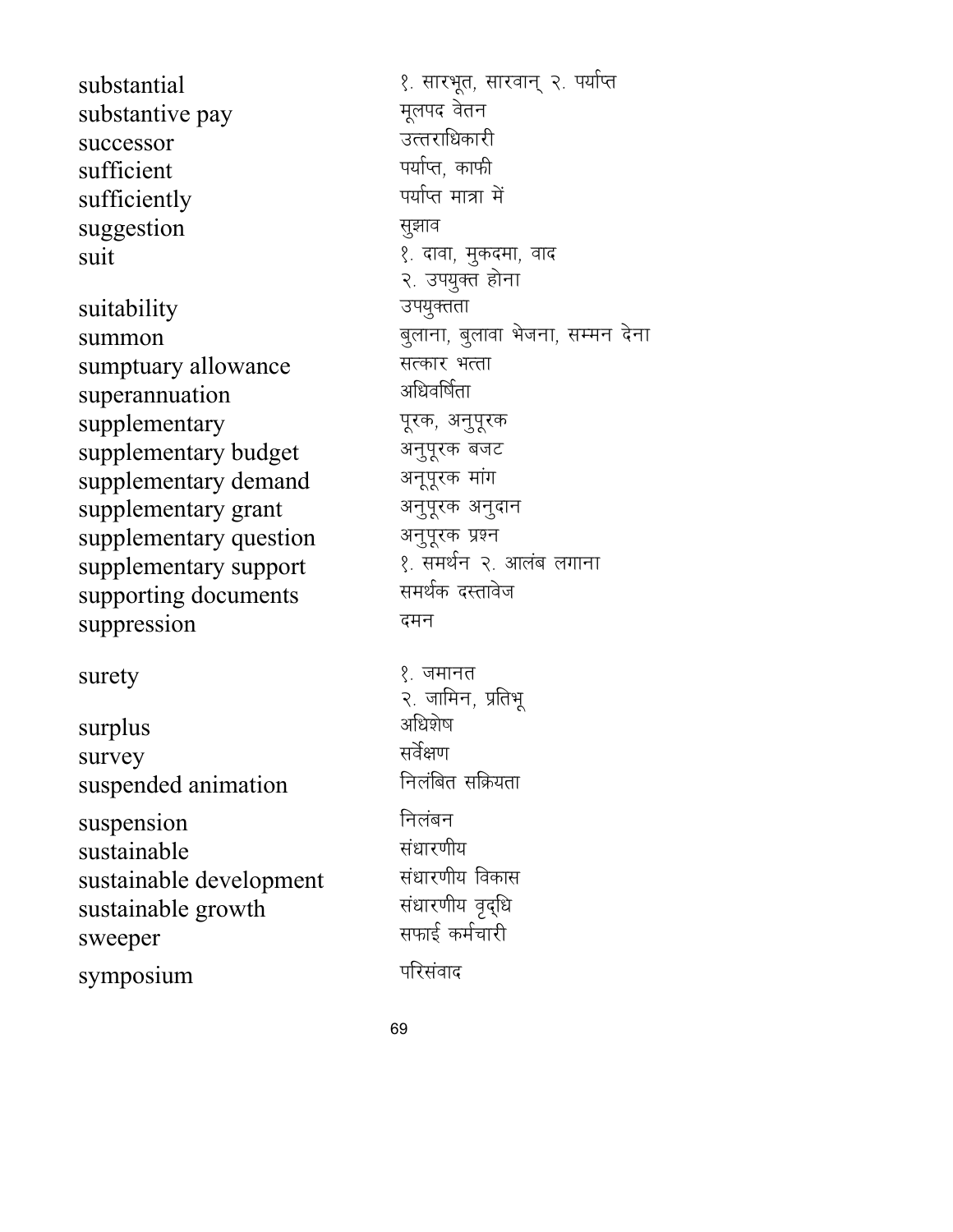synopsis 1- :ijs[kk 2- fo"k;&la{ksi] lkj&la{ksi  $\sqrt{2}$ system  $\sqrt{2}$  in  $\sqrt{2}$  is  $\sqrt{2}$  if  $\sqrt{2}$ २. निकाय ३. तंत्र table of the house **a** सभा पटल tableau fableau fear an team an team and the sea tact ;qfDr] pkrq;Z talking points and the set of the set of the four delayer and the four talking points tea board Vh changes and the changes of the case of the case of the changes of the changes of the changes of the changes of the changes of the changes of the changes of the changes of the changes of the changes of the cha teacher in charge which we will determine the set of the set of the set of the set of the set of the set of the technical तकनीकी technical area and the control of the control and the control of the control of the control of the control of t telex टेलेक्स temporary visa <sup>अस्थायी</sup> <sup>वीजा</sup><br>tentative अनंतिम tentative use का अनंतिम<br>tentative list का अनंतिम सूची tentative list term 1- vofèk] fe;kn 2- l= terrorism अतंकवाद terrorist अतंकवादी things to do by the set of the set of the set of the set of the set of the set of the set of the set of the set  $through$   $\frac{1}{2}$  and  $\frac{1}{2}$  denotes  $\frac{1}{2}$  and  $\frac{1}{2}$  and  $\frac{1}{2}$  and  $\frac{1}{2}$  and  $\frac{1}{2}$  and  $\frac{1}{2}$  and  $\frac{1}{2}$  and  $\frac{1}{2}$  and  $\frac{1}{2}$  and  $\frac{1}{2}$  and  $\frac{1}{2}$  and  $\frac{1}{2}$  and  $\frac{1}{2}$  and  $\$ के द्वारा throw out the vertex weakened with the setting in the setting in the setting majority  $\frac{1}{2}$  and  $\frac{1}{2}$  and  $\frac{1}{2}$  and  $\frac{1}{2}$  and  $\frac{1}{2}$  and  $\frac{1}{2}$  and  $\frac{1}{2}$  and  $\frac{1}{2}$  and  $\frac{1}{2}$  and  $\frac{1}{2}$ thumping majority ticketing tine limit<br>time limit time limit time scale 1- 1- left ostate 1- left ostate 1- left oscale 1- left oscale 1- left oscale 1- left oscale 1- lef time spent ज्ञान समय tour programme nkSjk dk;ZØe tourism traditional internal traditional set in the set of the set of the set of the set of the set of the set of the <br>traditional art in the set of the set of the set of the set of the set of the set of the set of the set of the traditional art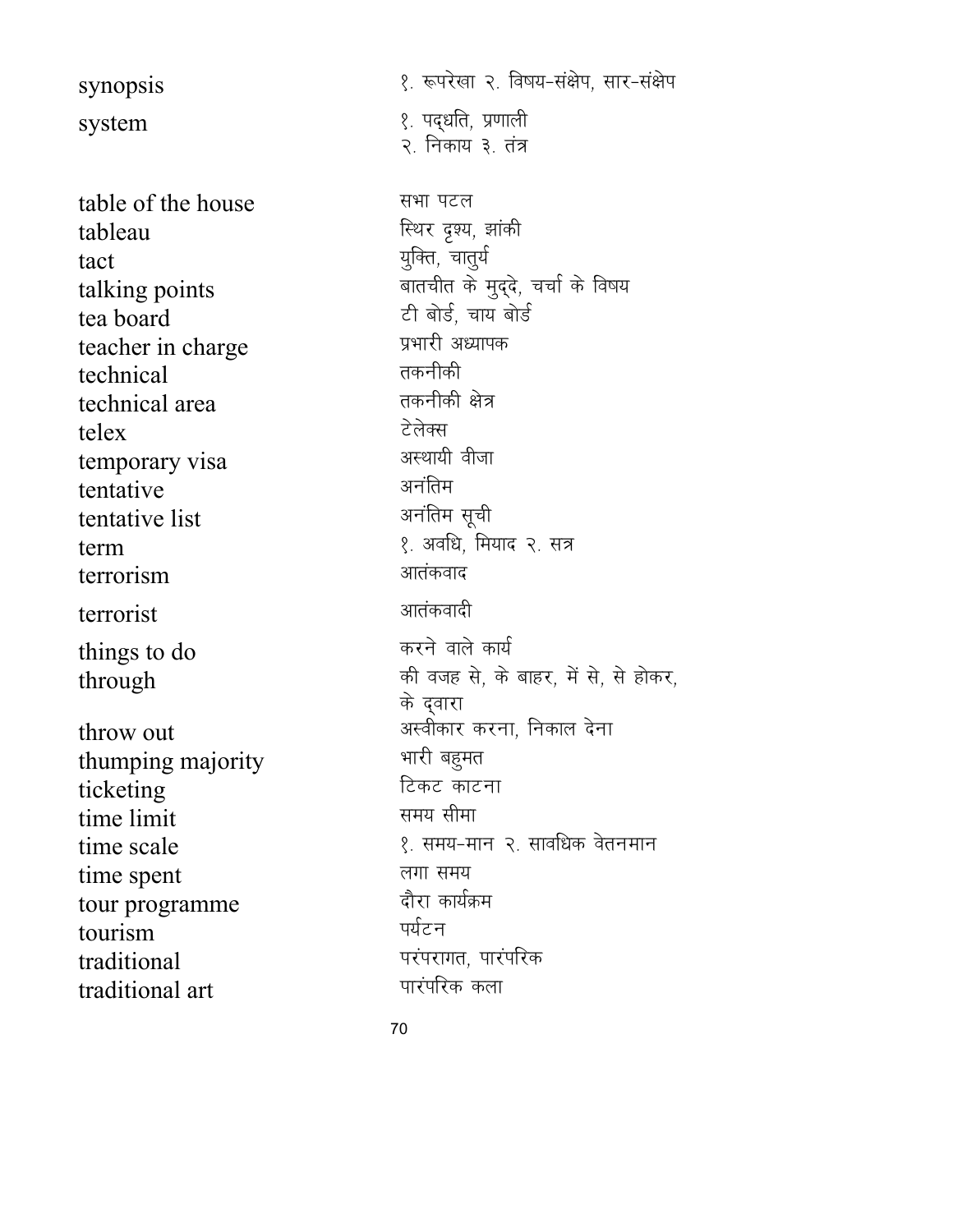71 training izf'k{k.k training course transact stransact stransact and the set of the set of the set of the set of the set of the set of the set of t transaction । अन्यान्ध्या प्रशासन transaction of business transfer 1- varj.k] gLrkarj.k transfer of matter transferable gLrkarj.kh;] varj.kh;] LFkkukarj.kh; transferee ministry transformation : क्यांतरण transition संक्रमण translation अनुवाद<br>Translator Grade I/II अनुवादक ग्रेड- ।/ ।। Translator Grade I/II transport ifjogu transportation travail 1- ?kksj ifjJe travel in the set of the set of the set of the set of the set of the set of the set of the set of the set of t travel agent in the settle with the value of the value of the value of the value of  $\frac{1}{\sqrt{2}}$ travel allowance  $\frac{1}{\text{max}}$  भात्रा भत्ता travel programme travelling abroad fact in the fact of the state of the state of the state of the state of the state of the state of the state of the state of the state of the state of the state of the state of the state of the state of t treason वेशद्रोह, राजद्रोह Treasurer **decimal controller in the set of the set of the set of the set of the set of the set of the set of t** treasury benches (१) संत्री मंच २. सत्ता पक्ष treatment 1- O;ogkj] cjrko treaty संघ trophy द्रॉफी, वैजयंती

२. संचालन करना २. सौदा, लेनदेन<br>१. कार्य करना २. कारबार का संचालन २. स्थानांतरण, तबादला<br>मामले का अंतरण २. प्रसव-पीडा २. चिकित्सा, उपचार, इलाज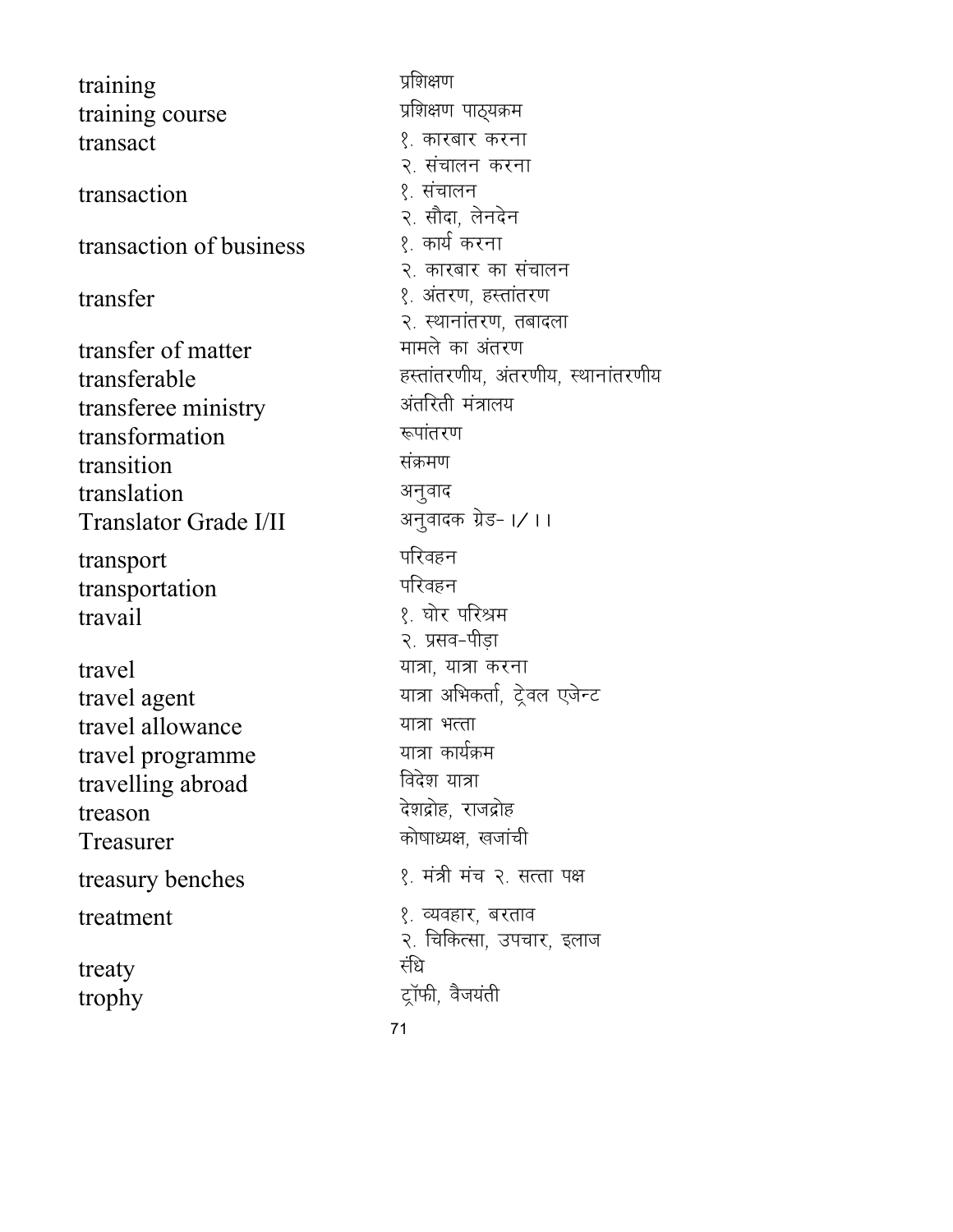| trust<br>trustworthy<br>tumult<br>tution fee<br>typewriter                                                                             | १. न्यास २. विश्वास<br>विश्वसनीय<br>कोलाहल, हल्ला-गुल्ला<br>शिक्षा-शूल्क<br>टाइपराइटर, टंकित्र                                                                                                                |
|----------------------------------------------------------------------------------------------------------------------------------------|---------------------------------------------------------------------------------------------------------------------------------------------------------------------------------------------------------------|
| <b>UDC</b> (Upper Division Clerk)                                                                                                      | प्रवर श्रेणी लिपिक                                                                                                                                                                                            |
| ultimately<br>ultimatum<br>UN Security Council<br>unanimity<br>unanimously<br>unattached<br>unavoidable<br>undelivered letter<br>under | अंत में, अंततोगत्वा, आखिरकार<br>अंतिम चेतावनी<br>संयुक्त राष्ट्र सुरक्षा परिषद<br>मतैक्य, सर्वसम्मति<br>सर्वसम्मति से, एकमत होकर<br>असंबद्ध<br>अपरिहार्य<br>अवितरित पत्र<br>१. अधीन<br>२. न्यून, कम<br>३. अवर |
| underground<br><b>Under Secretary</b><br>undersigned                                                                                   | भूमिगत<br>अवर सचिव<br>अधोहस्ताक्षरी                                                                                                                                                                           |
|                                                                                                                                        | $\sim$ $\sim$ $\sim$                                                                                                                                                                                          |

undertaking **1996** । अब १. उपक्रम

unfortunate event दुर्भाग्यपूर्ण घटना<br>United Nation हे संयुक्त राष्ट्र संघ United Nation संयुक्त राष्ट्र स्<br>university विश्वविद्यालय university University Grants Commission unnecessary criticism अनावश्यक आलोचना

 $undertake$   $\frac{1}{8}$  and  $\frac{1}{8}$  and  $\frac{1}{8}$  and  $\frac{1}{8}$  and  $\frac{1}{8}$  and  $\frac{1}{8}$  and  $\frac{1}{8}$  and  $\frac{1}{8}$  and  $\frac{1}{8}$  and  $\frac{1}{8}$  and  $\frac{1}{8}$  and  $\frac{1}{8}$  and  $\frac{1}{8}$  and  $\frac{1}{8}$  and  $\frac{1}{8}$  and  $\frac{1$ २. वचन देना, वचनबद्ध होना

विश्वविद्यालय अनुदान आयोग

्रे वचन, वचनबंध<br>दुर्भाग्यपूर्ण घटना

लेना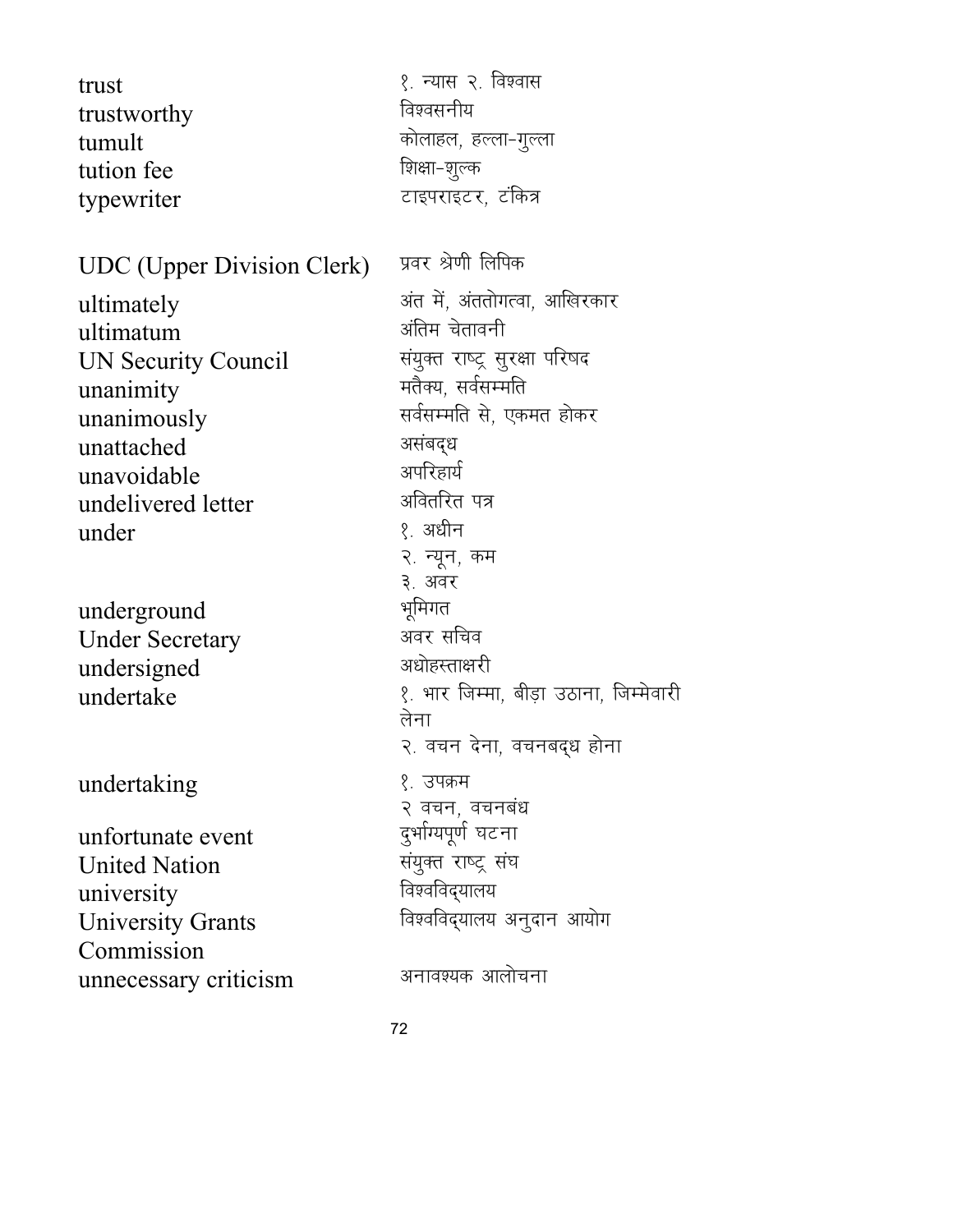१. अशासकीय २. अनौपचारिक unofficial अशासकीय नोट, गैर-सरकारी नोट unofficial note (U.O.) अनौपचारिक तरीके unofficial methods अशिष्ट भाषा, असंसदीय भाषा unparliamentary language अतारांकित प्रश्न unstarred question अप्रयुक्त अनुदान unutilised grants बोझिल, दुर्वह unwieldy कोटि उच्च करना, ग्रेड बढ़ाना upgrade **Upper Division Clerk** प्रवर श्रेणी लिपिक विप्लव uprising १. प्रवेशक usher २. प्रारंभ करना १. प्रारंभ करना ushering in २. अगवानी करना सामान्य शिष्टाचार usual courtesy उपयोग. उपयोजन utilization उपयोग करना, काम में लाना utilize परम utmost रिक्ति, रिक्त पद vacancy खाली जगह, रिक्त स्थान vacant place रिक्त पद vacant post विविधता, अनेकरूपता variety विविध, विभिन्न various साहस, जोलिम venture स्थान, स्थल venue मौलिक verbal verification सत्यापन सत्यापित करना verify निहित होना vest निहित स्वार्थ vested interest १. उप vice २. व्यसन ३. के स्थान पर कुलपति Vice Chancellor 73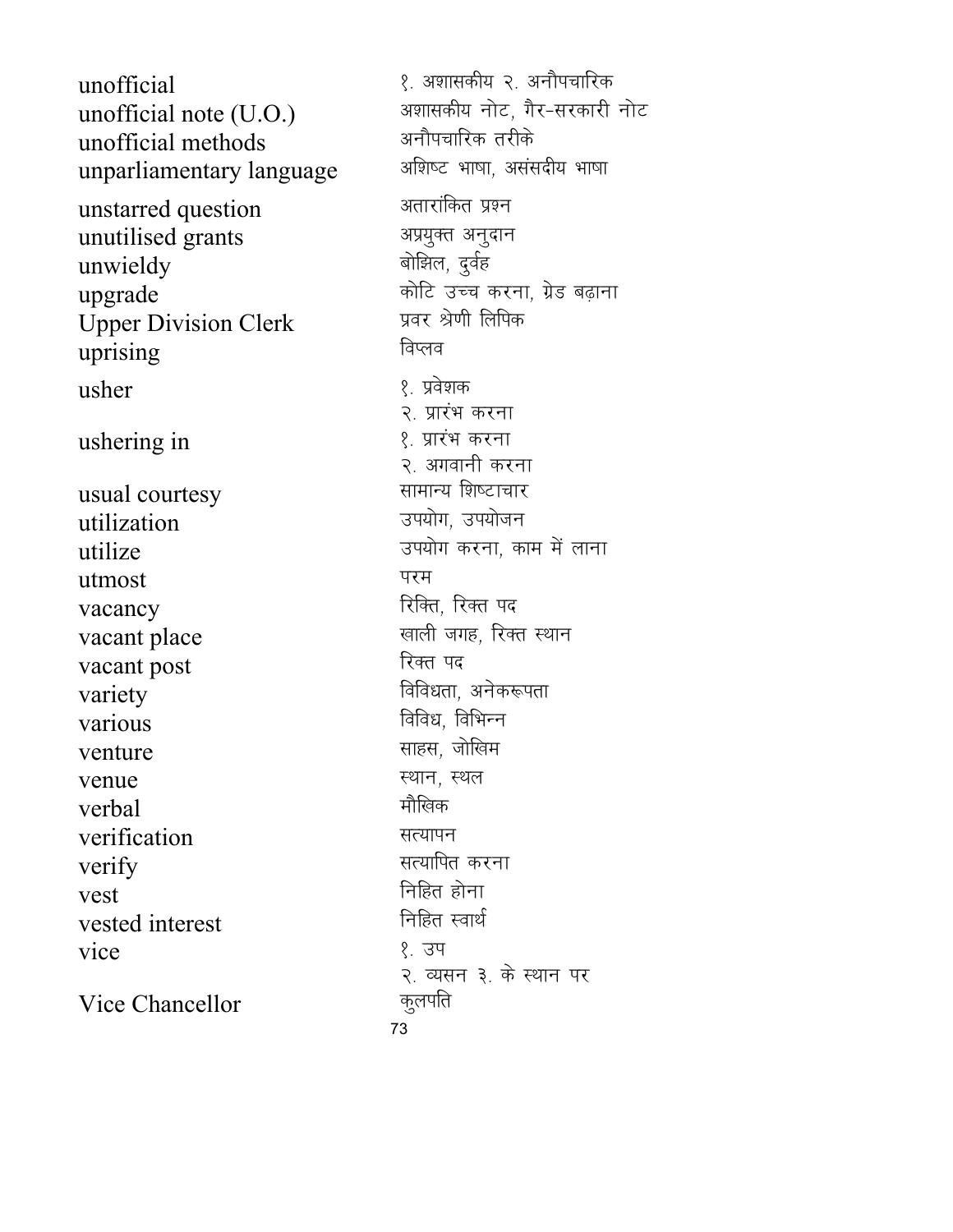$\mathbf{v}$ iews naffet and  $\mathbf{v}$  for  $\mathbf{v}$  for  $\mathbf{v}$  for  $\mathbf{v}$  for  $\mathbf{v}$  for  $\mathbf{v}$  for  $\mathbf{v}$  for  $\mathbf{v}$ VIP lounge van and all and starting of the virtual value of  $\mathcal{A}$ **is** $**a**$  **of**  $**b**$  **or**  $**b**$  **of**  $**c**$ visa fee ohtk 'kay' के बीजा शुल्क<br>Visa form visa form ohtk QkeZ visa note vision 1- n`f"V 2- nwjn`f"Vrk visit HksaV] eqykdkr visiting committee  $visiting \ hours$  equal to left in the left of the left of the left in the left of the left of the left of the left of the left of the left of the left of the left of the left of the left of the left of the left of the left of the  $\overline{\text{v}}$ isitor 1- visitor equality equation by the set of  $\overline{\text{v}}$ visitor's book vkxarqd iath visitor's gallery vitality जीवंतता vocation <u>व्यवसाय</u> voice vote and the state of the state  $\mathbb{R}^n$ voluntary<br>voluntary retirement<br>स्वैच्छिक सेवा-निवृत्ति voluntary retirement  $\frac{1}{2}$ votary<br>vote of censure<br> $\frac{1}{2}$  are left and the frist  $\frac{1}{2}$  and  $\frac{1}{2}$  are frist and  $\frac{1}{2}$  are frist  $\frac{1}{2}$  and  $\frac{1}{2}$  are left and the vote of censure vote of censure vote of thanks and the serve when the server is thanks and the server and the server in the server is the server vote on account ys[kkuqnku  $\mathbf{v}$ oter सतदाता voucher बाउचर wage etnwjh wage incentive etnwjh izksRlkgu walk out warrant okjaV] vfèki= weather condition

अतिविशिष्ट लाउन्ज २. दर्शक ३. कुलाध्यक्ष<br>आगंतुक पंजी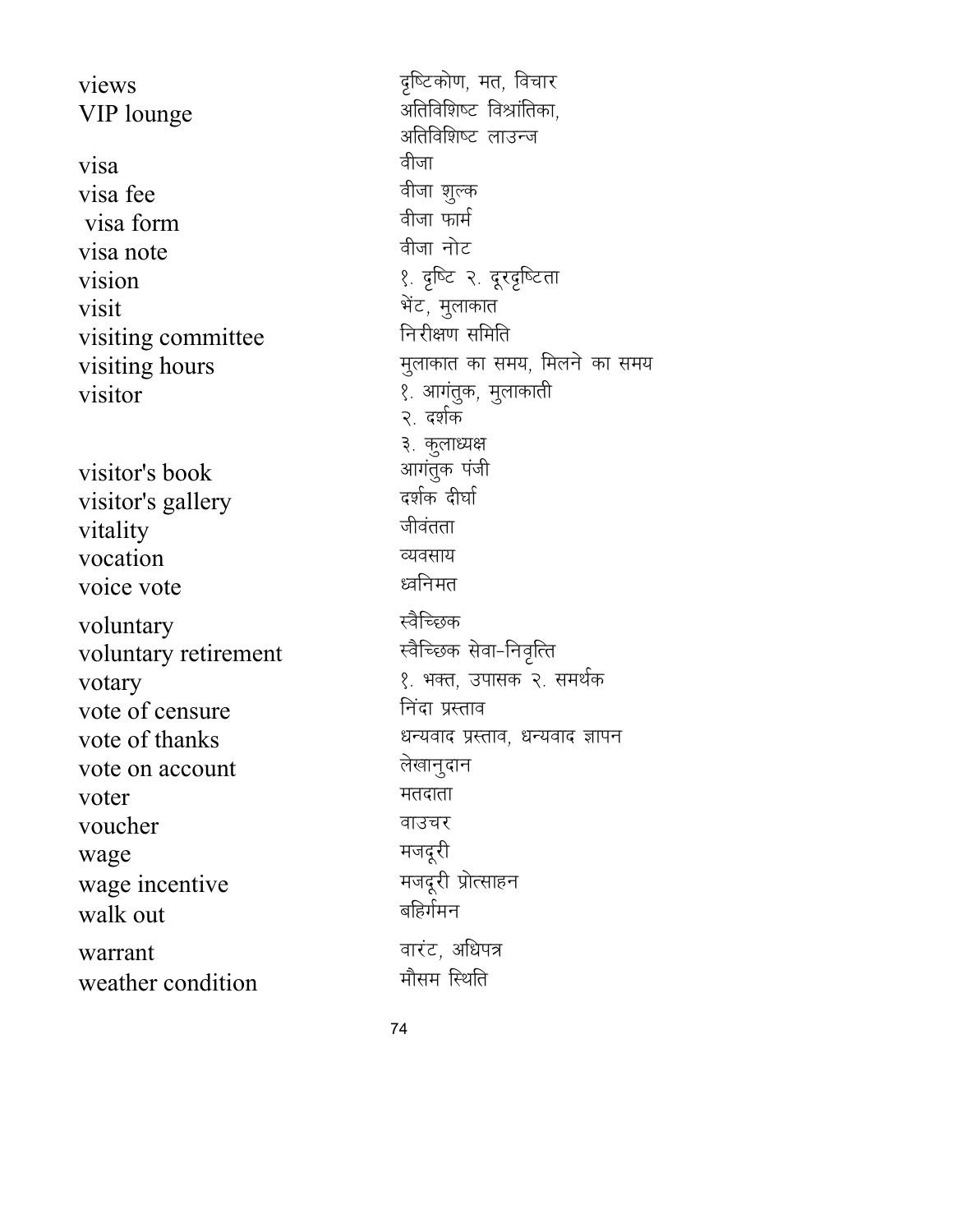web based distance learning package वेब आधारित दूरस्थ अधिगम पैकेज website and a basic of the set of the set of the set of the set of the set of the set of the set of the set of weed out the state of the state of  $\vec{v}$ welcome <del>स्</del>वागत welcome address **Example 20** स्वागत भाषण welfare discovered welfare and the set of  $\mathbb{R}^n$ welfare state and the state development of the set of the state of the state of the state of the state of the s<br>Microsoft in advance and the state of the state of the state of the state of the state of the state of the st well in advance well of the house and the result of the house well-behaved । बिष्ट whip<br>white fluid<br>white fluid white fluid willingness रजामंदी, सहमति wind up **and up letter wind up** and the set of the set of the set of the set of the set of the set of the set of the set of the set of the set of the set of the set of the set of the set of the set of the set of the set o winning<br>winter session<br>winter session<br>क्षीतकालीन सत्र winter session  $\text{wishful}$   $\blacksquare$ withdrawal state of the set of the set of the set of the set of the set of the set of the set of the set of th २. निकालना, आहरण without taking into consideration विचार किए बिना working lunch  $\frac{1}{2\pi}$  कार्यार्थ मध्याहन-भोजन, वर्किंग लंच<br>working plan working plan workout in the settlement work work work work work work was a settlement of the settlement of the settlement o  $workshop$   $\frac{1}{2}$  कार्यशाला २. कर्मशाला  $w\text{, }$   $\text{with}$  if  $\mathcal{L}$  if  $\mathcal{L}$  if  $\mathcal{L}$  if  $\mathcal{L}$  if  $\mathcal{L}$  if  $\mathcal{L}$  if  $\mathcal{L}$  if  $\mathcal{L}$  if  $\mathcal{L}$  if  $\mathcal{L}$  if  $\mathcal{L}$  if  $\mathcal{L}$  if  $\mathcal{L}$  if  $\mathcal{L}$  if  $\mathcal{L}$  if  $\mathcal{L}$  if  $\mathcal{L}$  $\overline{v}$ writ f $\overline{v}$ write off cV~Vs[kkrs Mkyuk writ petition wrong doing victor of the strategies of the strategies of the strategies of the strategies of the strategies o

75